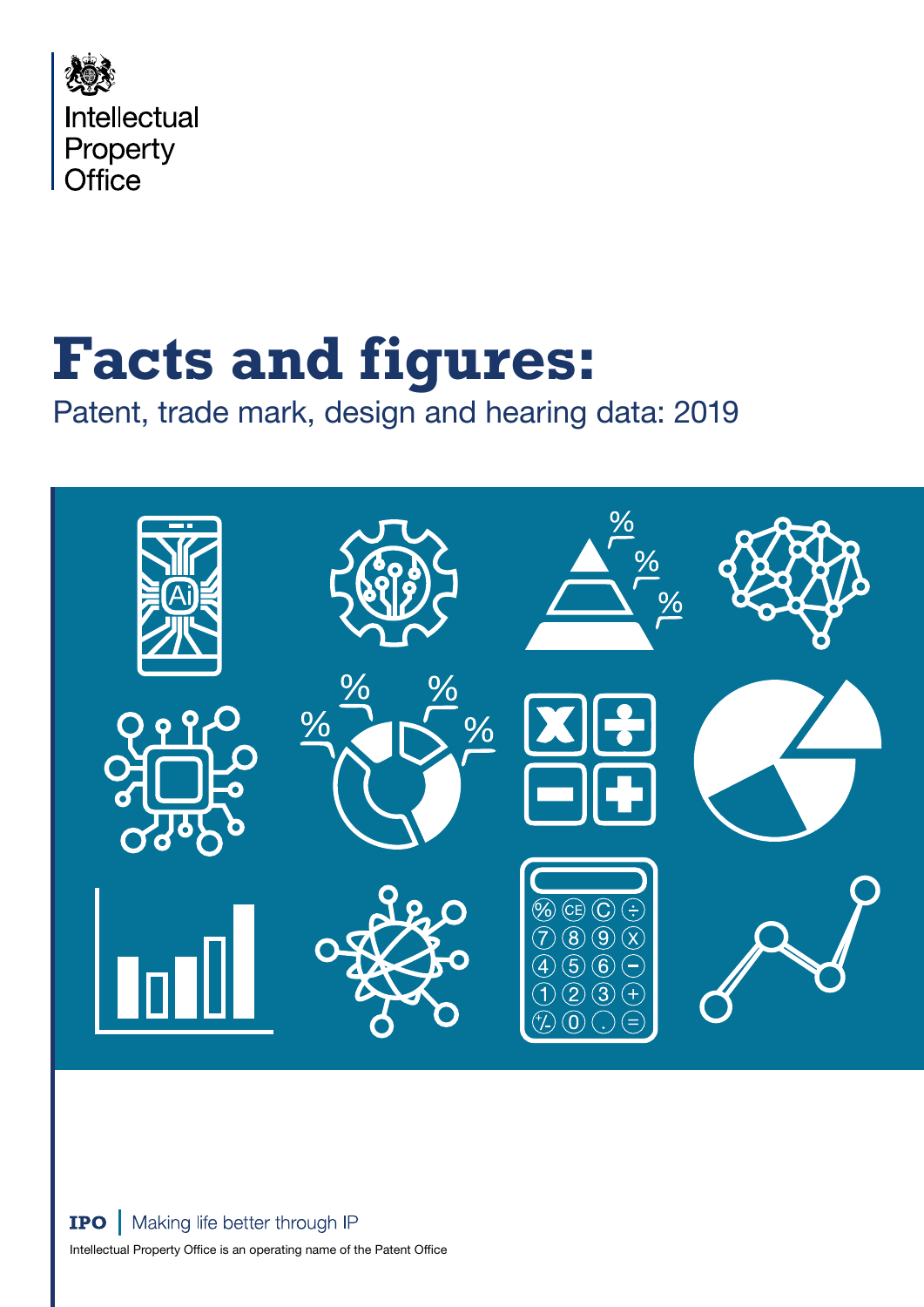Release date: 27/05/2020

Next release: Spring 2021

Data used in this release: Intellectual Property Office administrative data Responsible Statistician: Pauline Beck

Statistical enquiries: [statistics@ipo.gov.uk](mailto:statistics%40ipo.gov.uk?subject=)

Media enquiries: [mediarelations@ipo.gov.uk](mailto:mediarelations%40ipo.gov.uk?subject=) 0300 303 4300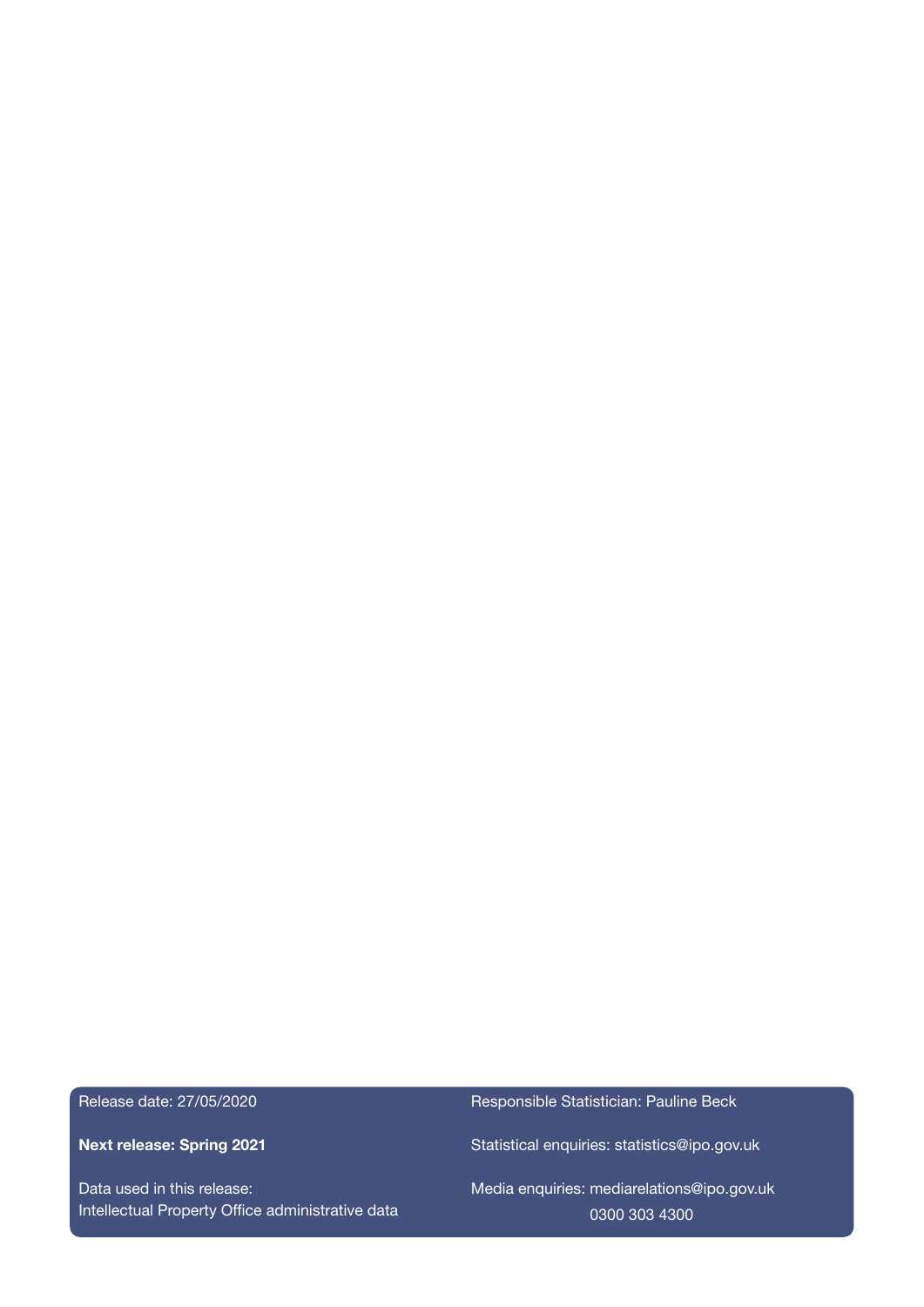# **Contents**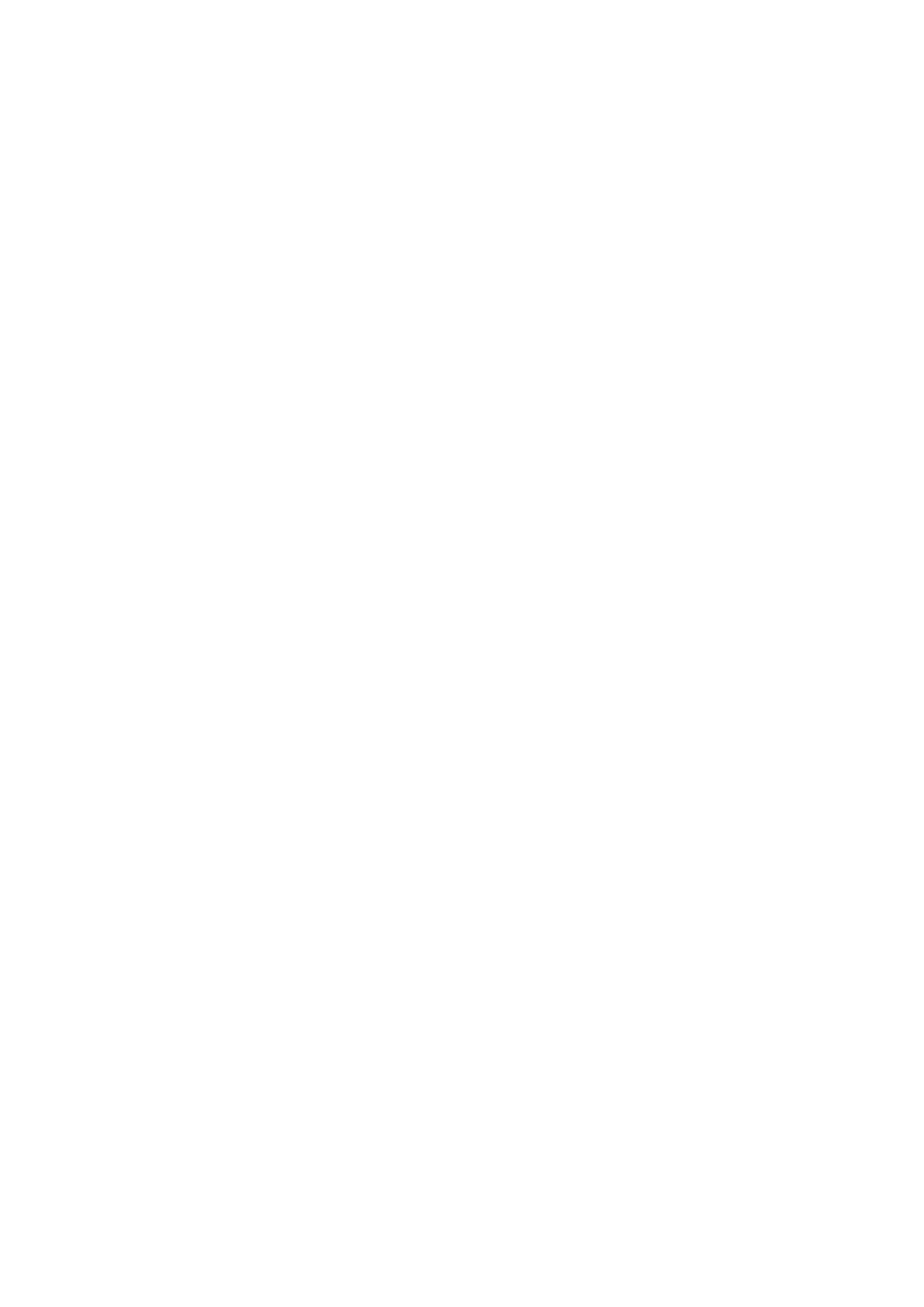# <span id="page-4-0"></span>Main points

| <b>Applications</b><br>to the IPO | The number of patent applications to the IPO has decreased between 2018 and 2019, by 8%, while<br>trade mark applications have increased by 12.9%. Following a growth of 304% between 2015 and<br>2018, designs applications are now levelling off, decreasing 2.4% between 2018 and 2019. |
|-----------------------------------|--------------------------------------------------------------------------------------------------------------------------------------------------------------------------------------------------------------------------------------------------------------------------------------------|
| Registering<br>rights             | A record number of trade marks were registered in 2019, increasing 16.7% from 2018.                                                                                                                                                                                                        |
| <b>Application</b><br>origins     | Across all intellectual property rights, the highest number of non-UK applications came from the<br>USA, with China taking second place.                                                                                                                                                   |
| <b>Hearings</b>                   | A total of 4,117 oppositions were filed in relation to trade marks in 2019, forming the majority of<br>disputes dealt with by the Intellectual Property Office.                                                                                                                            |

### Table 1: Summary of all registered rights

*United Kingdom, 2011 to 2019*

| <b>Intellectual Property Rights</b> |               | 2011   | 2012   | 2013   | 2014   | 2015   | 2016   | 2017   | 2018   | 2019    |
|-------------------------------------|---------------|--------|--------|--------|--------|--------|--------|--------|--------|---------|
| <b>Patents</b>                      | Applications  | 22.256 | 23.229 | 22.936 | 23,040 | 22.801 | 22.055 | 22.072 | 20.931 | 19.250  |
|                                     | Publications  | 10.043 | 10.653 | 11.021 | 12.227 | 11.939 | 12.065 | 11.768 | 12.061 | 11,125  |
|                                     | Grants        | 7,173  | 6,864  | 5,235  | 4,986  | 5,464  | 5,602  | 6.311  | 5,982  | 5,948   |
| <b>Trade marks</b>                  | Applications  | 41.044 | 43.873 | 50.331 | 54.498 | 58.627 | 65.710 | 83.984 | 95.203 | 107,527 |
|                                     | Registrations | 33,172 | 36.755 | 43.548 | 45.123 | 50.079 | 54.222 | 70.362 | 81.556 | 95,162  |
| <b>Designs</b>                      | Applications  | 4,730  | 5.231  | 5.210  | 5.084  | 6,472  | 10.030 | 19.269 | 26.164 | 25,545  |
|                                     | Registrations | 3,423  | 5.144  | 4.671  | 4.901  | 5.690  | 8.481  | 17.195 | 24.425 | 24,426  |

*Source: Intellectual Property Office*

#### Notes

1 Patents filed directly at the IPO & Patent Cooperation Treaty (PCT) applications

2 Domestic trade mark applications and International Registrations (excluding additional classes)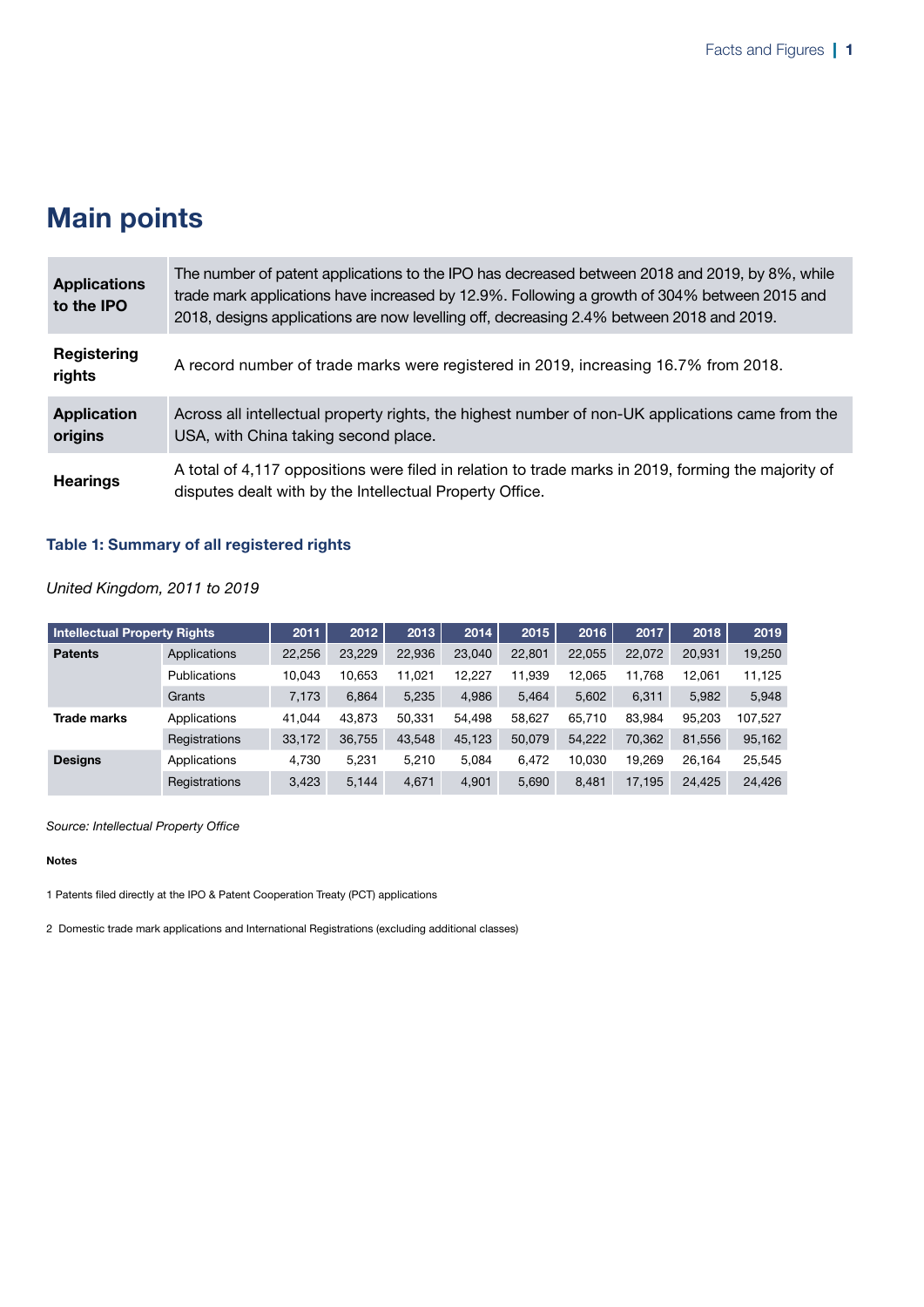# Things you need to know about this release

The statistics in this release are intended to provide factual information relating to the annual business activity of the Intellectual Property Office (IPO).

Intellectual property (IP) statistics should not be used alone to describe the level of innovation in the UK, or as a measure of inventorship. If you have questions about using our data, or wish to do so for research purposes, please contact us at statistics@ipo.gov.uk, and we will be happy to assist you.

The IPO has published detailed guides relating to the use of patent and trade mark data which can be found on our website<sup>1,2</sup>.

For patents, trade marks, and designs, snapshots of administrative databases for the calendar year 2019 were taken in March 2020. The data covers various aspects of IPO business. Data relating to hearings activity are provided directly by the relevant teams within the IPO.

The data snapshot for 2018 was captured in April 2019.

Further information relating to the data in this release can be found in Annex 1. More general information relating to patents, trade marks, and designs can be found in the Annex sheets of the data download which accompanies this report.

Intellectual property protection in the UK can also be obtained from the European Patent Office (EPO) and the EU Intellectual Property Office (EUIPO). Statistics relating to the EPO and the EUIPO are not covered in this publication and as such, the statistics in this publication do not represent all intellectual property activity in the UK.

### We are seeking feedback

We are always looking to improve our release for these statistics and datasets. Feedback on this release is welcomed at statistics@ipo.gov.uk.

https://www.gov.uk/government/publications/the-patent-guide

<sup>2</sup> https://www.gov.uk/government/publications/the-trade-mark-guide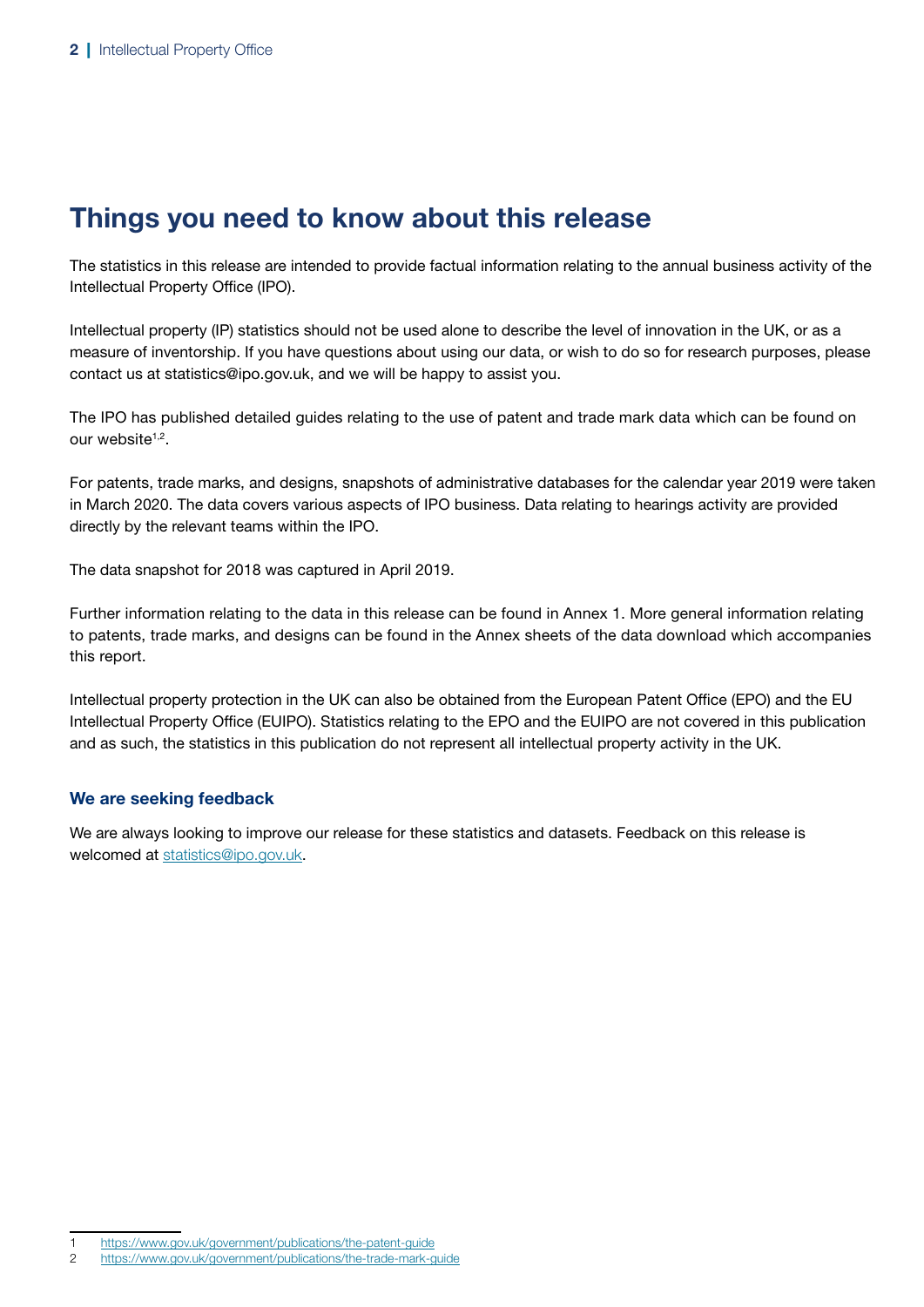# <span id="page-6-0"></span>**Patents**

Between 2018 and 2019, the number of patent applications to the Intellectual Property Office (IPO) decreased by 8.0%. While the number of patent applications has generally decreased in recent years, the more notable drop in 2018 may be partially attributed to a number of factors, including a change in the application fee structure which was designed to discourage trivial applications<sup>3</sup>. Further research is required to determine the reasons behind the trend.

The number of patents published decreased 7.8% from 2018 to 2019 and the number of patents granted decreased by 0.6% from 2018 to 2019.

### Figure 1: Patent applications have gradually decreased



*Total patent applications, publications and grants, 2011 to 2019*

*Source: Intellectual Property Office*

Notes:

1. Patents filed directly at the IPO and Patent Cooperation Treaty (PCT) applications.

The majority of applications to the IPO are from UK-based applicants. In 2019 there were 12,002 domestic applications, representing 62% of all the applications received. The highest number of non-UK based applications came from the USA (2,151), China (775), and Japan (563).

The Green Channel for patent applications was introduced in 2009 and allows applicants to request accelerated processing of their patent application if the invention has an environmental benefit. The IPO received 286 applications through the Green Channel in 2019, down from a record 382 in 2017.

<sup>3</sup> Trivial filings occur when an application is filed, but the applicant does not request a search of their application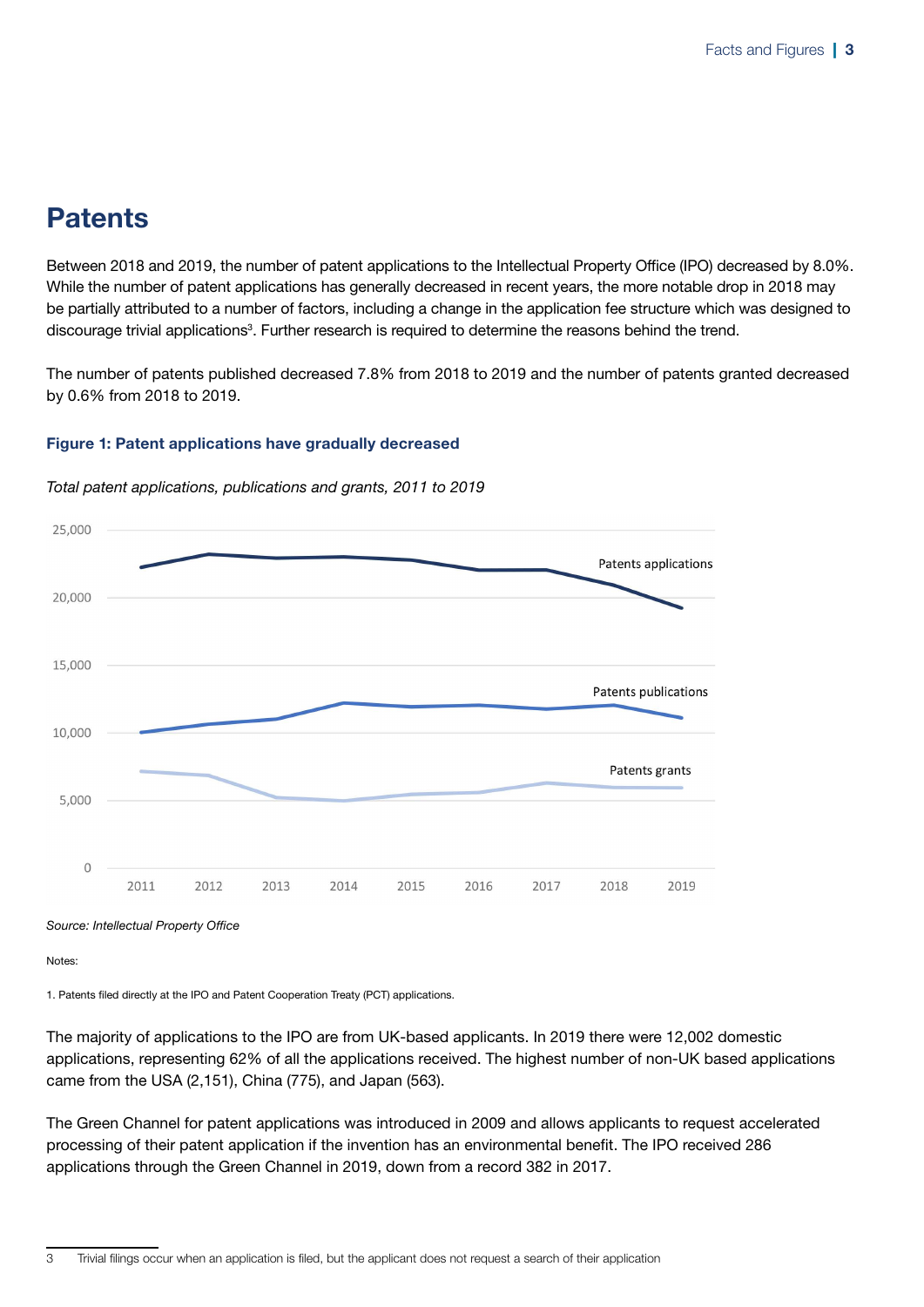# <span id="page-7-0"></span>Trade Marks

In 2019, the IPO received a record 107,527 trade mark applications, a 12.9% increase from 2018. Both the number of applications and trade marks registered have increased year-on-year since 2011.

### Figure 2: Trade mark applications and registrations continue to increase



*Total trade mark applications and registrations, 2011 to 2019*

Notes:

1. Domestic trade mark applications and International Registrations (excluding additional classes)

There were 68,687 domestic trade mark applications from UK-based applications to the IPO in 2019 and 21,764 domestic applications from non-UK-based applicants. In addition, there were 17,076 trade mark applications through the International Registration (IR) route. The highest number of non-UK based applications (domestic and IR) came from China (15,182), the USA (11,020), and Germany (1,758).

Registered trade marks provide protection within different classes of goods and services. For example, in the UK, the word 'Polo®' is protected simultaneously by different applicants in relation to different goods: a type of mint, a clothing brand and a model of car. The total number of classes in all applications in 2019 was 223,684, an increase of 12.7% from 2018<sup>4</sup>.

<sup>4</sup> Prior to 1994, applicants wishing to protect their trade mark in multiple classes needed to submit applications for each class, whereas it is now possible to specify multiple classes in a single application.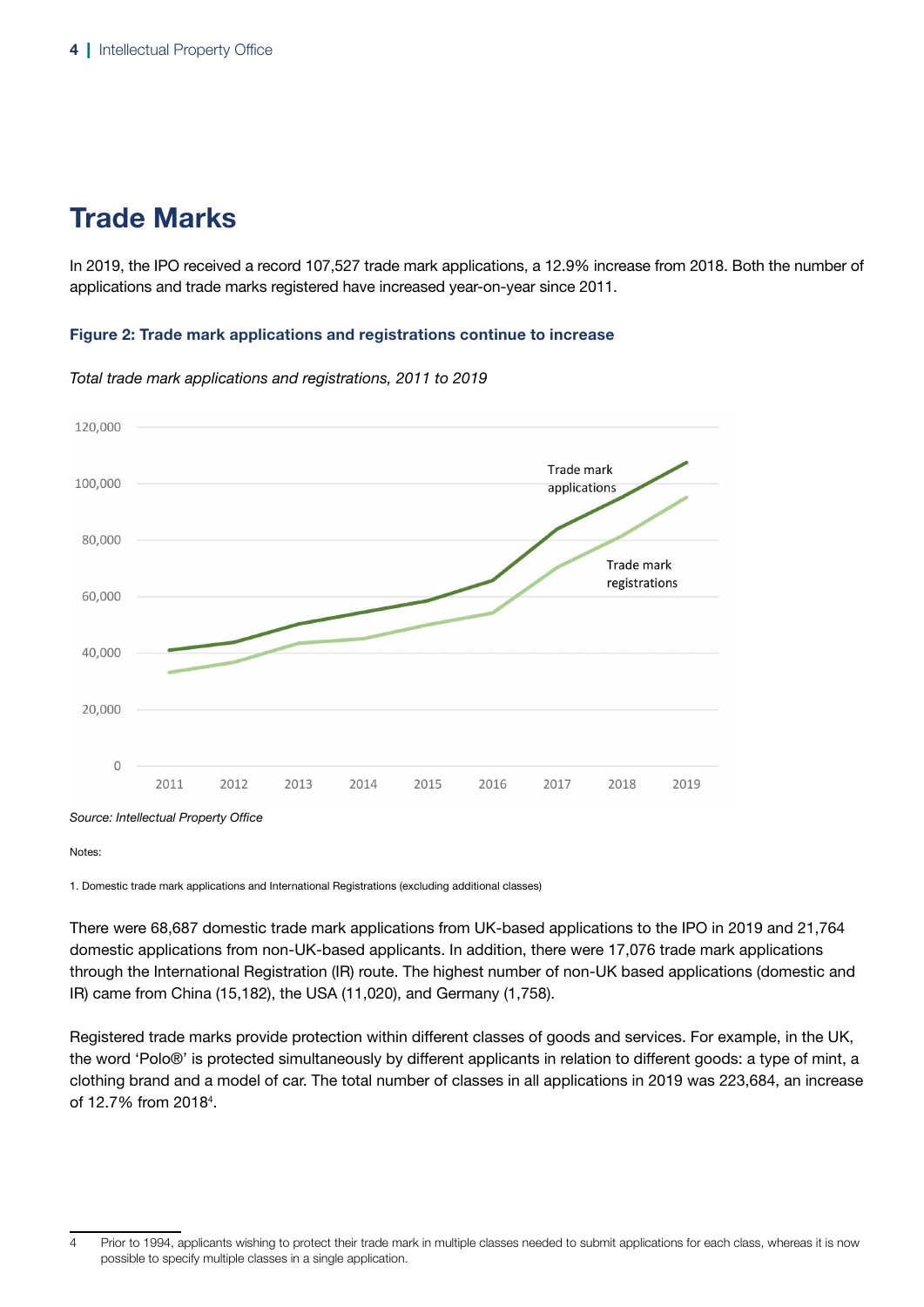# <span id="page-8-0"></span>**Designs**

Design applications to the IPO have seen a dramatic increase since 2015, with the number of applications growing 304% between 2015 and 2018. The process of applying for registered design protection with the IPO has changed in recent years, with a new fee structure<sup>5</sup> coming into force in October 2016 and an online application form going live in October 2017. These changes were intended to make the process more straightforward and cost-effective for applicants and are likely to have contributed to increased filing activity. Design applications have since levelled off, decreasing by 2.4% between 2018 and 2019.

### Figure 3: Design applications and registrations are levelling off



*Total design applications and registrations, 2011 to 2019*

*Source: Intellectual Property Office*

Most design applications to the IPO are from UK-based applicants; there were 21,510 in 2019, comprising 84.2% of total applications. Almost three quarters of applications from other countries in 2019 were from China and the USA alone (1,360 and 1,351 respectively).

# **Hearings**

In addition to processing and examining applications for intellectual property rights, the IPO also facilitates the resolution of IP disputes through hearings and tribunals. The IPO's facilitation of hearings means that cases can be processed faster and gives businesses a more affordable dispute option.

Cases relating to trade marks make up the largest proportion of hearings activity at the IPO. There was a total of 4,117 oppositions filed in relation to trade marks in 2019 (including Fast Track oppositions) and 523 ex parte hearings taken to challenge examiners' objections to trade marks.

<sup>5</sup> <https://www.gov.uk/government/publications/changes-to-registered-design-fees>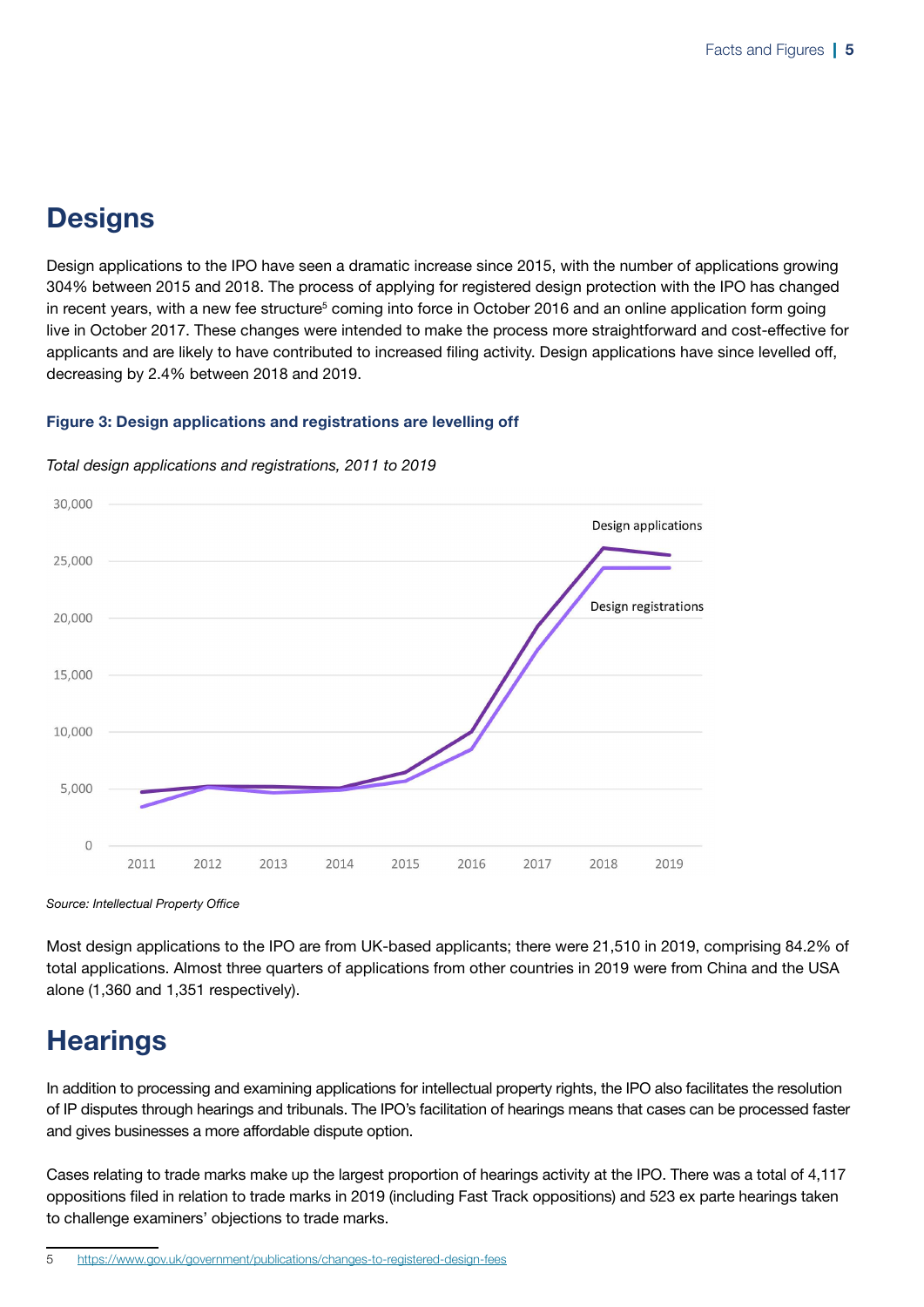# <span id="page-9-0"></span>Annex 1 – Technical information

The statistics in this release are produced using administrative data from the Intellectual Property Office (IPO), covering various aspects of IPO business. For patents, trade marks, and designs, snapshots of administrative databases for the calendar year 2019 were taken in March 2020 (the data snapshot for 2018 was captured in April 2019). Please note that data relating to Designs refers to domestic applications only, and does not include International Design applications designating protection in the UK. We are looking to include International Designs statistics in future publications. Data relating to hearings activity are provided directly by the relevant teams within the IPO.

Administrative data at the IPO is generated through receipt of forms to the office, which can be filed online or in paper format. To compile statistics on the three registered intellectual property rights (patents, trade marks and designs), data is extracted from the relevant databases using SQL. The extraction of data is not performed immediately at the close of the calendar year but is delayed to allow for any necessary retrospective amendments to be made in the databases. This ensures that the statistics presented in this release have a higher level of accuracy.

It is important to note that the IPO's data is collected for business purposes, not statistical purposes, and it is therefore subject to a number of limitations from a statistical perspective.

| <b>Name consistency</b>           | Applicants are free to write their name as they choose, which can lead to variation over multiple applications. For<br>example, one individual may write "Limited" as part of the company name on whose behalf they are applying, while<br>another individual may use the abbreviation "Ltd." on a later application for the same company. We therefore use<br>probabilistic matching to produce the "Top 50" and "Top 10" tables in this release, aiming to group all variations of a<br>company name together.                                                                                                                                                                                  |
|-----------------------------------|---------------------------------------------------------------------------------------------------------------------------------------------------------------------------------------------------------------------------------------------------------------------------------------------------------------------------------------------------------------------------------------------------------------------------------------------------------------------------------------------------------------------------------------------------------------------------------------------------------------------------------------------------------------------------------------------------|
| <b>Address consistency</b>        | Applicants are free to write their address as they choose, which can lead to variation over multiple applications in a<br>similar manner to names (please see above).<br>The address listed on application may not represent the location of where the IP was generated. For example, a<br>patent for a product invented in one location may be filed under a company headquarters address in a completely<br>different location (which could be in a different country).<br>Address data on trade mark and design applications represents the current address the rights owner wishes to use<br>for correspondence. This may not be the address that the application was originally filed under. |
| "Rejected" patent<br>applications | The IPO does not formally issue decisions rejecting patent applications. Furthermore, we do not associate<br>withdrawals or abandonment with specific decisions. Applications that do not become granted patents include<br>applications which had outstanding objections at expiry of the compliance period, applications withdrawn, and<br>applications abandoned.                                                                                                                                                                                                                                                                                                                              |
| <b>IP</b> timelines               | The applications granted/registered in a given calendar year often refer to applications filed in a previous year. It is<br>therefore not possible to use the number of applications filed in 2018 and the number of grants/registrations in 2018<br>to calculate the proportion of "successful" applications.                                                                                                                                                                                                                                                                                                                                                                                    |
| Applicants'<br>characteristics    | It is not a requirement for applicants to provide information such as sex, ethnicity, or disability status in order to<br>obtain intellectual property rights, and these questions are not asked on our forms. We cannot provide statistics on<br>the diversity of applicants; however, the IPO has published research into the gender of patent applicants using name-<br>gender inference <sup>6</sup> .                                                                                                                                                                                                                                                                                        |

More general information relating to patents, trade marks, and designs can be found in the Annex sheets of the data download which accompanies this report.

The IPO is responsible for copyright legislation in the UK but does not produce statistics on this intellectual property right. For information about copyright, please visit <https://www.gov.uk/topic/intellectual-property/copyright>.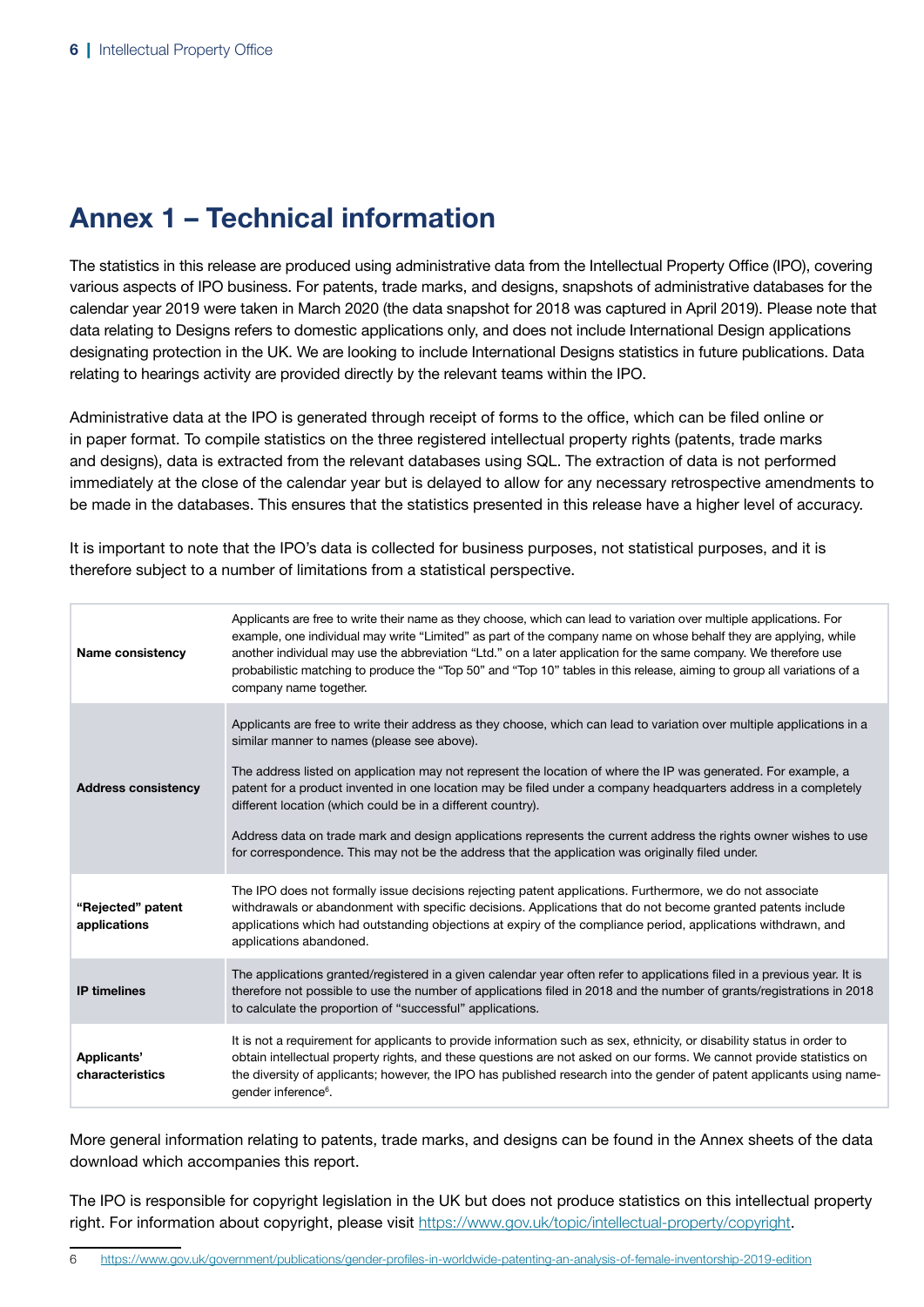# <span id="page-10-0"></span>Annex 2 – Tables

### **Content**

- Table 2.1a: Patent applications, publications and grants by region
- Table 2.1b: Patent applications, publications and grants by country
- Table 2.2: Published applications and granted patents by International Patent Classification (IPC)
- Table 2.3a: Top 50 applicants (Patent applications)
- Table 2.3b: Top 50 applicants (Patent grants)
- Table 2.4a: Applications with/without priority claim
- Table 2.4b: Requests for search and examination
- Table 2.5: Patent renewal fees paid by year of patent lifespan
- Table 2.6: Green channel applications
- Table 2.7: Supplementary Protection Certificates
- Table 2.8a: National Security patents
- Table 2.8b: National Security patents: applications declassified
- Table 2.8c: National Security patents: applications in force
- Table 2.9: Extensions of period for payment of patent renewal fees
- Table 2.10: Licenses of right
- Table 2.11: Ex parte post-grant cases decided without a hearing or reasoned decision
- Table 3.1a: Domestic trade mark applications and registrations (including classes) by region
- Table 3.1b: Domestic trade mark applications and registrations (including classes) by country
- Table 3.2: International trade mark applications and registrations (including classes) by national office of origin
- Table 3.3: Classification of trade marks for goods and services published and registered
- Table 3.4: Top 10 applicants (Trade mark applications)
- Table 3.5: Top 50 applicants (Trade mark registrations)
- Table 3.6: Maintenance of the trade mark register
- Table 4.1: Design applications by country
- Table 4.2: Design applications and registrations by region
- Table 4.3: Design applications by classification of goods
- Table 4.4: Top 10 applicants (Designs applications)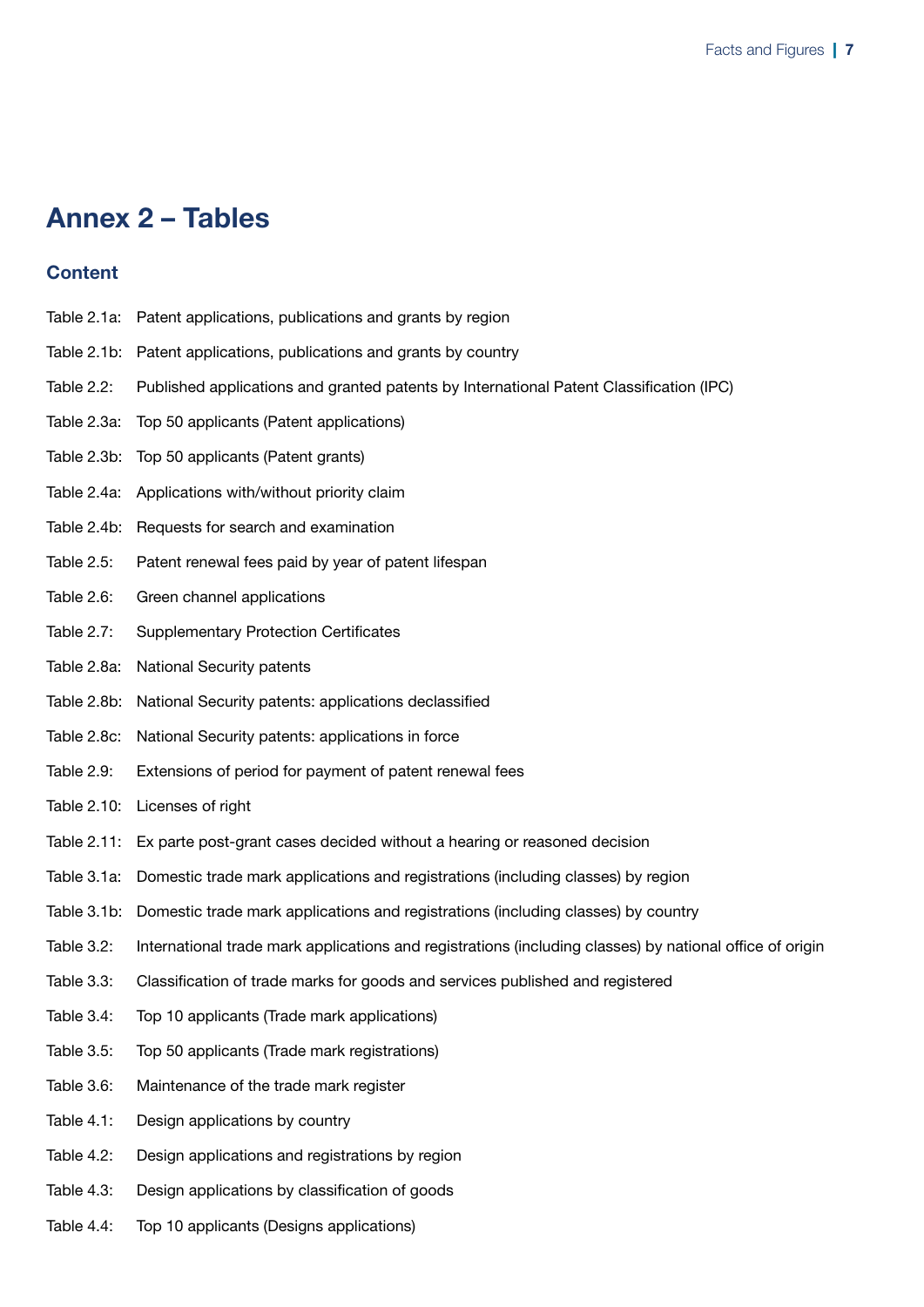- Table 4.5: Top 50 applicants (Design registrations)
- Table 4.6a: Applications with/without priority claim
- Table 4.6b: Applications origins
- Table 4.7: Design renewals by extension period
- Table 5.1: Ex parte patent hearings outcomes by type
- Table 5.2: Inter parte patent hearings outcomes by type
- Table 5.3: Patent hearings: "requests for an opinion" filed, issued, refused and withdrawn
- Table 5.4: Trade Mark Hearings: Objections, Hearings and Appeals
- Table 5.5: Trade Mark Hearings: Oppositions to Trade Mark Registration
- Table 5.6: Trade Mark Hearings: Revocation, Invalidity, and Rectification
- Table 5.7: Design Hearings: Ex Parte Hearings and Appeals
- Table 5.8: Design Hearings: Cancellations and Invalidations
- Table 5.9: Design Hearings: Proceedings under the Copyright, Designs and Patents Act 1988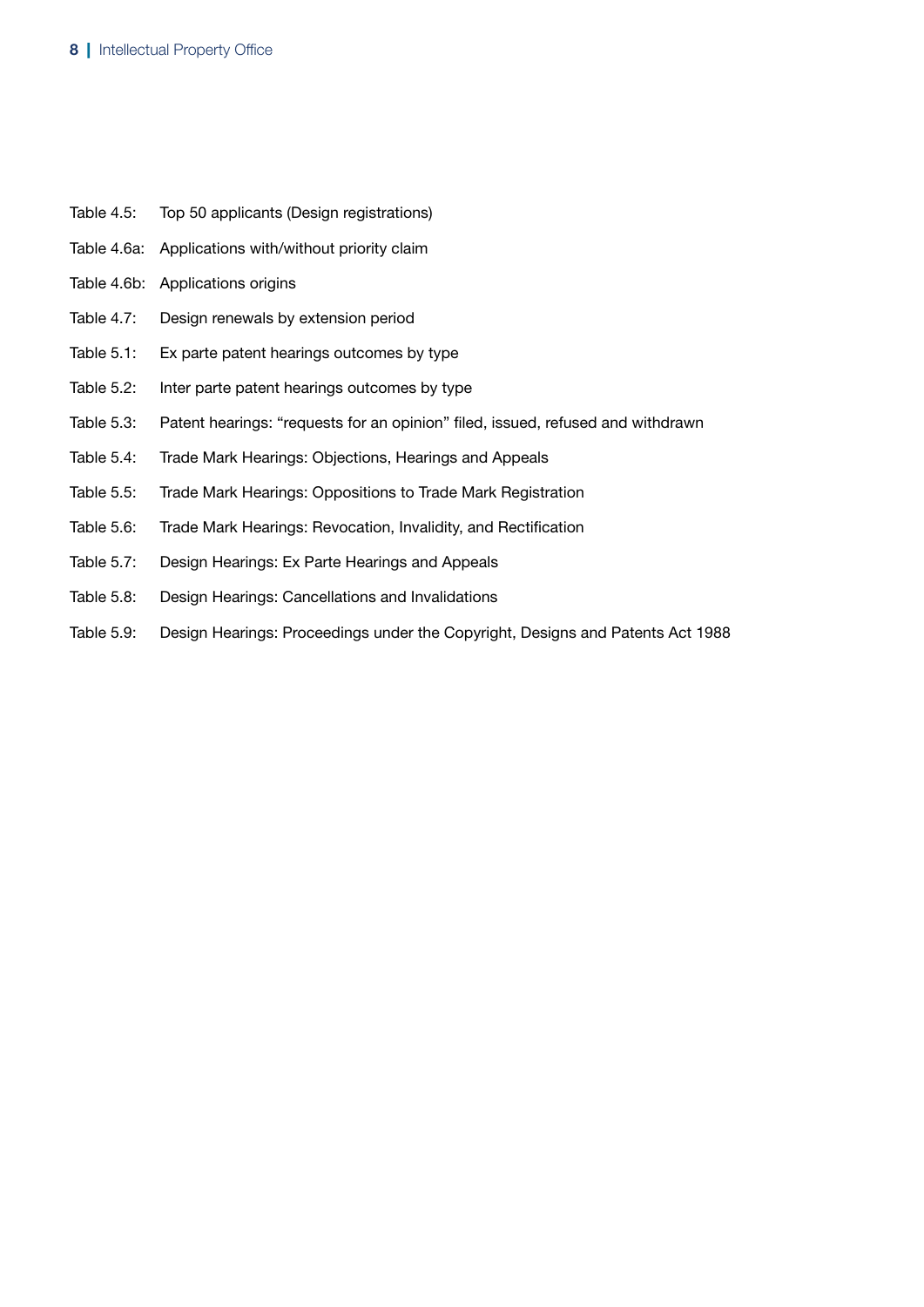|                            |                              | 2018                             |                           | 2019                         |                                  |                           |
|----------------------------|------------------------------|----------------------------------|---------------------------|------------------------------|----------------------------------|---------------------------|
| <b>Region</b>              | <b>Applications</b><br>filed | <b>Applications</b><br>published | <b>Patents</b><br>granted | <b>Applications</b><br>filed | <b>Applications</b><br>published | <b>Patents</b><br>granted |
| East Midlands              | 486                          | 257                              | 133                       | 484                          | 231                              | 132                       |
| East of England            | 1,811                        | 760                              | 466                       | 1,642                        | 866                              | 518                       |
| London                     | 2,625                        | 948                              | 477                       | 2,579                        | 952                              | 490                       |
| North East                 | 279                          | 116                              | 61                        | 260                          | 137                              | 57                        |
| North West                 | 956                          | 422                              | 242                       | 859                          | 381                              | 183                       |
| Northern Ireland           | 143                          | 68                               | 35                        | 193                          | 85                               | 44                        |
| Scotland                   | 756                          | 400                              | 148                       | 734                          | 332                              | 204                       |
| South East                 | 1,944                        | 921                              | 452                       | 1,947                        | 918                              | 481                       |
| South West                 | 1,312                        | 542                              | 232                       | 1,235                        | 638                              | 268                       |
| Wales                      | 351                          | 194                              | 114                       | 337                          | 182                              | 96                        |
| <b>West Midlands</b>       | 977                          | 697                              | 371                       | 875                          | 683                              | 392                       |
| Yorkshire and The Humber   | 694                          | 295                              | 140                       | 638                          | 264                              | 144                       |
| <b>Unmatched Postcodes</b> | 508                          | 279                              | 130                       | 219                          | 50                               | 26                        |
| <b>Total</b>               | 12,843                       | 5,899                            | 3,001                     | 12,002                       | 5,719                            | 3,035                     |

### Table 2.1a: Patent applications, publications and grants by region

*Source: Intellectual Property Office*

#### Notes

1 Patent applications, publications and grants for UK patents (Patent Cooperation Treaty and direct filings to the Intellectual Property Office of the UK)

2 Region based on address given for the first named applicant

3 Unmatched postcodes are a result of incomplete address details at point of capture.

### Table 2.1b: Patent applications, publications and grants by country

|                        | 2018                         |                                  |                           | 2019                         |                                  |                           |
|------------------------|------------------------------|----------------------------------|---------------------------|------------------------------|----------------------------------|---------------------------|
|                        | <b>Applications</b><br>filed | <b>Applications</b><br>published | <b>Patents</b><br>granted | <b>Applications</b><br>filed | <b>Applications</b><br>published | <b>Patents</b><br>granted |
| Antigua and Barbuda    | 81                           | 18                               | 0                         | 60                           | 12                               | 0                         |
| Argentina              | 0                            | 0                                | 0                         |                              | 0                                | 0                         |
| Australia              | 122                          | 102                              | 43                        | 132                          | 110                              | 22                        |
| Austria                | 37                           | 34                               | 8                         | 9                            | 31                               | 8                         |
| Azerbaijan             | $\mathbf{1}$                 | $\mathbf{0}$                     | $\mathbf 0$               | $\mathbf{0}$                 | 0                                | $\mathbf{0}$              |
| <b>Bahamas</b>         | 2                            | 3                                |                           |                              |                                  | 0                         |
| <b>Bahrain</b>         | $\mathbf 0$                  | $\mathbf 0$                      | $\mathbf 0$               |                              | 0                                | $\mathbf{0}$              |
| Bangladesh             | 0                            | 0                                | 0                         |                              | 0                                | 0                         |
| <b>Barbados</b>        | 92                           | 45                               | 8                         | 62                           | 85                               | 29                        |
| <b>Belarus</b>         |                              | $\Omega$                         | $\Omega$                  | 0                            | $\Omega$                         | 0                         |
| Belgium                | 165                          | 15                               | 6                         | 132                          | 24                               | 5                         |
| <b>Belize</b>          | 2                            |                                  | $\Omega$                  | $\Omega$                     | 0                                | 0                         |
| Bermuda                | $\overline{7}$               | $\mathbf{0}$                     | $\mathbf{0}$              | $\overline{7}$               | 3                                |                           |
| Bosnia and Herzegovina | O                            | 0                                | 0                         | $\overline{2}$               | O                                | 0                         |
| <b>Brazil</b>          | 16                           | 4                                | 4                         | 15                           | 8                                | 4                         |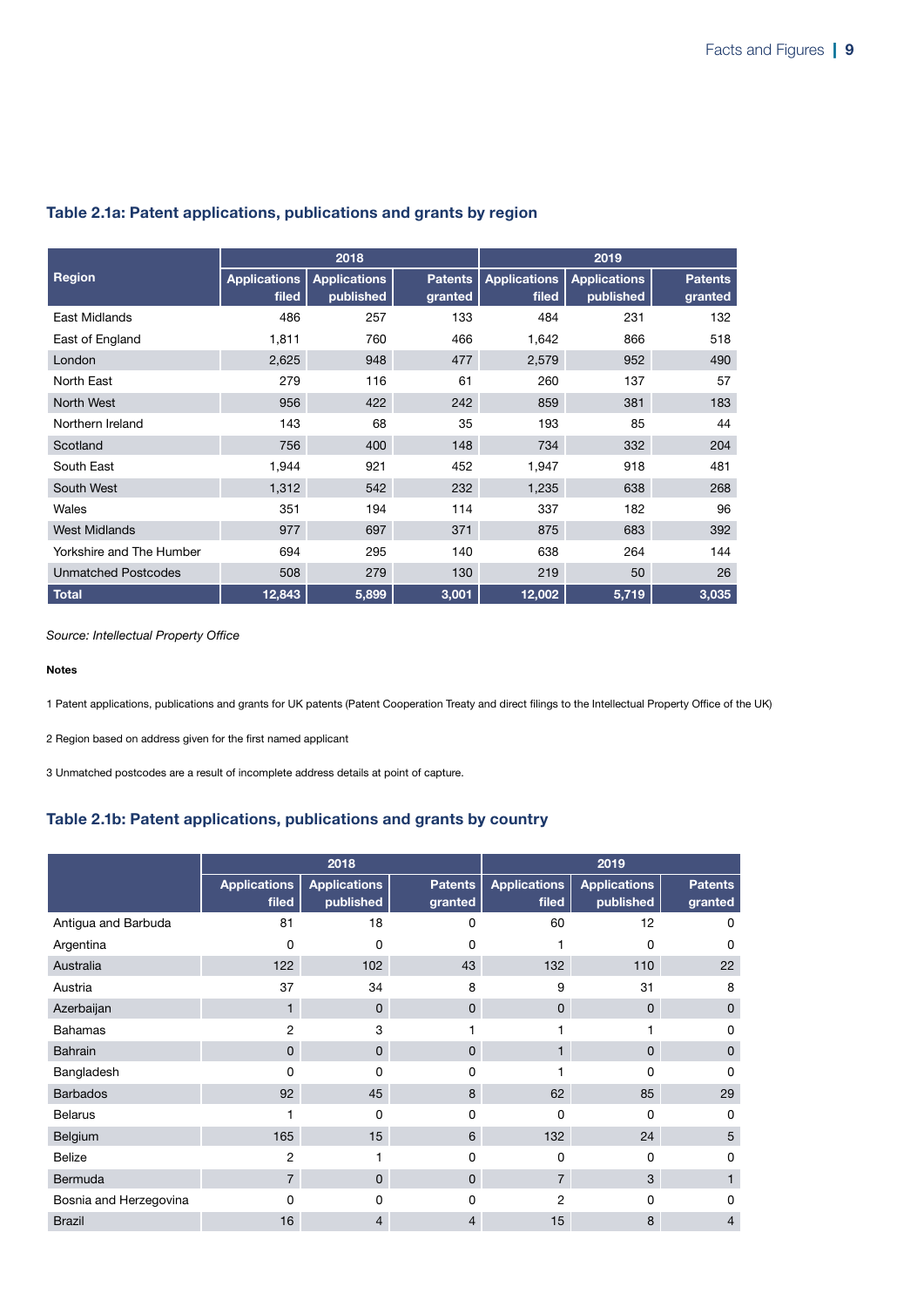|                                          |                              | 2018                             |                           |                              |                                  |                           |
|------------------------------------------|------------------------------|----------------------------------|---------------------------|------------------------------|----------------------------------|---------------------------|
|                                          | <b>Applications</b><br>filed | <b>Applications</b><br>published | <b>Patents</b><br>granted | <b>Applications</b><br>filed | <b>Applications</b><br>published | <b>Patents</b><br>granted |
| <b>British Virgin Islands</b>            | 12                           | 6                                | 44                        | 8                            | 6                                | 30                        |
| <b>Bulgaria</b>                          | $\overline{c}$               | $\mathbf{1}$                     | $\mathbf{1}$              | $\mathbf{1}$                 | $\mathsf{O}\xspace$              | $\mathsf 0$               |
| Canada                                   | 183                          | 68                               | 29                        | 171                          | 89                               | 36                        |
| Cayman Islands                           | $\overline{7}$               | $\overline{2}$                   | $\overline{2}$            | $\overline{7}$               | $\mathbf{1}$                     | $\mathbf{1}$              |
| Channel Islands                          | 20                           | 10                               | $\overline{4}$            | 18                           | $\overline{7}$                   | 4                         |
| Chile                                    | $\overline{2}$               | $\mathbf{1}$                     | $\mathbf{1}$              | 3                            | $\mathbf{1}$                     | $\mathbf{1}$              |
| China                                    | 1,006                        | 356                              | 174                       | 775                          | 396                              | 190                       |
| Costa Rica                               | $\overline{c}$               | $\mathbf{1}$                     | $\mathsf 0$               | $\mathsf 0$                  | $\mathsf 0$                      | $\pmb{0}$                 |
| Croatia                                  | 1                            | 0                                | $\mathbf{1}$              | $\mathbf 0$                  | 1                                | 1                         |
| Cyprus                                   | $\overline{4}$               | $\overline{4}$                   | $\pmb{0}$                 | 10                           | $\mathbf{3}$                     | $\mathbf{3}$              |
| Czech Republic                           | 12                           | 14                               | $\mathsf 0$               | 18                           | 6                                | 1                         |
| Democratic People's<br>Republic of Korea | $\overline{4}$               | $6\phantom{1}$                   | $6\phantom{1}$            | $\mathsf 0$                  | $\mathbf 0$                      | $\mathbf 0$               |
| <b>Denmark</b>                           | 35                           | 22                               | 13                        | 40                           | 25                               | 8                         |
| Dominican Republic                       | $\overline{c}$               | $\mathsf 0$                      | $\mathsf 0$               | $\overline{c}$               | $\mathsf 0$                      | $\mathsf 0$               |
| Ecuador                                  | $\pmb{0}$                    | $\mathsf 0$                      | $\mathsf 0$               | 1                            | $\mathsf 0$                      | 0                         |
| Egypt                                    | 55                           | $\overline{2}$                   | $\pmb{0}$                 | 16                           | $\mathbf{3}$                     | $\mathbf{1}$              |
| Estonia                                  | 12                           | $\mathbf{1}$                     | 0                         | 19                           | 5                                | $\mathbf{1}$              |
| Finland                                  | 102                          | 107                              | 36                        | 106                          | 93                               | 44                        |
| France                                   | 184                          | 149                              | 88                        | 130                          | 140                              | 79                        |
| Georgia                                  | $\mathbf{1}$                 | $\mathbf{0}$                     | $\mathbf{0}$              | 0                            | $\mathsf{O}\xspace$              | $\mathsf 0$               |
| Germany                                  | 470                          | 421                              | 166                       | 483                          | 375                              | 168                       |
| Gibraltar                                | $\mathbf{3}$                 | $\mathbf{1}$                     | $\mathbf{1}$              | $\mathsf 0$                  | $\mathbf{1}$                     | $\mathbf{1}$              |
| Greece                                   | $\overline{7}$               | 4                                | 0                         | 11                           | 9                                | 0                         |
| Hong Kong                                | 66                           | 51                               | 43                        | 110                          | 41                               | 44                        |
| Hungary                                  | 9                            | $\mathbf{1}$                     | $\mathbf{1}$              | 1                            | 1                                | 0                         |
| Iceland                                  | $\overline{c}$               | $\overline{2}$                   | $\mathbf{0}$              | $\overline{\mathbf{4}}$      | $\mathbf{1}$                     | $\mathsf 0$               |
| India                                    | 41                           | 70                               | 17                        | 50                           | 45                               | 11                        |
| Indonesia                                | $\mathbf{1}$                 | $\mathsf 0$                      | $\mathsf 0$               | $\mathbf{1}$                 | $\mathbf{1}$                     | $\pmb{0}$                 |
| Iran                                     | 3                            | 0                                | 0                         | $\mathbf{1}$                 | 1                                | 0                         |
| Iraq                                     | $\mathbf{1}$                 | 1                                | $\mathbf{1}$              | $\mathsf{O}\xspace$          | $\mathbf{1}$                     | $\mathbf{1}$              |
| Isle of Man                              | 41                           | 16                               | $\overline{4}$            | 22                           | 17                               | 4                         |
| Israel                                   | 73                           | 39                               | 29                        | 94                           | 46                               | 15                        |
| Italy                                    | 43                           | 17                               | $\overline{7}$            | 37                           | 20                               | 4                         |
| Jamaica                                  | $\mathbf{1}$                 | $\mathbf 0$                      | $\mathsf{O}$              | $\overline{0}$               | $\mathsf{O}$                     | $\mathbf 0$               |
| Japan                                    | 637                          | 608                              | 280                       | 563                          | 584                              | 277                       |
| Jordan                                   | $\pmb{0}$                    | $\mathbf 0$                      | 5 <sup>5</sup>            | $\overline{2}$               | $\mathsf{O}$                     | $\mathbf 0$               |
| Kenya                                    | $\mathbf{1}$                 | 0                                | 0                         | 0                            | 0                                | 0                         |
| Kiribati                                 | $\mathsf{O}\xspace$          | $\mathbf{1}$                     | $\mathbf{1}$              | $\mathsf{O}$                 | $\mathsf{O}$                     | $\mathsf{O}\xspace$       |
| Korea, Republic of                       | 183                          | 120                              | 78                        | 156                          | 158                              | 59                        |
| Kuwait                                   | $\mathbf{1}$                 | $\mathsf{O}\xspace$              | $\pmb{0}$                 | $\overline{0}$               | $\mathbf{1}$                     | $\pmb{0}$                 |
| Latvia                                   | 6                            | 5                                | $\mathbf{1}$              | 3                            | 0                                | 1                         |
| Lebanon                                  | $\overline{2}$               | $\mathbf{3}$                     | $\mathsf{O}\xspace$       | $\mathbf{1}$                 | $\mathsf{O}\xspace$              | $\pmb{0}$                 |
| Liechtenstein                            | 3                            | 3                                | $\boldsymbol{9}$          | 6                            | 3                                | 3                         |
| Lithuania                                | $\mathsf{O}\xspace$          | $\mathbf{1}$                     | $\mathbf{1}$              | $\overline{2}$               | $\mathsf{O}\xspace$              | $\mathsf{O}\xspace$       |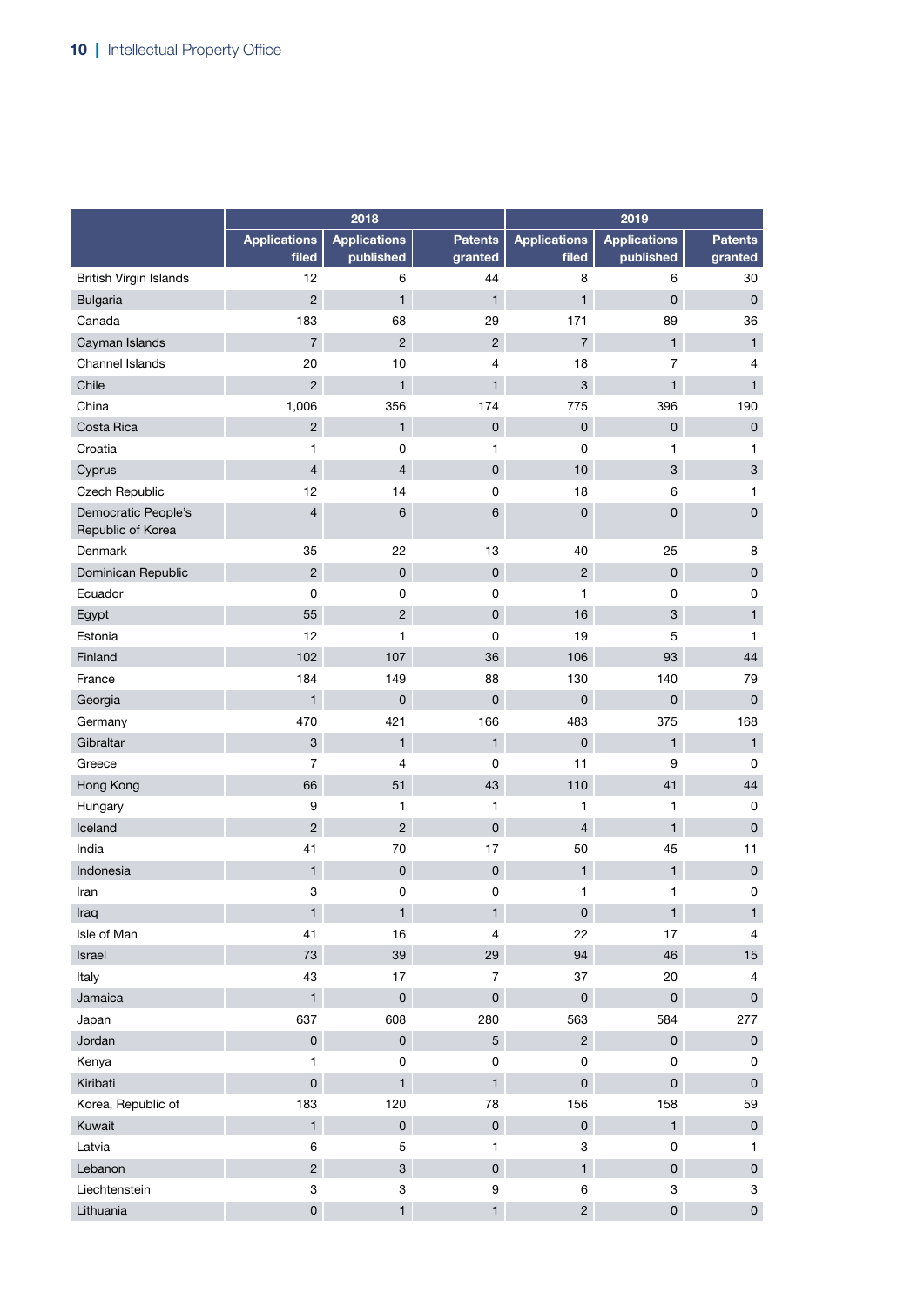|                         |                              | 2018                             |                           |                              |                                  |                           |
|-------------------------|------------------------------|----------------------------------|---------------------------|------------------------------|----------------------------------|---------------------------|
|                         | <b>Applications</b><br>filed | <b>Applications</b><br>published | <b>Patents</b><br>granted | <b>Applications</b><br>filed | <b>Applications</b><br>published | <b>Patents</b><br>granted |
| Luxembourg              | 24                           | 61                               | 8                         | 24                           | 28                               | 8                         |
| Macau                   | $\mathbf{1}$                 | 24                               | $\mathbf 0$               | 3                            | 3                                | $\pmb{0}$                 |
| Macedonia, Republic of  | 0                            | 0                                | 0                         | 1                            | 0                                | $\pmb{0}$                 |
| Malaysia                | 8                            | $\overline{7}$                   | 3                         | 8                            | 5                                | $\ensuremath{\mathsf{3}}$ |
| Malta                   | 11                           | $\overline{c}$                   | 3                         | 6                            | $\mathbf{1}$                     | $\pmb{0}$                 |
| <b>Marshall Islands</b> | $\mathsf{O}\xspace$          | $\mathsf 0$                      | $\mathsf{O}\xspace$       | $\mathbf{1}$                 | 0                                | $\pmb{0}$                 |
| <b>Mauritius</b>        | 30                           | $\mathbf{1}$                     | 0                         | 14                           | 0                                | $\pmb{0}$                 |
| Mexico                  | 10                           | 12                               | $\mathbf{1}$              | 22                           | 6                                | $\overline{2}$            |
| Monaco                  | 3                            | 1                                | 0                         | 1                            | 1                                | $\pmb{0}$                 |
| Montenegro              | 6                            | $\overline{2}$                   | 0                         | 0                            | 0                                | $\mathbf{0}$              |
| Netherlands             | 153                          | 89                               | 48                        | 151                          | 77                               | 54                        |
| New Zealand             | 57                           | 49                               | 37                        | 43                           | 35                               | 33                        |
| Nicaragua               | 0                            | 0                                | 0                         | 0                            | 1                                | 1                         |
| Niger                   | $\mathbf 0$                  | $\mathbf 0$                      | $\mathsf{O}\xspace$       | $\mathbf{1}$                 | $\mathsf{O}\xspace$              | $\mathsf 0$               |
| Nigeria                 | 4                            | 1                                | 0                         | 0                            | 0                                | 0                         |
| Norway                  | 378                          | 233                              | 100                       | 312                          | 166                              | 107                       |
| Oman                    | 0                            | 0                                | 0                         | 1                            | 0                                | $\pmb{0}$                 |
| Pakistan                | $\overline{2}$               | $\mathbf 0$                      | 0                         | $\overline{2}$               | 3                                | $\pmb{0}$                 |
| Panama                  | 0                            | $\mathbf 0$                      | 1                         | 1                            | 0                                | $\overline{\mathbf{c}}$   |
| Philippines             | $\pmb{0}$                    | $\overline{0}$                   | $\mathsf{O}\xspace$       | $\mathbf{1}$                 | $\mathbf{1}$                     | $\pmb{0}$                 |
| Poland                  | 19                           | 11                               | 9                         | 8                            | 8                                | $\overline{7}$            |
| Portugal                | 8                            | $\mathbf{1}$                     | $\mathbf{1}$              | 18                           | 3                                | $\mathbf{1}$              |
| Puerto Rico             | 1                            | 0                                | 0                         | 1                            | 1                                | $\pmb{0}$                 |
| Qatar                   | $\overline{4}$               | $\mathbf{1}$                     | 4                         | $\mathbf{1}$                 | $\mathbf{1}$                     | $\mathbf{0}$              |
| Republic of Ireland     | 353                          | 128                              | 47                        | 361                          | 143                              | 44                        |
| Romania                 | 19                           | $\mathbf 0$                      | 0                         | 22                           | 15                               | $\mathbf{3}$              |
| Russian Federation      | 7                            | $\overline{7}$                   | 11                        | 7                            | 9                                | $\overline{c}$            |
| Saint Kitts and Nevis   | $\mathbf 0$                  | $\mathsf{O}\xspace$              | $\mathsf{O}\xspace$       | $\mathbf{1}$                 | $\mathbf 0$                      | $\pmb{0}$                 |
| Saudi Arabia            | 3                            | 0                                | 0                         | 7                            | 1                                | 1                         |
| Serbia                  | 16                           | $\overline{4}$                   | $\mathbf{1}$              | 25                           | 5                                | 1                         |
| Seychelles              | 6                            | $\overline{c}$                   | $\mathsf 0$               | 8                            | 0                                | 0                         |
| Sierra Leone            | $\mathsf{O}\xspace$          | $\mathsf{O}$                     | $\mathsf{O}\xspace$       | $\mathbf{1}$                 | $\mathbf 0$                      | $\mathsf{O}\xspace$       |
| Singapore               | 49                           | 44                               | 27                        | 54                           | 37                               | 18                        |
| Slovakia                | $\overline{2}$               | $\overline{2}$                   | $\mathsf{O}\xspace$       | $\mathsf{O}\xspace$          | $\mathbf 0$                      | $\mathbf{1}$              |
| Slovenia                | 17                           | 5                                | 3                         | 9                            | 6                                | 0                         |
| South Africa            | 42                           | 35                               | 11                        | 29                           | 31                               | 20                        |
| Spain                   | 30                           | 14                               | $\mathbf 5$               | 40                           | 15                               | $\overline{7}$            |
| Sri Lanka               | $\mathbf{3}$                 | 5 <sup>5</sup>                   | $\mathsf{O}\xspace$       | $\mathbf{3}$                 | $\mathbf 0$                      | $\mathsf{O}\xspace$       |
| Swaziland               | 0                            | $\mathbf{1}$                     | 0                         | 0                            | 0                                | 0                         |
| Sweden                  | 149                          | 40                               | 16                        | 154                          | 33                               | 19                        |
| Switzerland             | 275                          | 111                              | 40                        | 325                          | 83                               | 65                        |
| Syria                   | $\mathsf{O}\xspace$          | $\mathbf{1}$                     | $\mathsf{O}\xspace$       | $\mathsf{O}\xspace$          | $\mathsf{O}\xspace$              | $\mathsf 0$               |
| Taiwan                  | 117                          | 109                              | 72                        | 93                           | 128                              | 52                        |
| Tanzania                | $\mathsf{O}\xspace$          | 1                                | $\mathsf{O}\xspace$       | $\mathbf{1}$                 | $\mathbf 0$                      | $\mathsf{O}\xspace$       |
| Thailand                | 10                           | 0                                | 1                         | 8                            | 6                                | $\mathbf{1}$              |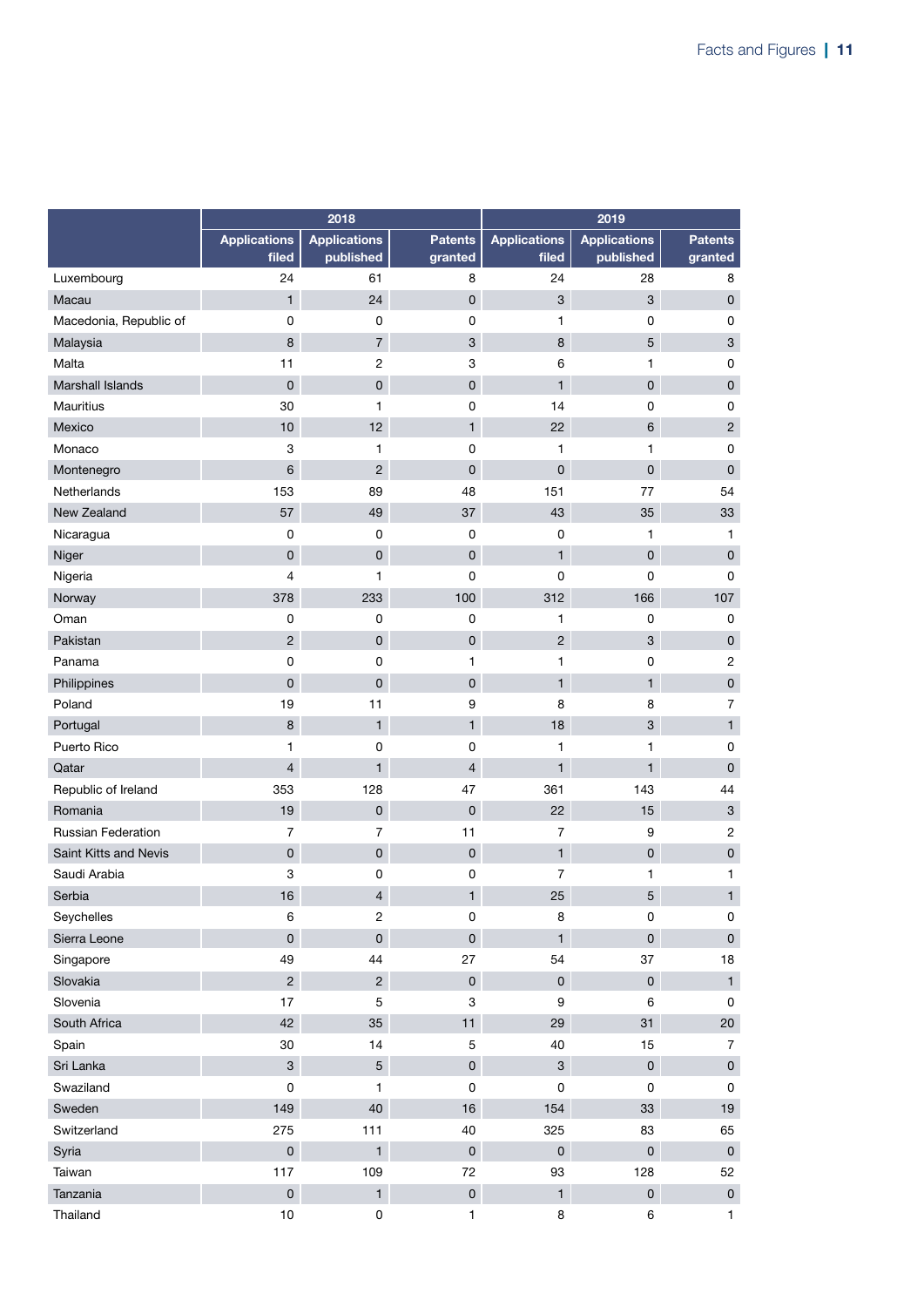|                                 | 2018                         |                                  |                           | 2019                         |                                  |                           |
|---------------------------------|------------------------------|----------------------------------|---------------------------|------------------------------|----------------------------------|---------------------------|
|                                 | <b>Applications</b><br>filed | <b>Applications</b><br>published | <b>Patents</b><br>granted | <b>Applications</b><br>filed | <b>Applications</b><br>published | <b>Patents</b><br>granted |
| Trinidad and Tobago             | 0                            | $\Omega$                         |                           |                              | O                                | $\Omega$                  |
| Tunisia                         | 0                            |                                  | 0                         | 0                            | O                                |                           |
| <b>Turkey</b>                   | 4                            | 14                               | 3                         | 11                           | 11                               | 5                         |
| <b>Turks and Caicos Islands</b> | O                            | 0                                | o                         |                              | 2                                |                           |
| Uganda                          | $\overline{4}$               | $\Omega$                         | $\Omega$                  | 0                            |                                  | $\Omega$                  |
| Ukraine                         |                              |                                  | U                         | $\Omega$                     |                                  | 0                         |
| <b>United Arab Emirates</b>     | 18                           | 11                               | 5                         | 19                           | 26                               | 5                         |
| <b>USA</b>                      | 2,479                        | 2,795                            | 1,410                     | 2,151                        | 2,158                            | 1,392                     |
| No information recorded         | 0                            | $\Omega$                         | 0                         | $\overline{2}$               | 0                                | 0                         |
| <b>Total</b>                    | 8,089                        | 6,162                            | 2,981                     | 7,248                        | 5,406                            | 2,913                     |

Notes

1 Patent applications, publications and grants for UK patents (Patent Cooperation Treaty and direct filings to the Intellectual Property Office of the UK)

### Table 2.2: Patent applications, publications and grants by country

|                                   |                                              |                              | 2018                             | 2019                         |                                  |  |
|-----------------------------------|----------------------------------------------|------------------------------|----------------------------------|------------------------------|----------------------------------|--|
| <b>IPC</b> code                   | <b>IPC Classification</b>                    | <b>Applications</b><br>filed | <b>Applications</b><br>published | <b>Applications</b><br>filed | <b>Applications</b><br>published |  |
| A01                               | Agriculture                                  | 190                          | 56                               | 183                          | 78                               |  |
| A21 - A24                         | Foodstuffs; Tobacco                          | 117                          | 68                               | 103                          | 69                               |  |
| A41 - A47                         | Personal or Domestic articles                | 574                          | 291                              | 552                          | 203                              |  |
| A61 - A99                         | Health; Life-Saving; Amusement               | 1,042                        | 462                              | 1,082                        | 445                              |  |
| B01 - B09                         | Separating; Mixing                           | 300                          | 190                              | 241                          | 125                              |  |
| B21 - B33                         | Shaping                                      | 393                          | 202                              | 398                          | 189                              |  |
| B41 - B44                         | Printing                                     | 103                          | 57                               | 96                           | 55                               |  |
| B60 - B68                         | Transporting                                 | 1,381                        | 694                              | 1,248                        | 710                              |  |
| B81 - B99                         | Micro-structural technology; Nano-technology | 23                           | $\overline{2}$                   | 11                           | 10                               |  |
| C01 - C14                         | Chemistry                                    | 519                          | 184                              | 438                          | 197                              |  |
| C <sub>21</sub> - C <sub>30</sub> | Metallurgy                                   | 85                           | 38                               | 91                           | 60                               |  |
| C40 - C99                         | Combinatorial Technology                     | 0                            | $\mathbf 0$                      | 1                            | 1                                |  |
| D01 - D07                         | Textiles or flexible materials               | 39                           | 18                               | 38                           | 24                               |  |
| D <sub>21</sub> - D <sub>99</sub> | Paper                                        | 9                            | 5                                | 17                           | 3                                |  |
| E01 - E06                         | <b>Building</b>                              | 540                          | 280                              | 554                          | 258                              |  |
| E21 - E99                         | Earth or Rock Drilling; Mining               | 659                          | 385                              | 541                          | 436                              |  |
| F01 - F04                         | <b>Engines or Pumps</b>                      | 531                          | 255                              | 494                          | 347                              |  |
| $F15 - F17$                       | Engineering in general                       | 408                          | 215                              | 359                          | 214                              |  |
| F21 - F28                         | Lighting; Heating                            | 285                          | 182                              | 277                          | 179                              |  |
| F41 - F99                         | Weapons; Blasting                            | 64                           | 27                               | 53                           | 32                               |  |
| $G01 - G16$                       | <b>Instruments</b>                           | 2,817                        | 1,229                            | 2,673                        | 1,215                            |  |
| G <sub>21</sub> - G <sub>99</sub> | <b>Nucleonics</b>                            | 18                           | 19                               | 22                           | 14                               |  |
| H01 - H99                         | Electricity                                  | 1,965                        | 1,125                            | 1,653                        | 1,084                            |  |
|                                   | <b>Total</b>                                 | 12,062                       | 5,984                            | 11,125                       | 5,948                            |  |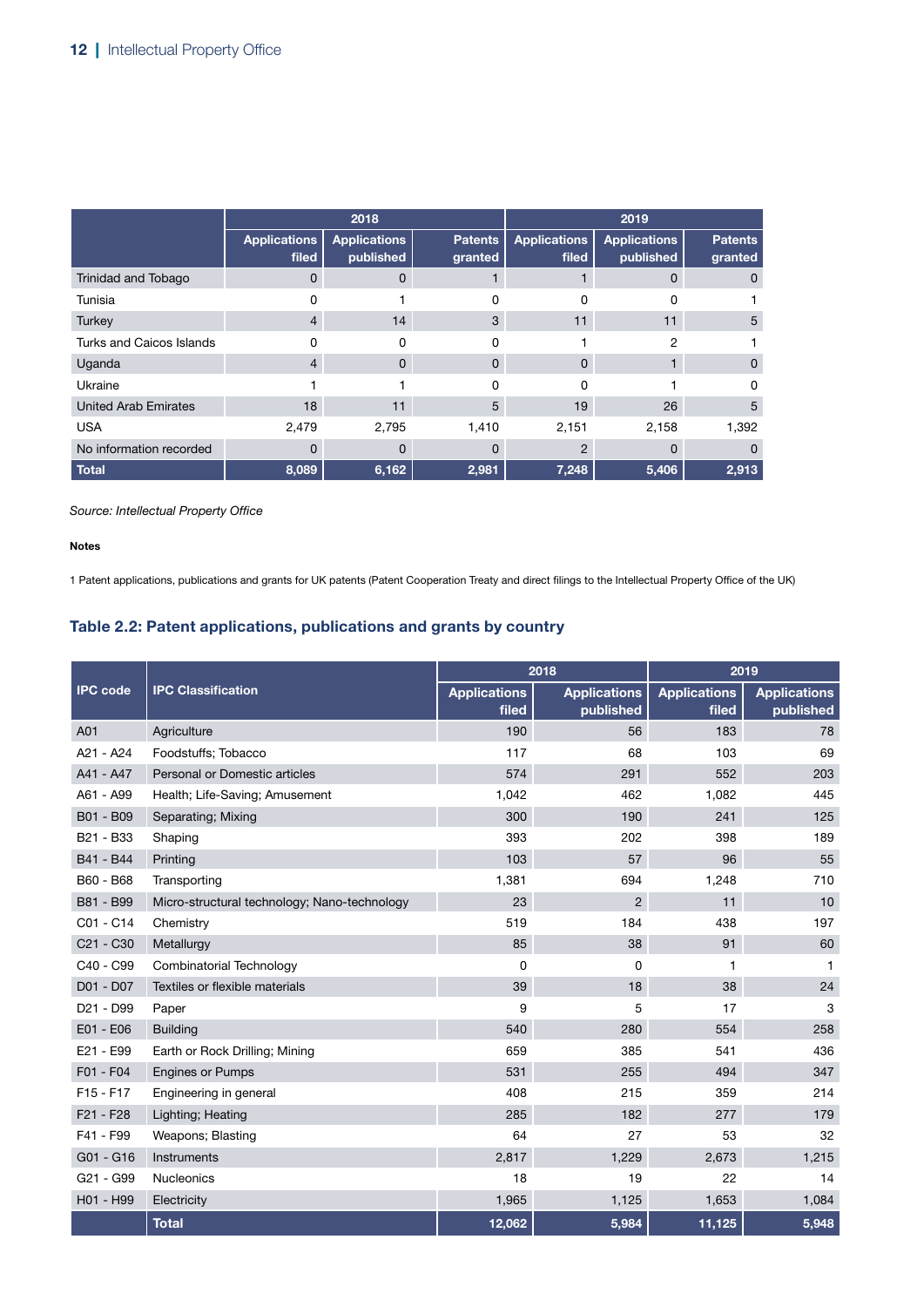#### Notes

1 Applications Published and Patents Granted by reference to their International Patent Classification (IPC), a hierarchical system for the classification of patents according to the different areas of technology to which they pertain. Counts are based on the first / inventive IPC allocated to each application. For further information, please follow the link below:

<http://www.wipo.int/classifications/ipc/en/>

### Table 2.3a: Top 50 applicants (Patent applications)

| 2019         |                                                   |                               |  |  |  |  |
|--------------|---------------------------------------------------|-------------------------------|--|--|--|--|
| <b>Rank</b>  | <b>Applicant</b>                                  | <b>Patent</b><br>applications |  |  |  |  |
| $\mathbf{1}$ | Rolls-Royce plc                                   | 374                           |  |  |  |  |
| 2            | Jaguar Land Rover Limited                         | 190                           |  |  |  |  |
| 3            | Halliburton Energy Services, Inc.                 | 180                           |  |  |  |  |
| 4            | Nicoventures Trading Limited                      | 174                           |  |  |  |  |
| 6            | <b>Dyson Technology Limited</b>                   | 166                           |  |  |  |  |
| 7            | International Business Machines Corporation       | 161                           |  |  |  |  |
| 8            | <b>Walmart Apollo, LLC</b>                        | 150                           |  |  |  |  |
| 9            | Airbus Operations Limited                         | 132                           |  |  |  |  |
| 10           | Canon Kabushiki Kaisha                            | 125                           |  |  |  |  |
| 11           | <b>BAE SYSTEMS plc</b>                            | 116                           |  |  |  |  |
| 12           | British Telecommunications public limited company | 106                           |  |  |  |  |
| 13           | Johnson Matthey Public Limited Company            | 89                            |  |  |  |  |
| 14           | <b>Prevayl Limited</b>                            | 79                            |  |  |  |  |
| 15           | Oxford University Innovation Limited              | 76                            |  |  |  |  |
| 16           | Baker Hughes, a GE Company, LLC                   | 72                            |  |  |  |  |
| 17           | Kimberly-Clark Worldwide, Inc.                    | 72                            |  |  |  |  |
| 18           | Nokia Technologies Oy                             | 70                            |  |  |  |  |
| 19           | Cambridge Enterprise Limited                      | 64                            |  |  |  |  |
| 20           | Motorola Solutions, Inc.                          | 64                            |  |  |  |  |
| 21           | The Secretary of State for Defence                | 64                            |  |  |  |  |
| 22           | <b>Equinor Energy AS</b>                          | 63                            |  |  |  |  |
| 23           | <b>ARM Limited</b>                                | 61                            |  |  |  |  |
| 24           | nChain Holdings Limited                           | 61                            |  |  |  |  |
| 25           | Sony Interactive Entertainment Inc.               | 60                            |  |  |  |  |
| 26           | Samsung Electronics Co., Ltd.                     | 59                            |  |  |  |  |
| 27           | LG Display Co., Ltd.                              | 57                            |  |  |  |  |
| 28           | <b>Edwards Limited</b>                            | 56                            |  |  |  |  |
| 29           | Micromass UK Limited                              | 56                            |  |  |  |  |
| 30           | Cirrus Logic International Semiconductor Limited  | 55                            |  |  |  |  |
| 31           | AGCO International GmbH                           | 54                            |  |  |  |  |
| 32           | Eriksson, Lars Philip Tobias                      | 53                            |  |  |  |  |
| 33           | Ford Global Technologies, LLC                     | 51                            |  |  |  |  |
| 34           | Syngenta Crop Protection AG                       | 50                            |  |  |  |  |
| 35           | Imagination Technologies Limited                  | 48                            |  |  |  |  |
| 36           | Skyworks Solutions, Inc.                          | 47                            |  |  |  |  |
| 37           | Eaton Intelligent Power Limited                   | 45                            |  |  |  |  |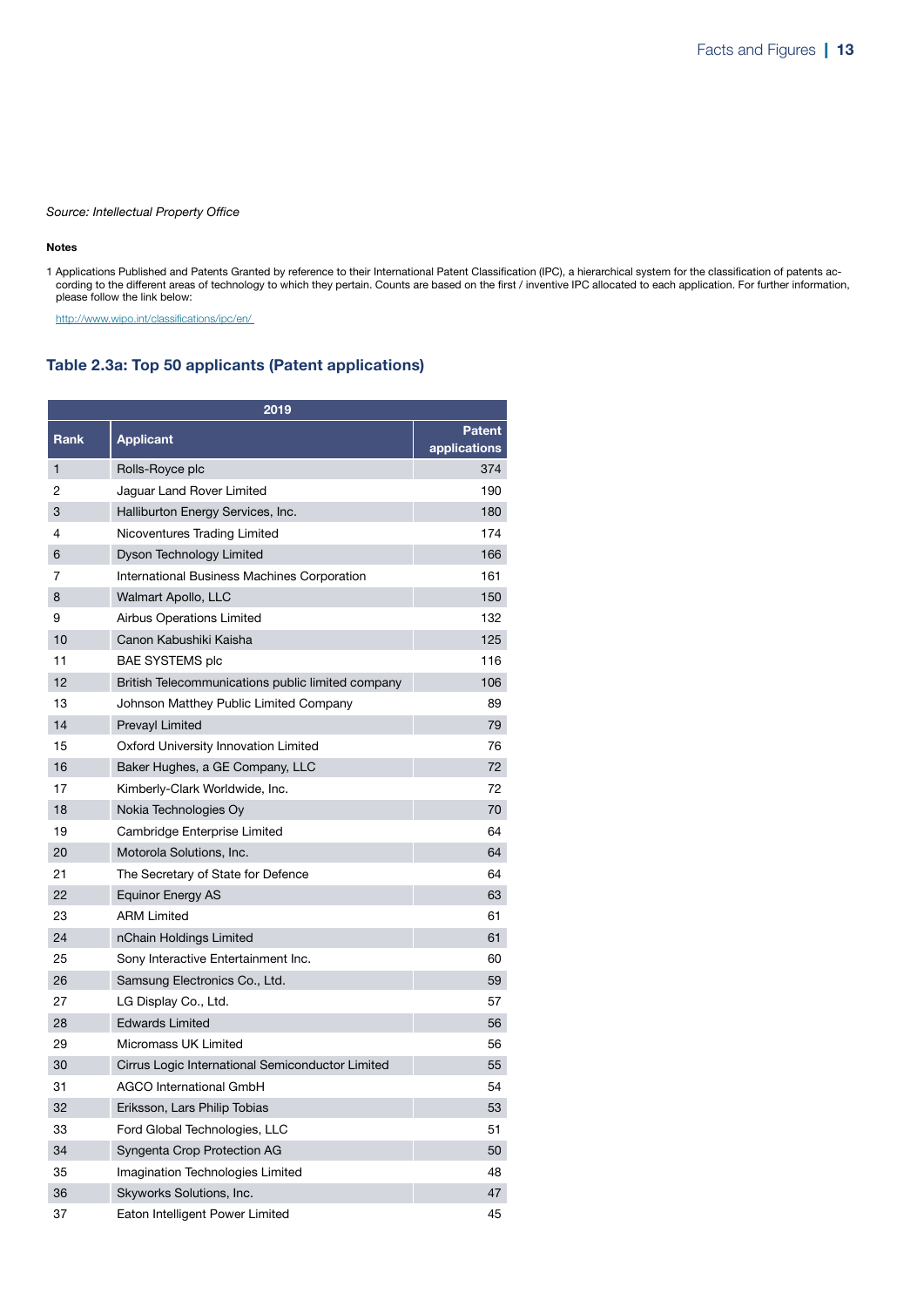| 2019        |                                      |                               |  |  |  |
|-------------|--------------------------------------|-------------------------------|--|--|--|
| <b>Rank</b> | <b>Applicant</b>                     | <b>Patent</b><br>applications |  |  |  |
| 38          | Mitsubishi Electric Corporation      | 45                            |  |  |  |
| 39          | Smiths Medical International Limited | 45                            |  |  |  |
| 40          | Private applicant                    | 45                            |  |  |  |
| 41          | <b>Landmark Graphics Corporation</b> | 43                            |  |  |  |
| 42          | Cambridge Mechatronics Limited       | 41                            |  |  |  |
| 43          | Givaudan SA                          | 37                            |  |  |  |
| 44          | Ledger Group                         | 37                            |  |  |  |
| 45          | RPC Bramlage GmbH                    | 37                            |  |  |  |
| 46          | Private applicant                    | 35                            |  |  |  |
| 47          | Private applicant                    | 35                            |  |  |  |
| 48          | Delphi Technologies IP Limited       | 33                            |  |  |  |
| 49          | Continental Automotive GmbH          | 32                            |  |  |  |
| 50          | Element Six (UK) Limited             | 32                            |  |  |  |
| 50          | Sentec Ltd                           | 32                            |  |  |  |
|             | Top 50 total                         | 3,929                         |  |  |  |

#### Notes

<sup>1</sup> Applicant name data is cleaned and matched to similar entries to consolidate inconsistent names provided to the IPO. The cleaning process relies on probabilistic matching and therefore may not find and group all applications from a single applicant. Only applications with company names supplied are considered. Individuals have been removed.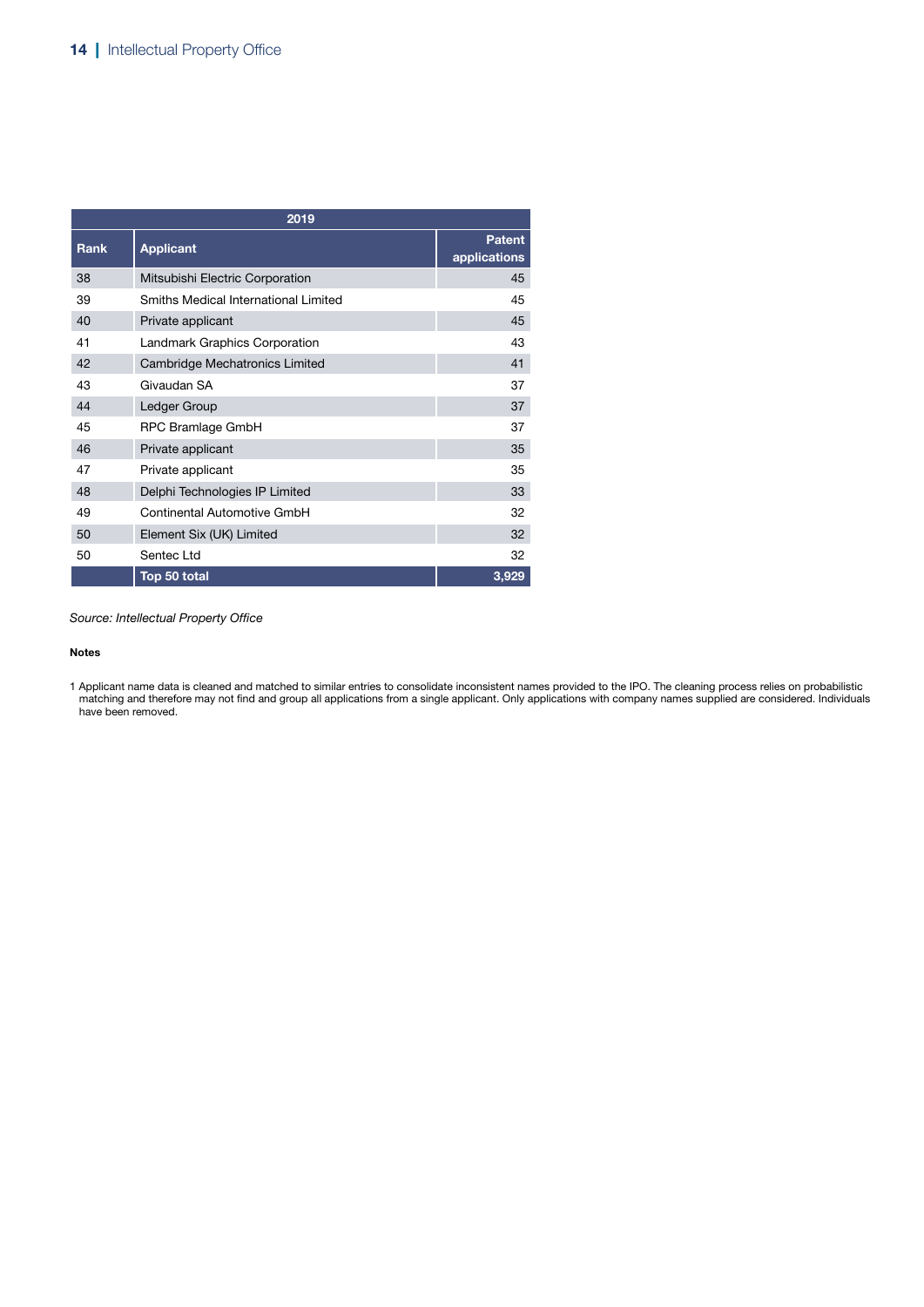### Table 2.3b: Top 50 applicants (Patent grants)

| 2019         |                                                          |                         |  |  |
|--------------|----------------------------------------------------------|-------------------------|--|--|
| <b>Rank</b>  | <b>Applicant</b>                                         | <b>Patent</b><br>grants |  |  |
| $\mathbf{1}$ | Jaguar Land Rover Limited                                | 227                     |  |  |
| 2            | Ford Global Technologies, LLC                            | 152                     |  |  |
| 3            | <b>ARM Limited</b>                                       | 130                     |  |  |
| 4            | International Business Machines Corporation              | 104                     |  |  |
| 6            | Canon Kabushiki Kaisha                                   | 95                      |  |  |
| 7            | Halliburton Energy Services, Inc.                        | 90                      |  |  |
| 8            | Imagination Technologies Limited                         | 70                      |  |  |
| 9            | Rolls-Royce plc                                          | 69                      |  |  |
| 10           | Cirrus Logic International Semiconductor Limited         | 63                      |  |  |
| 11           | Dyson Technology Limited                                 | 59                      |  |  |
| 12           | <b>Baker Hughes Incorporated</b>                         | 56                      |  |  |
| 13           | Johnson Matthey Public Limited Company                   | 53                      |  |  |
| 14           | Motorola Solutions, Inc.                                 | 53                      |  |  |
| 15           | <b>British Telecommunications Public Limited Company</b> | 40                      |  |  |
| 16           | <b>SNECMA</b>                                            | 39                      |  |  |
| 17           | Intel Corporation                                        | 37                      |  |  |
| 18           | <b>Micromass UK Limited</b>                              | 34                      |  |  |
| 19           | Shenzhen China Star Optoelectronics Technology Co., Ltd. | 32                      |  |  |
| 20           | Schlumberger Holdings Limited                            | 29                      |  |  |
| 21           | <b>Cameron International Corporation</b>                 | 26                      |  |  |
| 22           | Google INC                                               | 26                      |  |  |
| 23           | The Boeing Company                                       | 26                      |  |  |
| 24           | Adobe Systems Incorporated                               | 23                      |  |  |
| 25           | Fisher & Paykel Healthcare Limited                       | 23                      |  |  |
| 26           | Hitachi, Ltd.                                            | 23                      |  |  |
| 27           | Mitsubishi Electric Corporation                          | 23                      |  |  |
| 28           | <b>BAE SYSTEMS plc</b>                                   | 22                      |  |  |
| 29           | De La Rue International Limited                          | 22                      |  |  |
| 30           | Hewlett-Packard Development Company, L.P.                | 22                      |  |  |
| 31           | Motorola Mobility LLC                                    | 22                      |  |  |
| 32           | LG Display Co., Ltd.                                     | 20                      |  |  |
| 33           | Snap-on Incorporated                                     | 20                      |  |  |
| 34           | Delphi International Operations Luxembourg S.à.r.l.      | 19                      |  |  |
| 35           | Fisher-Rosemount Systems, Inc.                           | 19                      |  |  |
| 36           | <b>Statoil Petroleum AS</b>                              | 19                      |  |  |
| 37           | <b>GE Aviation Systems Limited</b>                       | 18                      |  |  |
| 38           | Metaswitch Networks Ltd.                                 | 18                      |  |  |
| 39           | Walmart Apollo, LLC                                      | 18                      |  |  |
| 40           | Weatherford Technology Holdings, LLC                     | 18                      |  |  |
| 41           | Rotam Agrochem International Company Limited             | 17                      |  |  |
| 42           | Samsung Electronics Co., Ltd.                            | 17                      |  |  |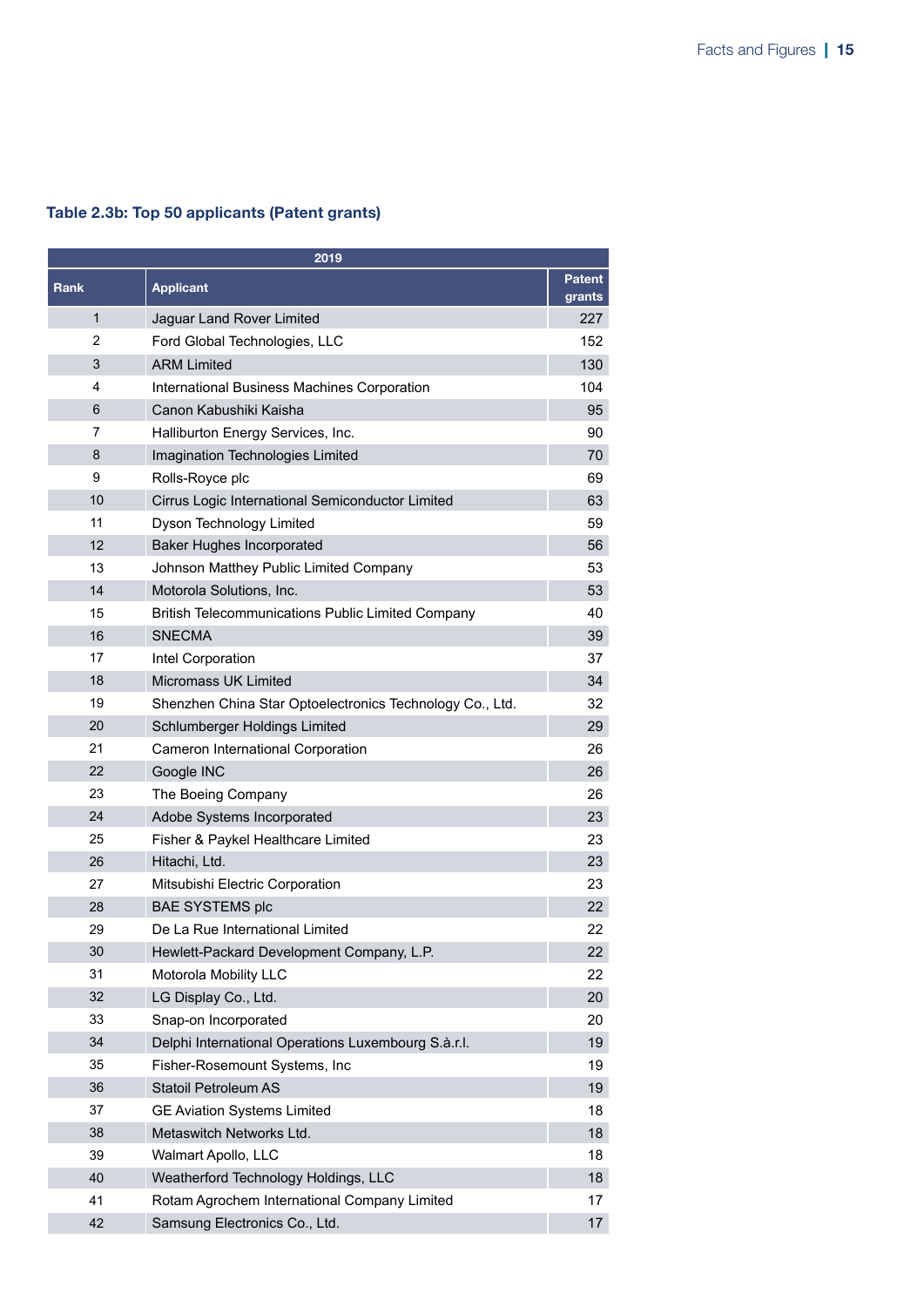| 2019 |                                           |                         |  |  |
|------|-------------------------------------------|-------------------------|--|--|
| Rank | <b>Applicant</b>                          | <b>Patent</b><br>grants |  |  |
| 43   | <b>HGST Netherlands B.V.</b>              | 16                      |  |  |
| 44   | Lenovo (Singapore) Pte. Ltd.              | 16                      |  |  |
| 45   | Thales Holdings UK Plc                    | 16                      |  |  |
| 46   | <b>F-Secure Corporation</b>               | 15                      |  |  |
| 47   | Henkel AG & Co. KGaA                      | 15                      |  |  |
| 48   | <b>MHWirth AS</b>                         | 15                      |  |  |
| 49   | Thermo Fisher Scientific (Bremen) GmbH    | 15                      |  |  |
| 50   | <b>General Electric Company</b>           | 14                      |  |  |
| 50   | Johnson Matthey Davy Technologies Limited | 14                      |  |  |
|      | Top 50 total                              | 2,029                   |  |  |

#### Notes

1 Applicant name data is cleaned and matched to similar entries to consolidate inconsistent names provided to the IPO. The cleaning process relies on probabilistic matching and therefore may not find and group all applications from a single applicant. Only applications with company names supplied are considered. Individuals have been removed.

### Table 2.4a: Applications with/without priority claim

| <b>Priority Claim</b>  | 2018   | 2019   |
|------------------------|--------|--------|
| Without priority claim | 15,411 | 14,116 |
| With priority claim    | 5.527  | 5.135  |
| Total                  | 20,938 | 19,251 |

*Source: Intellectual Property Office*

Notes

1 Patents may claim priority from an earlier filed application (within 12 months) to obtain a priority date from the earlier application.

### Table 2.4b: Requests for search and examination

| Request      | 2018   | 2019   |
|--------------|--------|--------|
| Search       | 16.261 | 14,993 |
| Examination  | 12.456 | 11.411 |
| <b>Total</b> | 28,717 | 26,404 |

*Source: Intellectual Property Office*

#### Note

- 1 A Request for Search must be made to the IPO before an application is published. Every published application will have a search, some may have multiple searches and some application which have been searched are withdrawn. The number of Requests for Search does not necessarily match the number of Applications Published in each calendar year.
- 2 Examination of an application must be requested in order to start the substantive examination which can lead to a granted application. The examination process incorporates time to amend applications in order for them to meet the requirements for granting. The number of Requests for Examination may not match the number of patents granted in a calendar year, not every examination leads to grant.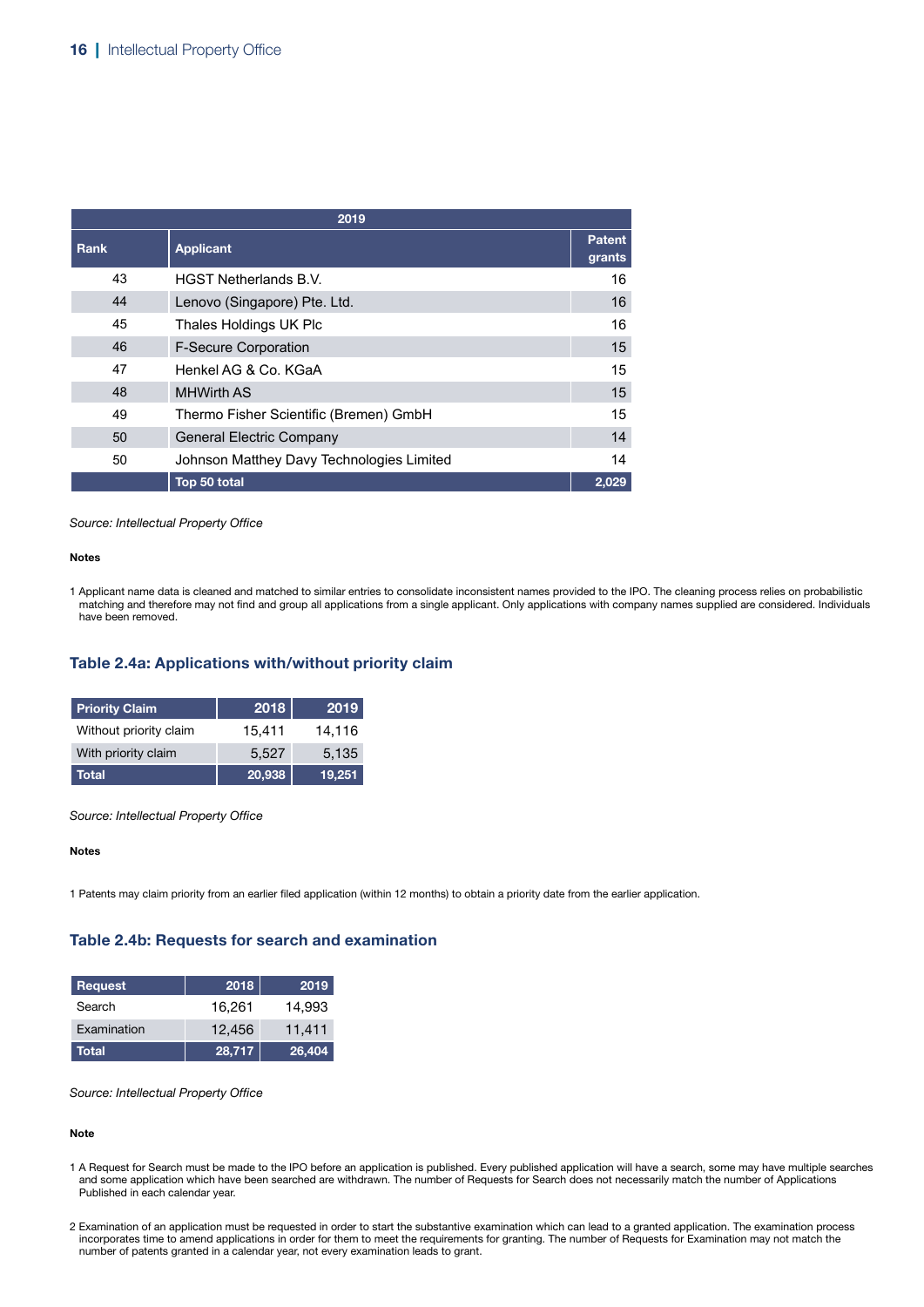| 2018                       |                    |                                                           |                    | 2019               |                                                           |                    |  |
|----------------------------|--------------------|-----------------------------------------------------------|--------------------|--------------------|-----------------------------------------------------------|--------------------|--|
| Year of patent<br>lifespan | <b>IPO patents</b> | <b>EPO</b> patents<br>designating<br><b>UK protection</b> | <b>All patents</b> | <b>IPO patents</b> | <b>EPO</b> patents<br>designating<br><b>UK protection</b> | <b>All patents</b> |  |
| 5th year                   | 6,446              | 23,103                                                    | 29,549             | 5,524              | 26,542                                                    | 32,066             |  |
| 6th year                   | 6,264              | 30,742                                                    | 37,006             | 5,542              | 37,489                                                    | 43,031             |  |
| 7th year                   | 5,663              | 35,756                                                    | 41,419             | 5,606              | 41,472                                                    | 47,078             |  |
| 8th year                   | 4,740              | 35,987                                                    | 40,727             | 5,208              | 42,665                                                    | 47,873             |  |
| 9th year                   | 4,116              | 36,001                                                    | 40,117             | 4,379              | 40,400                                                    | 44,779             |  |
| 10th year                  | 3,654              | 34,717                                                    | 38,371             | 3,765              | 38,323                                                    | 42,088             |  |
| 11th year                  | 3,715              | 34,402                                                    | 38,117             | 3,293              | 35,484                                                    | 38,777             |  |
| 12th year                  | 3,406              | 31,961                                                    | 35,367             | 3,341              | 34,501                                                    | 37,842             |  |
| 13th year                  | 3,151              | 30,177                                                    | 33,328             | 3,100              | 31,223                                                    | 34,323             |  |
| 14th year                  | 3,022              | 27,042                                                    | 30,064             | 2,814              | 28,693                                                    | 31,507             |  |
| 15th year                  | 2,855              | 23,607                                                    | 26,462             | 2,675              | 25,021                                                    | 27,696             |  |
| 16th year                  | 2,574              | 20,586                                                    | 23,160             | 2,491              | 21,558                                                    | 24,049             |  |
| 17th year                  | 2,194              | 17,752                                                    | 19,946             | 2,249              | 18,372                                                    | 20,621             |  |
| 18th year                  | 1,969              | 15,517                                                    | 17,486             | 1,860              | 15,482                                                    | 17,342             |  |
| 19th year                  | 1,578              | 12,750                                                    | 14,328             | 1,661              | 13,216                                                    | 14,877             |  |
| 20th year                  | 1,326              | 10,000                                                    | 11,326             | 1,339              | 10,312                                                    | 11,651             |  |
| <b>Total</b>               | 56,673             | 420,100                                                   | 476,773            | 54,847             | 460,753                                                   | 515,600            |  |

### Table 2.5: Patent renewal fees paid by year of patent lifespan

*Source: Intellectual Property Office*

#### Notes

1 To keep a granted patent in force and maintain the rights for the full 20 years that the law allows, the patent must be renewed every year. IPO renewal fees are paid for the year ahead, starting from the 4th anniversary of the filing date of the patent.

2 A granted European Patent (EP) is a bundle of separate national patents for all the states by the applicant. An EP patent designating UK, EP(UK), is therefore a European Patent with a national UK patent as part of the bundle. EP renewal fees are paid to the EPO for the years until the patent is granted, starting from the 2nd anniversary of the filing date. Once an EP(UK) is granted it is treated the same as a GB patent and renewal fees are paid to the IPO. EP(UK) renewal fees are split between the IPO and EPO.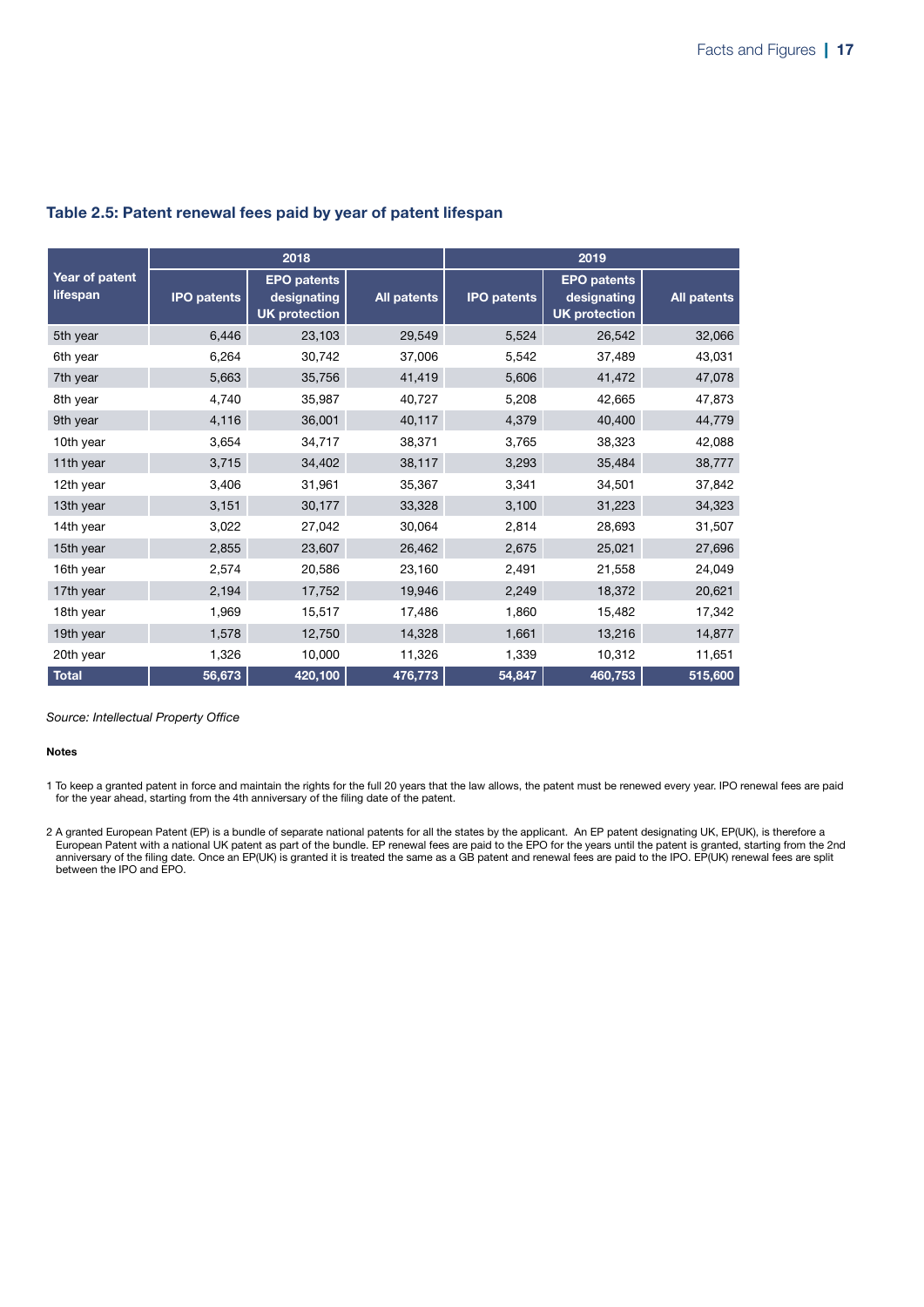### Table 2.6: Green channel applications

| Year         | <b>Green channel</b><br>requests |
|--------------|----------------------------------|
| 2009         | 137                              |
| 2010         | 260                              |
| 2011         | 329                              |
| 2012         | 257                              |
| 2013         | 310                              |
| 2014         | 350                              |
| 2015         | 321                              |
| 2016         | 266                              |
| 2017         | 382                              |
| 2018         | 296                              |
| 2019         | 286                              |
| <b>Total</b> | 3,194                            |

*Source: Intellectual Property Office*

#### Notes

1 The Green Channel for patent applications was introduced on 12th May 2009. This service allows applicants to request accelerated processing of their patent application if the invention has an environmental benefit.

### Table 2.7: Supplementary Protection Certificates (SPCs)

|                            |                              | 2018                                   |              | 2019                         |                                        |              |  |
|----------------------------|------------------------------|----------------------------------------|--------------|------------------------------|----------------------------------------|--------------|--|
| Year of patent<br>lifespan | <b>Medicinal</b><br>products | <b>Plant</b><br>protection<br>products | <b>Total</b> | <b>Medicinal</b><br>products | <b>Plant</b><br>protection<br>products | <b>Total</b> |  |
| Filed                      | 44                           | $\overline{2}$                         | 46           | 67                           | 5                                      | 72           |  |
| Granted                    | 36                           |                                        | 37           | 47                           | $\overline{2}$                         | 49           |  |
| Withdrawn                  | 7                            | $\Omega$                               |              | 14                           | $\Omega$                               | 14           |  |
| Rejected                   | 3                            | 0                                      | 3            | 0                            | 0                                      | 0            |  |
| Entered into force         | 30                           | 4                                      | 34           | 28                           | $\overline{2}$                         | 30           |  |

*Source: Intellectual Property Office*

#### Notes

1 Supplementary protection certificates compensate patent holders for the loss of effective protection that results from the time taken to obtain regulatory approval. SPCs do not extend the term of patents but give similar protection. They protect a specific pharmaceutical or plant protection product authorised.

2 Regulation (EC) No 469/2009

3 Regulation (EC) No 1610/96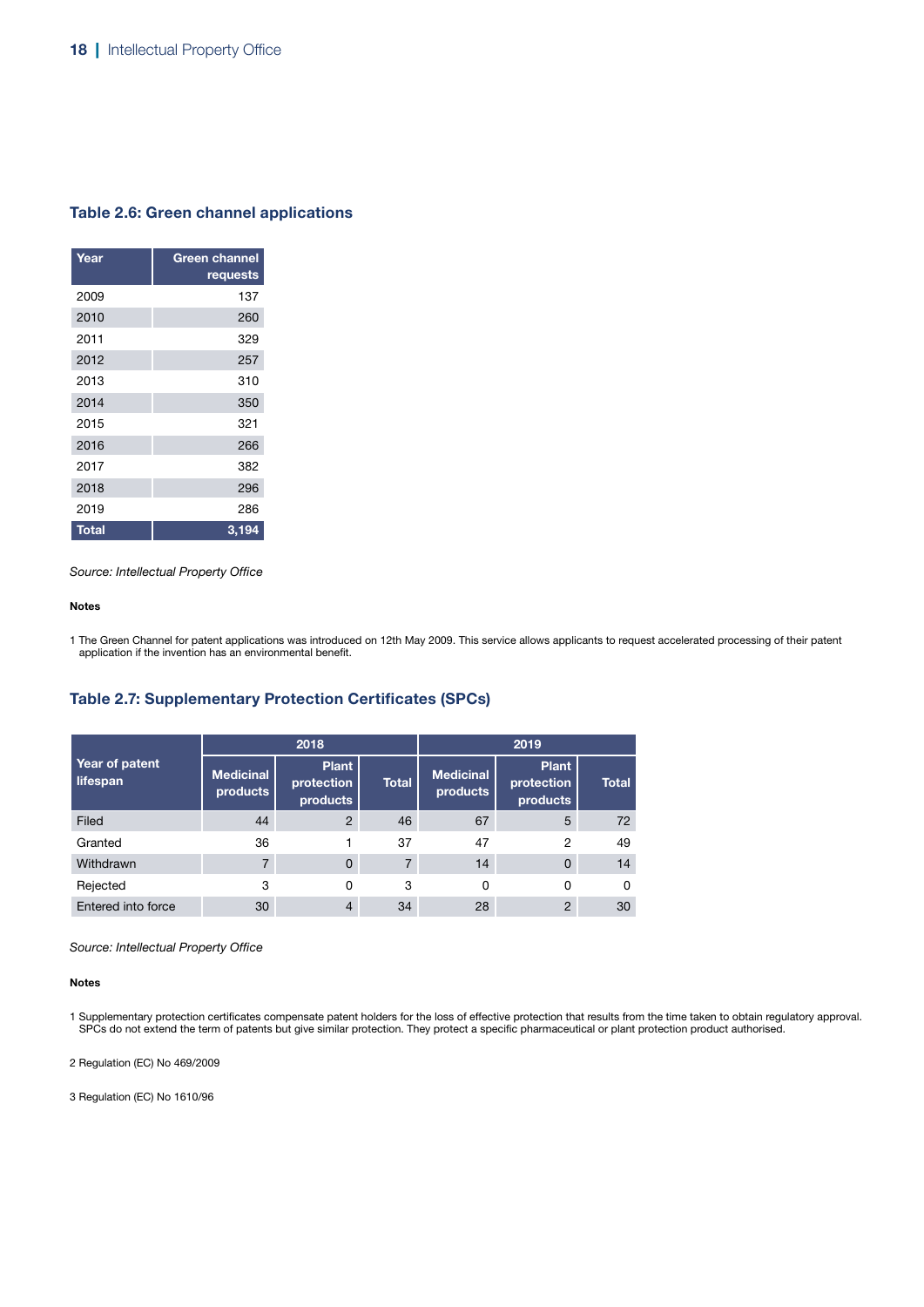### Table 2.8a: National Security patents

|      |              | <b>Origin</b> |                   | <b>Applicant type</b>              |                                   |  |
|------|--------------|---------------|-------------------|------------------------------------|-----------------------------------|--|
| Year | <b>Total</b> | <b>UK</b>     | Non-<br><b>UK</b> | <b>Private</b><br><b>Inventors</b> | <b>Defence</b><br><b>Industry</b> |  |
| 2000 | 87           | 67            | 20                | 3                                  | 84                                |  |
| 2001 | 102          | 86            | 16                | 0                                  | 102                               |  |
| 2002 | 127          | 117           | 10                | $\overline{4}$                     | 123                               |  |
| 2003 | 105          | 90            | 15                | 0                                  | 105                               |  |
| 2004 | 77           | 73            | $\overline{4}$    | $\mathbf{1}$                       | 76                                |  |
| 2005 | 77           | 70            | 7                 | 9                                  | 68                                |  |
| 2006 | 61           | 51            | 10                | $\mathbf 0$                        | 61                                |  |
| 2007 | 71           | 56            | 15                | 3                                  | 68                                |  |
| 2008 | 101          | 98            | 3                 | $\overline{2}$                     | 99                                |  |
| 2009 | 97           | 83            | 14                | $\overline{c}$                     | 95                                |  |
| 2010 | 92           | 87            | 5                 | $\mathbf 0$                        | 82                                |  |
| 2011 | 81           | 71            | 10                | 0                                  | 81                                |  |
| 2012 | 42           | 38            | $\overline{4}$    | $\mathbf 0$                        | 42                                |  |
| 2013 | 82           | 77            | 5                 | 0                                  | 82                                |  |
| 2014 | 56           | 56            | 0                 | $\mathbf 0$                        | 56                                |  |
| 2015 | 51           | 48            | 3                 | 0                                  | 42                                |  |
| 2016 | 53           | 47            | 6                 | $\mathbf 0$                        | 46                                |  |
| 2017 | 40           | 29            | 11                | 0                                  | $\overline{7}$                    |  |
| 2018 | 66           | 47            | 19                | $\mathbf 0$                        | 47                                |  |
| 2019 | 51           | 48            | 3                 | 0                                  | 47                                |  |

*Source: Intellectual Property Office*

#### Notes

1 Number of directions under section 22 issued per year (the total includes UK, EP and PCT applications).

2 The number of private inventors and the number of defence industry applicants may not sum to the figure given in the "Total" column. There may be other applicant types not specified in this table included in the total.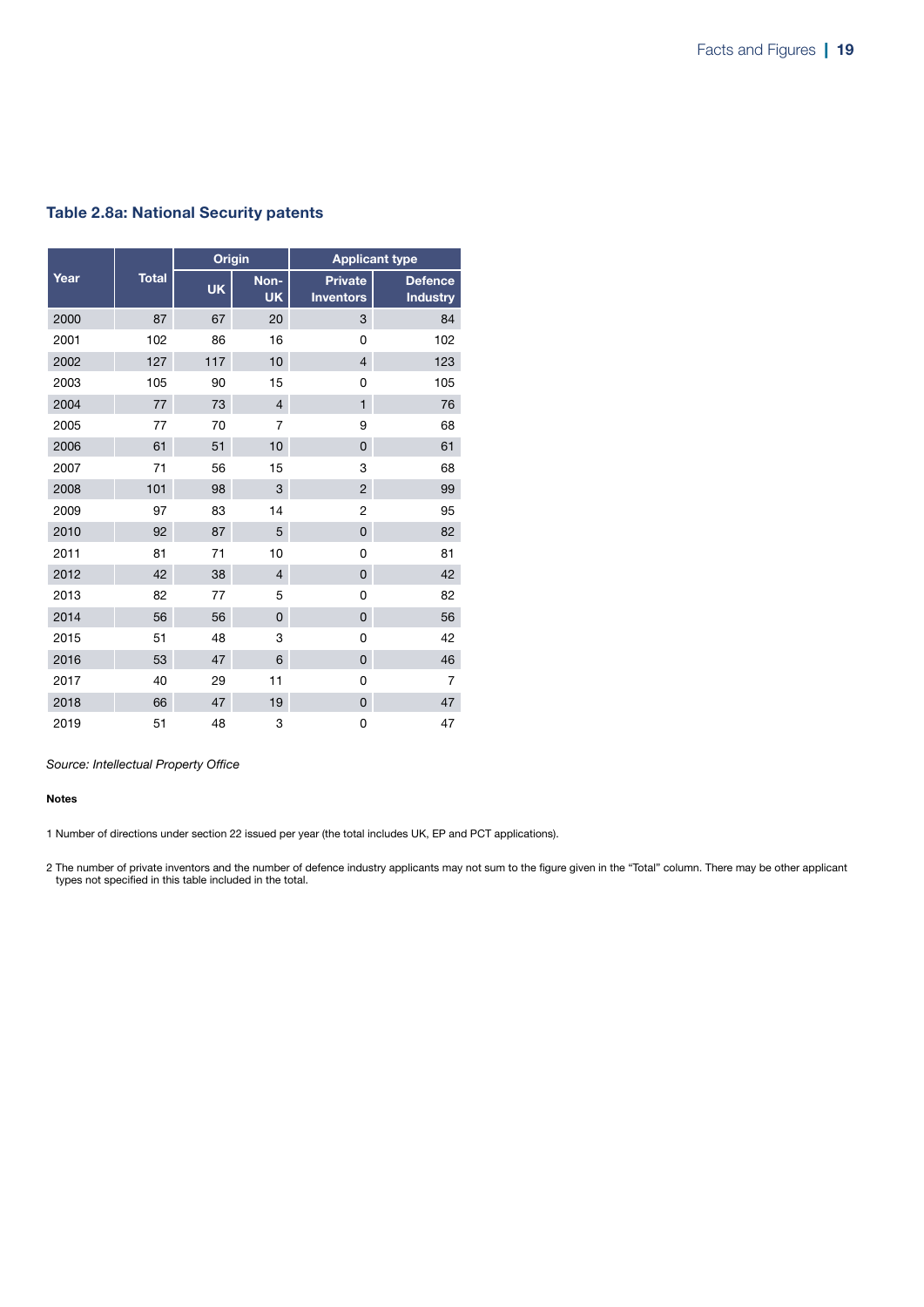| Table 2.8b: National Security patents: applications declassified |  |  |
|------------------------------------------------------------------|--|--|
|------------------------------------------------------------------|--|--|

| Year | <b>Applications</b><br>declassified |
|------|-------------------------------------|
| 2000 | 43                                  |
| 2001 | 39                                  |
| 2002 | 46                                  |
| 2003 | 33                                  |
| 2004 | 26                                  |
| 2005 | 76                                  |
| 2006 | 97                                  |
| 2007 | 184                                 |
| 2008 | 68                                  |
| 2009 | 153                                 |
| 2010 | 79                                  |
| 2011 | 59                                  |
| 2012 | 21                                  |
| 2013 | 186                                 |
| 2014 | 51                                  |
| 2015 | 17                                  |
| 2016 | 10                                  |
| 2017 | 17                                  |
| 2018 | 6                                   |
| 2019 | 3                                   |
|      |                                     |

#### Notes

1 Number of applications released from directions under section 22.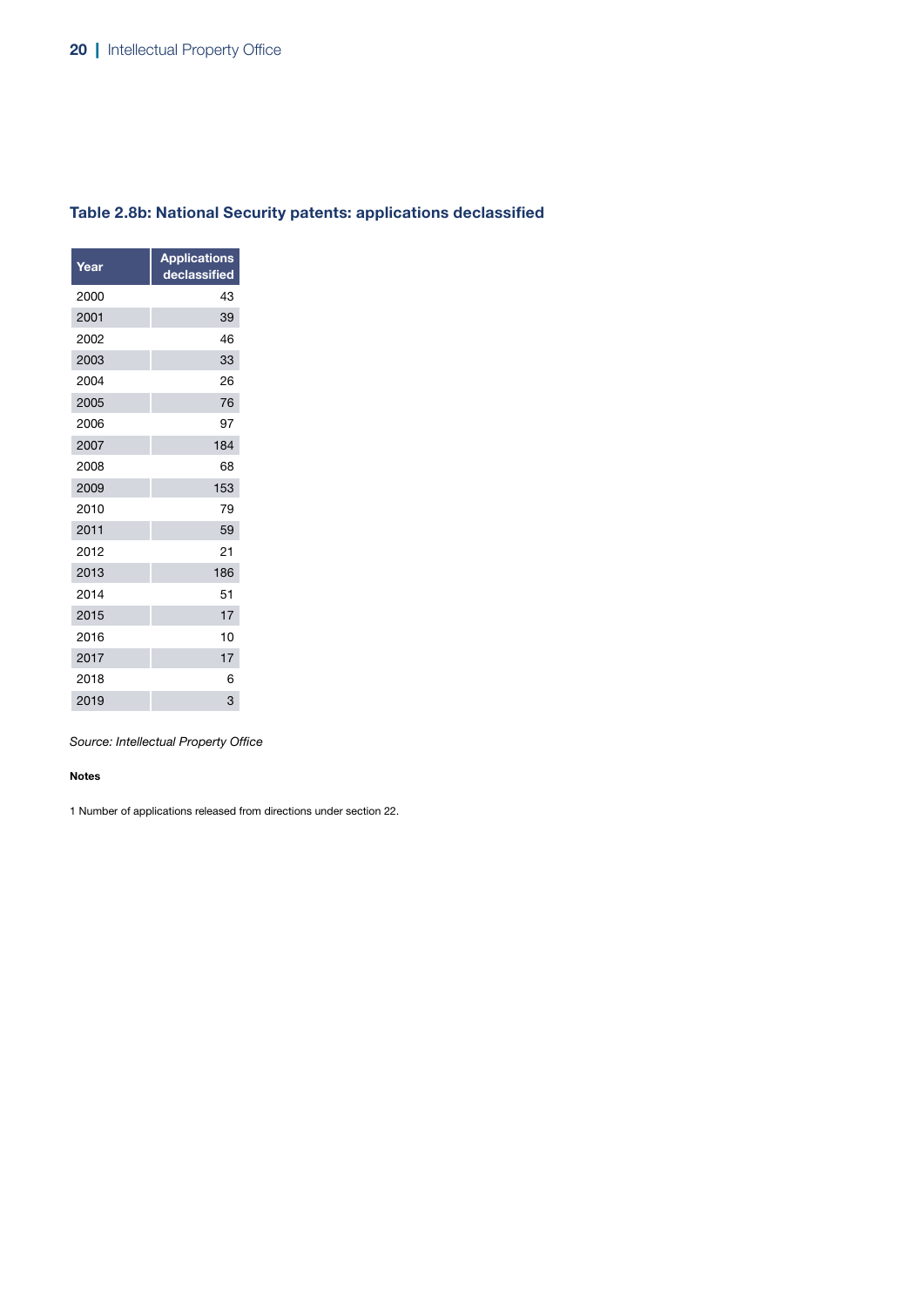| Year | <b>Applications</b><br>in force |
|------|---------------------------------|
| 2000 | 31                              |
| 2001 | 43                              |
| 2002 | 43                              |
| 2003 | 58                              |
| 2004 | 45                              |
| 2005 | 32                              |
| 2006 | 34                              |
| 2007 | 32                              |
| 2008 | 40                              |
| 2009 | 58                              |
| 2010 | 80                              |
| 2011 | 70                              |
| 2012 | 37                              |
| 2013 | 61                              |
| 2014 | 41                              |
| 2015 | 46                              |
| 2016 | 48                              |
| 2017 | 39                              |
| 2018 | 65                              |
| 2019 | 50                              |
|      |                                 |

### Table 2.8c: National Security patents: applications in force

*Source: Intellectual Property Office*

#### Notes

1 Number of applications under section 22 remaining in force by the calendar year in which they were filed.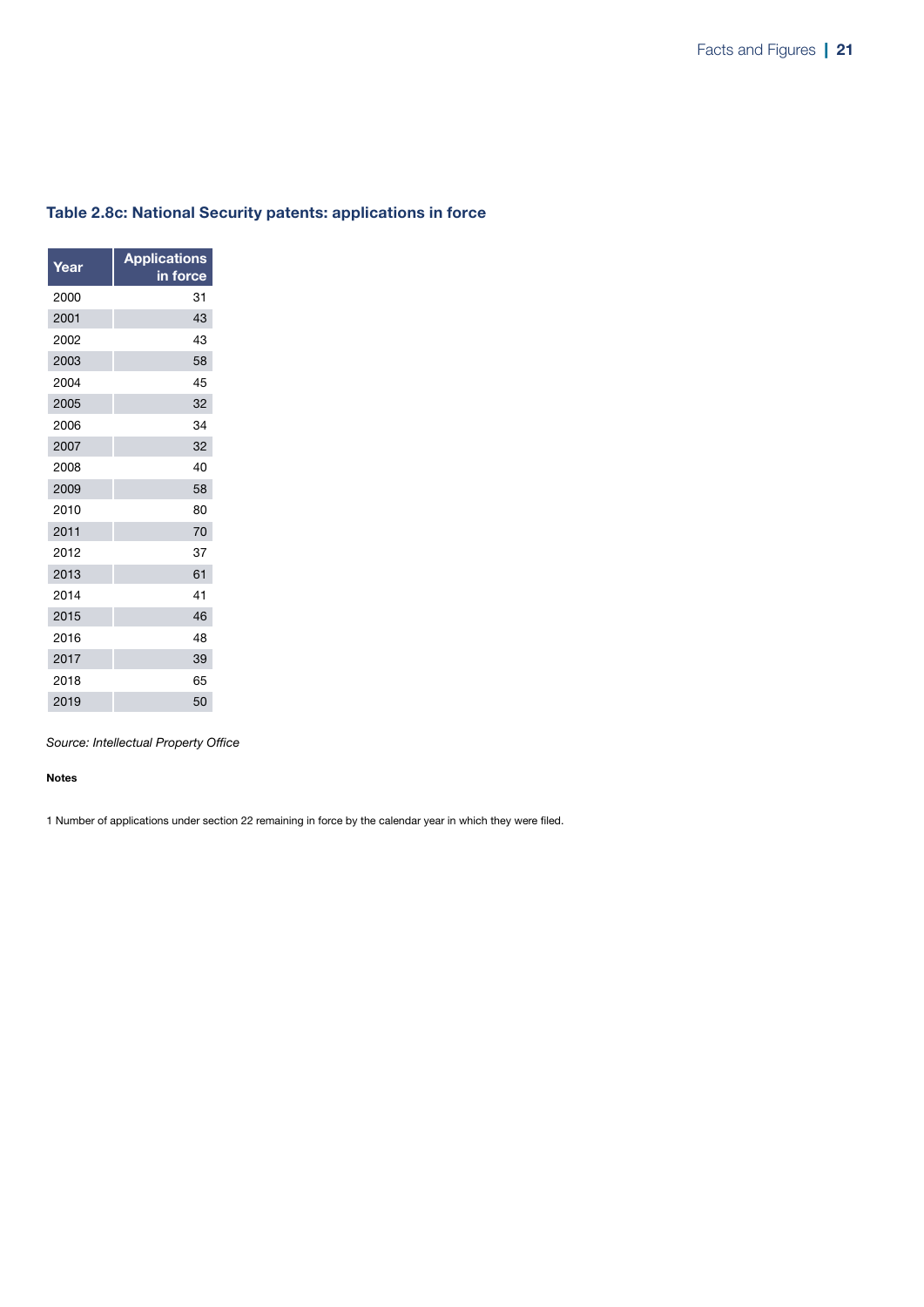|                            |                       | 2018                                                      |             |                    | 2019                                               |             |  |
|----------------------------|-----------------------|-----------------------------------------------------------|-------------|--------------------|----------------------------------------------------|-------------|--|
| <b>Extension</b><br>length | <b>IPO</b><br>patents | <b>EPO patents</b><br>designating<br><b>UK protection</b> | All patents | <b>IPO patents</b> | <b>EPO patents</b><br>designating UK<br>protection | All patents |  |
| 1 month                    | 1,718                 | 4,270                                                     | 5,988       | 2,122              | 10,902                                             | 13,024      |  |
| 2 months                   | 267                   | 1.029                                                     | 1,296       | 299                | 1.227                                              | 1,526       |  |
| 3 months                   | 142                   | 528                                                       | 670         | 119                | 568                                                | 687         |  |
| 4 months                   | 84                    | 457                                                       | 541         | 109                | 501                                                | 610         |  |
| 5 months                   | 157                   | 696                                                       | 853         | 130                | 859                                                | 989         |  |
| 6 months                   | 308                   | 1.740                                                     | 2,048       | 376                | 1.864                                              | 2,240       |  |
| <b>Total</b>               | 2,676                 | 8,720                                                     | 11,396      | 3,155              | 15,921                                             | 19,076      |  |

### Table 2.9: Extensions of period for payment of patent renewal fees

#### *Source: Intellectual Property Office*

#### Notes

1 The period allowed for payment of a renewal fee may be extended by up to six months.

### Table 2.10: Licenses of right

| Year | Licenses<br>of right |
|------|----------------------|
| 2015 | 1,228                |
| 2016 | 1,306                |
| 2017 | 1,101                |
| 2018 | 1,615                |
| 2019 | 1,354                |

*Source: Intellectual Property Office*

#### Notes

1 Some patent applicants may wish to let other people licence their patent, usually for a fee, and make this known publicly. These granted patents (both UK and<br>EP(UK)) are recorded on a register and the applicant is entitl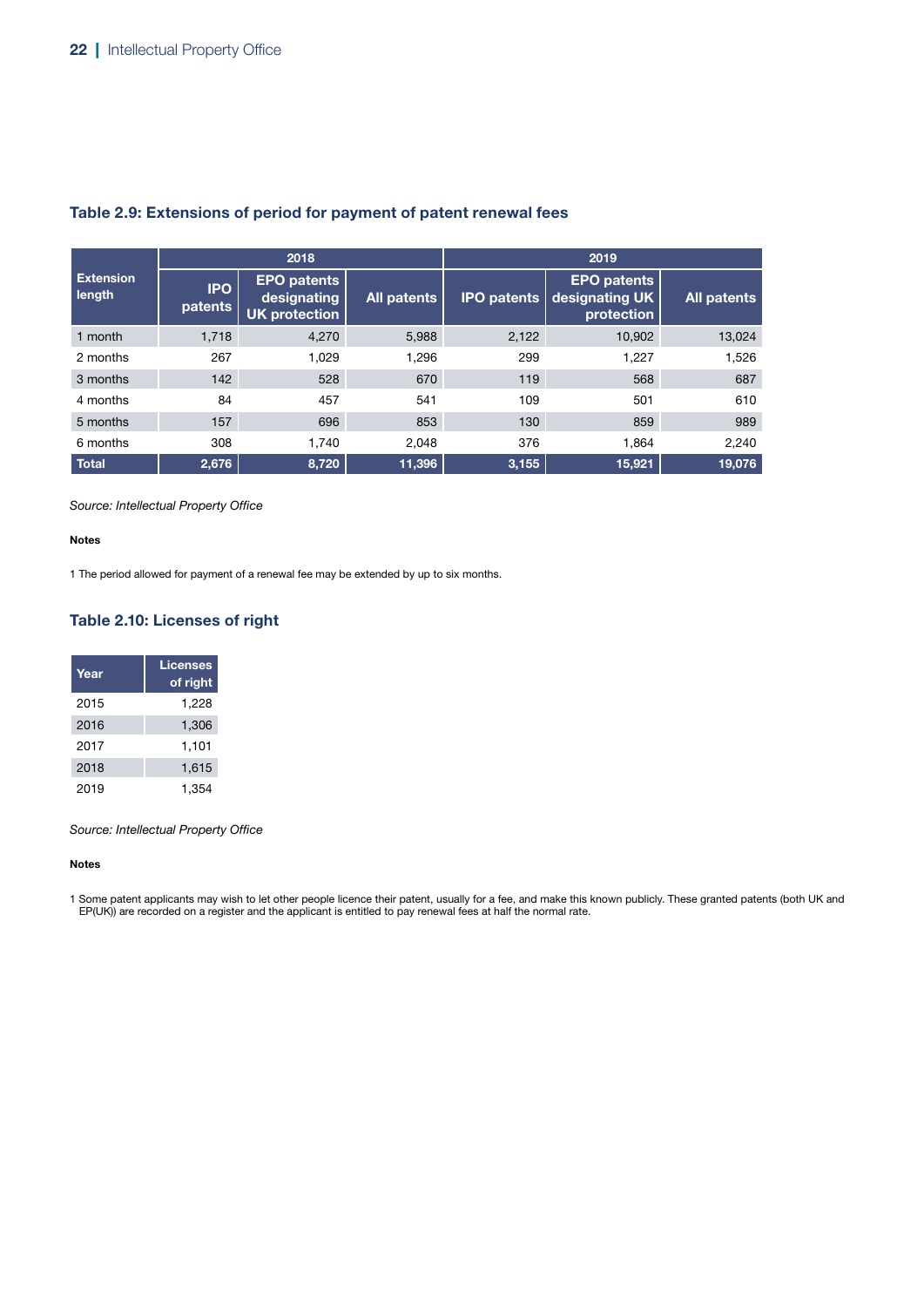|                                    |              | 2018             |                |              | 2019             |                |
|------------------------------------|--------------|------------------|----------------|--------------|------------------|----------------|
|                                    | <b>Filed</b> | <b>Withdrawn</b> | <b>Decided</b> | <b>Filed</b> | <b>Withdrawn</b> | <b>Decided</b> |
| Amendments                         | 19           | 2                | 12             | 14           |                  |                |
| Corrections                        | 89           | 16               | 82             | 84           | 5                | 75             |
| Cancellations of Licences of Right | 10           | $\Omega$         | 10             | 12           | $\overline{4}$   | 6              |
| <b>Restorations</b>                | 151          |                  | 160            | 187          | 6                | 160            |
| Surrender                          | 17           | $\Omega$         | 16             | 20           | $\mathbf{0}$     | 19             |
| Revocations                        | 156          | 9                | 73             | 225          | 13               | 138            |
| Total                              | 442          | 28               | 353            | 542          | 29               | 405            |

### Table 2.11: Ex parte post-grant cases decided without a hearing or reasoned decision

#### *Source: Intellectual Property Office*

#### Notes

1 Actions occurring after a patent has been granted, initiated either by the applicant or the IPO.

- 2 Amendments (s.27) in certain circumstances it may be possible to amend a patent application after it has been granted.
- 3 Corrections (s.80 and s.117) if a feature which has clearly been omitted by mistake and should have been in the application at the time it was filed, then a correction may be possible.
- 4 Cancellation of Licences of Right (s.47) the applicant no longer wishes to offer licences of right and so resumes paying full renewal fees.
- 5 Restorations (s.28) a patent may lapse so the applicant seeks to reinstate a patent.
- 6 Surrender (s.29) an applicant gives up their granted patent so that it is no longer in force.
- 7 Revocations (s.73(1) and 73(2)) terminating the granted patent because the patent is rendered invalid. This also happens when an EP(UK) with identical claims is granted.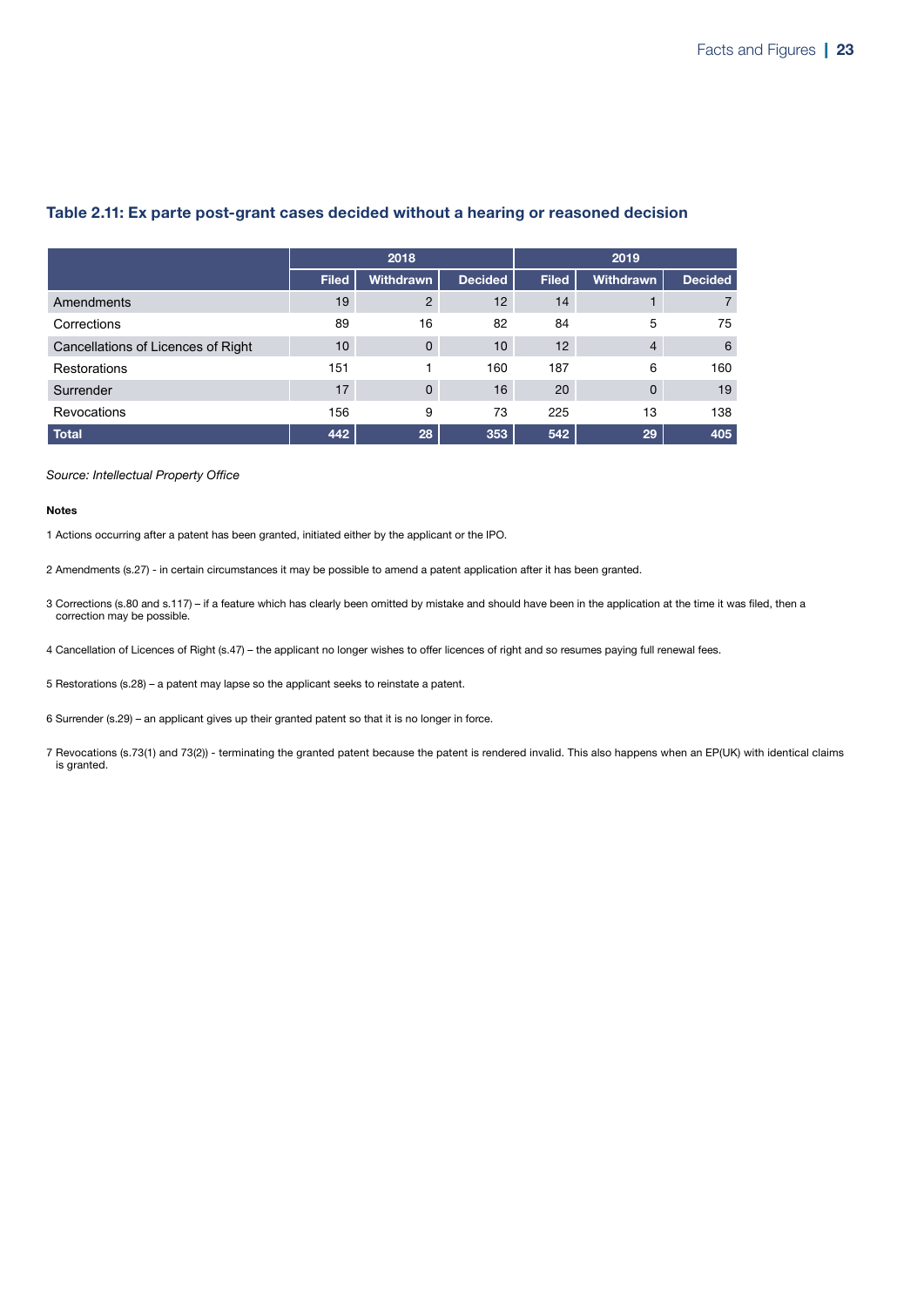|                            | 2018                |           |              |                      | 2019         |                     |              |                      |
|----------------------------|---------------------|-----------|--------------|----------------------|--------------|---------------------|--------------|----------------------|
| <b>Region</b>              | <b>Applications</b> |           |              | <b>Registrations</b> |              | <b>Applications</b> |              | <b>Registrations</b> |
|                            | <b>Total</b>        | (Classes) | <b>Total</b> | (Classes)            | <b>Total</b> | (Classes)           | <b>Total</b> | (Classes)            |
| East Midlands              | 3,015               | 6,220     | 2,621        | 5,538                | 3,180        | 6,392               | 2,688        | 5,499                |
| East of England            | 4,893               | 9,970     | 4,234        | 8,601                | 5,174        | 10,323              | 4,438        | 9,157                |
| London                     | 21,107              | 47,855    | 18,018       | 41,139               | 22,244       | 49,840              | 19,111       | 43,843               |
| North East                 | 1,432               | 2,827     | 1,225        | 2,628                | 1,390        | 2,611               | 1,236        | 2,359                |
| North West                 | 6,586               | 12,230    | 5,558        | 10,589               | 6,796        | 13,118              | 5,761        | 11,279               |
| Northern Ireland           | 783                 | 1,429     | 660          | 1,201                | 808          | 1,518               | 679          | 1,306                |
| Scotland                   | 3,494               | 7,288     | 2,963        | 6,548                | 3,744        | 7,836               | 3,122        | 6,712                |
| South East                 | 10,046              | 20,784    | 8,909        | 18,738               | 9,781        | 19,586              | 8,312        | 17,294               |
| South West                 | 5,269               | 10,390    | 4,520        | 8,970                | 5,363        | 10,715              | 4,676        | 9,469                |
| Wales                      | 1,809               | 3,693     | 1,598        | 3,159                | 1,781        | 3,304               | 1,509        | 2,949                |
| <b>West Midlands</b>       | 4,365               | 8,593     | 3,813        | 7,768                | 4,377        | 8,885               | 3,694        | 7,687                |
| Yorkshire and The Humber   | 3,978               | 7,724     | 3,418        | 7,090                | 3,955        | 7,841               | 3,360        | 6,600                |
| <b>Unmatched Postcodes</b> | 98                  | 171       | 96           | 196                  | 94           | 186                 | 101          | 166                  |
| <b>Total</b>               | 66,875              | 139,174   | 57,633       | 122,165              | 68,687       | 142,155             | 58,687       | 124,320              |

### Table 3.1a: Domestic trade mark applications and registrations (including classes) by region

*Source: Intellectual Property Office*

#### Notes

1 Total number of trade mark applications filed and registered and the total number of classes filed and registered

2 Region based on address given for the first named applicant

3 Address data on trade mark applications represents the current address the rights owner wishes to use for correspondence. This may not be the address that the application was originally filed under.

4 Unmatched postcodes are a result of incomplete address details at point of capture.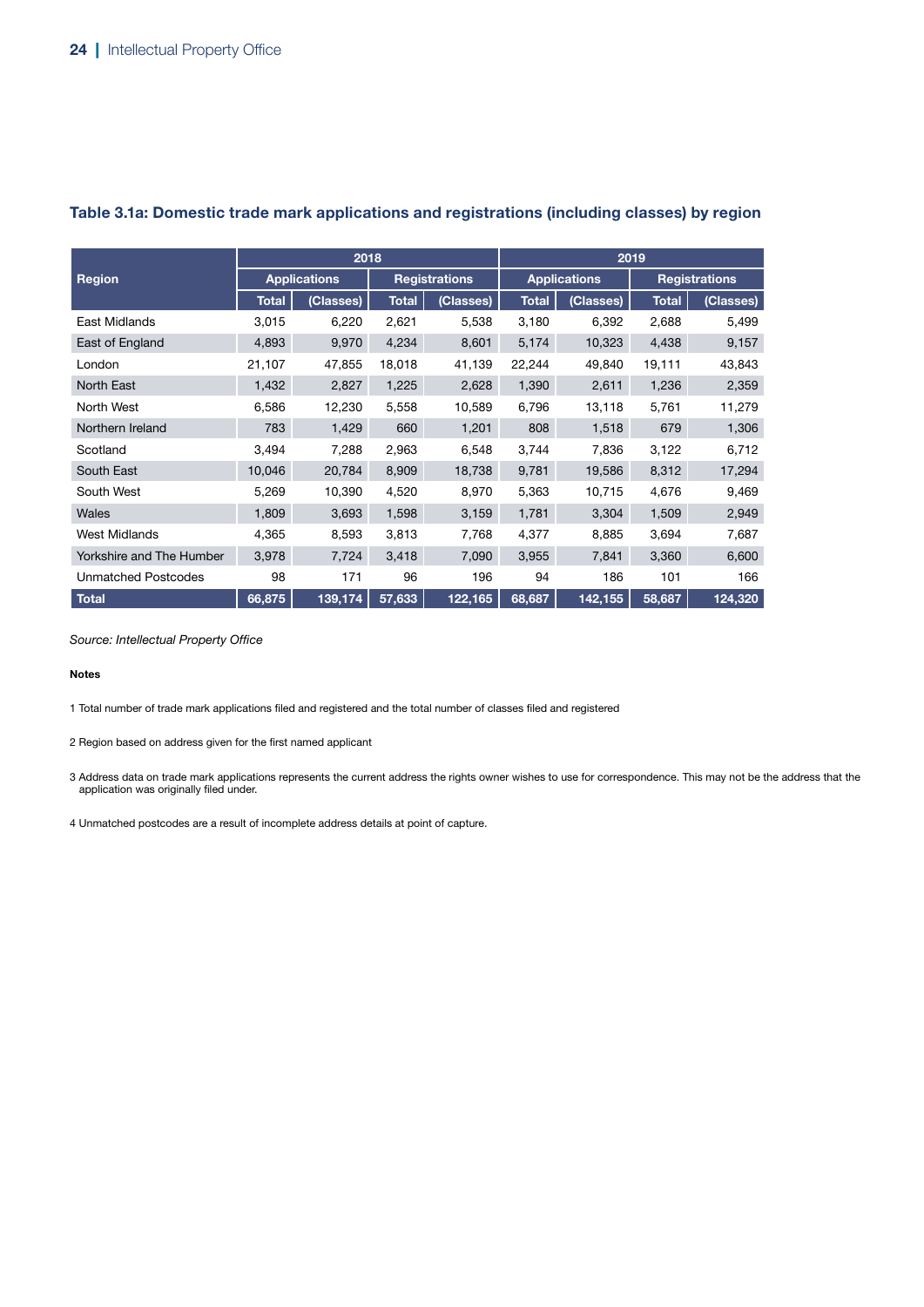| Region                        | 2018                |                         |                     |                         |                     | 2019                |                |                           |  |
|-------------------------------|---------------------|-------------------------|---------------------|-------------------------|---------------------|---------------------|----------------|---------------------------|--|
|                               | <b>Applications</b> |                         |                     | <b>Registrations</b>    |                     | <b>Applications</b> |                | <b>Registrations</b>      |  |
|                               | <b>Total</b>        | <b>Classes</b>          | <b>Total</b>        | <b>Classes</b>          | <b>Total</b>        | <b>Classes</b>      | <b>Total</b>   | <b>Classes</b>            |  |
| Afghanistan                   | 1                   | $\mathbf{1}$            | 1                   | 1                       | 1                   | 1                   | 0              | 0                         |  |
| Andorra                       | $\overline{0}$      | $\pmb{0}$               | $\mathsf 0$         | 0                       | 3                   | 6                   | $\overline{c}$ | $\overline{4}$            |  |
| Anguilla                      | 1                   | $\mathbf{1}$            | 1                   | 1                       | 5                   | 10                  | 2              | 4                         |  |
| Antigua and Barbuda           | $\overline{2}$      | $\overline{4}$          | $\overline{c}$      | 4                       | 3                   | 6                   | 3              | $6\phantom{1}$            |  |
| Argentina                     | 37                  | 47                      | 32                  | 39                      | 25                  | 28                  | 21             | 25                        |  |
| Armenia                       | $\mathbf{1}$        | $\mathbf{1}$            | $\mathbf{1}$        | $\mathbf{1}$            | $\mathbf{1}$        | $\mathbf{1}$        | $\mathbf 0$    | $\mathbf 0$               |  |
| Australia                     | 370                 | 705                     | 347                 | 612                     | 475                 | 935                 | 406            | 774                       |  |
| Austria                       | 44                  | 181                     | 27                  | 114                     | 45                  | 108                 | 58             | 167                       |  |
| Bahamas                       | 25                  | 63                      | 31                  | 139                     | $\boldsymbol{9}$    | 21                  | 11             | 28                        |  |
| <b>Bahrain</b>                | 3                   | $\overline{5}$          | $\overline{c}$      | 3                       | 12                  | 18                  | 10             | 13                        |  |
| Bangladesh                    | 4                   | $\overline{4}$          | 5                   | 5                       | 6                   | 8                   | 4              | 6                         |  |
| <b>Barbados</b>               | $\overline{4}$      | 5                       | 3                   | $\overline{4}$          | $\overline{7}$      | 15                  | $\overline{4}$ | $\overline{4}$            |  |
| <b>Belarus</b>                | 1                   | 1                       | 56                  | 144                     | 3                   | 4                   | 3              | 4                         |  |
| Belgium                       | 61                  | 161                     | 3                   | 6                       | 66                  | 155                 | 60             | 138                       |  |
| Belize                        | 6                   | 13                      | 23                  | 41                      | 7                   | 21                  | $\overline{7}$ | 23                        |  |
| Bermuda                       | 31                  | 51                      | 39                  | 73                      | 43                  | 98                  | 30             | 58                        |  |
| <b>Brazil</b>                 | 40                  | 71                      | 114                 | 308                     | 42                  | 66                  | 43             | 71                        |  |
| <b>British Virgin Islands</b> | 125                 | 303                     | $\mathbf{1}$        | $\overline{2}$          | 104                 | 268                 | 100            | 259                       |  |
| Brunei Darussalam             | 3                   | $\overline{4}$          | 0                   | 0                       | 0                   | 0                   | 2              | 2                         |  |
| <b>Bulgaria</b>               | 10                  | 21                      | $\overline{7}$      | 13                      | 36                  | 61                  | 25             | 45                        |  |
| Cambodia                      | $\mathbf 0$         | 0                       | $\mathbf 0$         | 0                       | 1                   | 1                   | 0              | 0                         |  |
| Canada                        | 498                 | 1,664                   | 398                 | 1,057                   | 648                 | 1,755               | 544            | 1,626                     |  |
| Cayman Islands                | 108                 | 208                     | 107                 | 165                     | 93                  | 285                 | 86             | 248                       |  |
| <b>Channel Islands</b>        | 222                 | 645                     | 193                 | 594                     | 204                 | 592                 | 188            | 560                       |  |
| Chile                         | 36                  | 43                      | 38                  | 45                      | 36                  | 40                  | 25             | 29                        |  |
| China                         | 5,972               | 8,091                   | 4,729               | 6,483                   | 7591                | 9,888               | 7,273          | 9,324                     |  |
| Christmas Island              | 1                   | 1                       | 0                   | 0                       | 0                   | 0                   | 1              | 1                         |  |
| Colombia                      | 10                  | 10                      | 6                   | 8                       | 6                   | $\overline{7}$      | 10             | 11                        |  |
| Cook islands                  | 1                   | 2                       | 1                   | 2                       | 0                   | 0                   | 0              | 0                         |  |
| Costa Rica                    | $\mathsf{O}\xspace$ | $\pmb{0}$               | $\mathbf{1}$        | $\mathbf{1}$            | 0                   | $\pmb{0}$           | $\pmb{0}$      | $\pmb{0}$                 |  |
| Croatia                       | $\overline{2}$      | $\overline{\mathbf{c}}$ | 0                   | 0                       | 3                   | $\mathbf 5$         | 3              | 4                         |  |
| Cuba                          | $\overline{7}$      | 11                      | 8                   | 18                      | $\mathsf{O}\xspace$ | $\mathsf{O}\xspace$ | $\mathbf{3}$   | $\ensuremath{\mathsf{3}}$ |  |
| Curaçao                       | $\mathsf 0$         | $\pmb{0}$               | $\pmb{0}$           | $\mathsf 0$             | $\pmb{0}$           | $\pmb{0}$           | $\pmb{0}$      | 0                         |  |
| Cyprus                        | 75                  | 158                     | 54                  | 90                      | 66                  | 273                 | 59             | 209                       |  |
| Czech Republic                | 16                  | 20                      | 17                  | 21                      | 14                  | 32                  | 11             | 20                        |  |
| Denmark                       | 34                  | 96                      | 25                  | 66                      | 59                  | 139                 | 56             | 151                       |  |
| Dominica                      | 3                   | 3                       | $\mathbf{2}$        | $\overline{\mathbf{c}}$ | 0                   | 0                   | 0              | 0                         |  |
| Dominican Republic            | $\overline{4}$      | $\overline{4}$          | 5                   | 13                      | $\overline{2}$      | $\overline{2}$      | $\overline{2}$ | $\overline{c}$            |  |
| Ecuador                       | 3                   | 3                       | $\overline{c}$      | $\overline{c}$          | 0                   | $\pmb{0}$           | $\mathbf{1}$   | $\mathbf{1}$              |  |
| Egypt                         | 3                   | $\mathbf{3}$            | $\overline{2}$      | $\overline{2}$          | $\overline{4}$      | $\overline{7}$      | $\mathbf{3}$   | $5\,$                     |  |
| El Salvador                   | $\mathbf{1}$        | 1                       | 1                   | 1                       | 1                   | $\mathbf{1}$        | 1              | 1                         |  |
| Estonia                       | 33                  | 51                      | 23                  | 40                      | 26                  | 39                  | 33             | 49                        |  |
| Falkland Islands              | 3                   | 3                       | 3                   | 3                       | $\mathbf{1}$        | $\mathbf{1}$        | $\mathbf{1}$   | 1                         |  |
| Faroe Islands                 | $\overline{0}$      | $\mathsf{O}\xspace$     | $\mathsf{O}\xspace$ | $\mathbf 0$             | $\overline{2}$      | $9\,$               | 1              | $5\,$                     |  |

### Table 3.1b: Domestic trade mark applications and registrations (including classes) by country (excluding UK)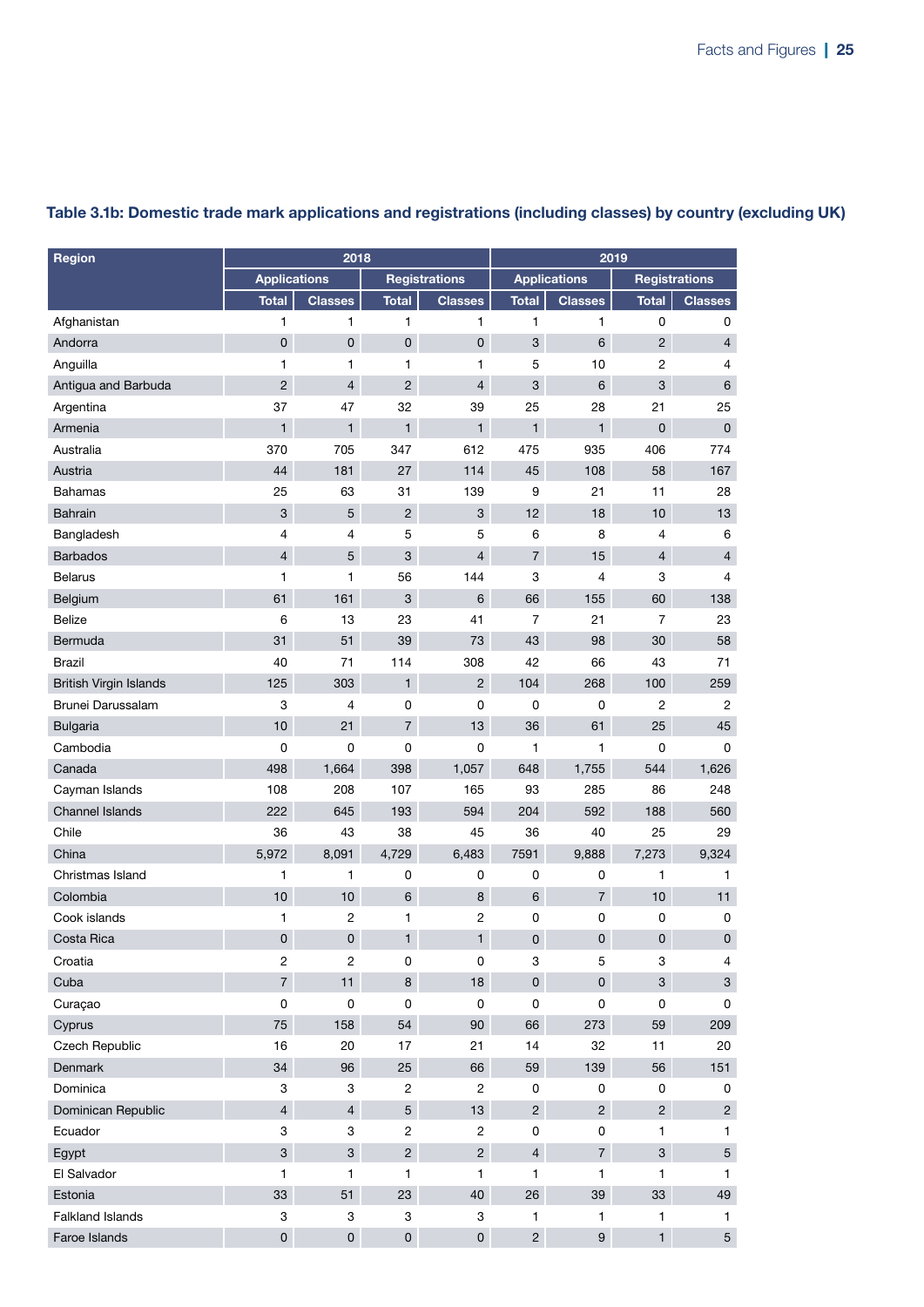| Region                     |                     | 2018                |                     |                      | 2019                      |                     |                     |                      |  |
|----------------------------|---------------------|---------------------|---------------------|----------------------|---------------------------|---------------------|---------------------|----------------------|--|
|                            | <b>Applications</b> |                     |                     | <b>Registrations</b> |                           | <b>Applications</b> |                     | <b>Registrations</b> |  |
|                            | <b>Total</b>        | <b>Classes</b>      | <b>Total</b>        | <b>Classes</b>       | <b>Total</b>              | <b>Classes</b>      | <b>Total</b>        | <b>Classes</b>       |  |
| Fiji                       | $\mathbf 0$         | $\mathbf 0$         | 0                   | $\pmb{0}$            | 4                         | 5                   | 2                   | 3                    |  |
| Finland                    | 18                  | 38                  | 13                  | 28                   | 16                        | 47                  | 13                  | 27                   |  |
| France                     | 304                 | 767                 | 257                 | 622                  | 576                       | 1,458               | 525                 | 1,372                |  |
| Georgia                    | $\mathbf 0$         | $\pmb{0}$           | $\pmb{0}$           | 0                    | $\mathbf{1}$              | $\mathbf{1}$        | $\mathbf{1}$        | $\mathbf{1}$         |  |
| Germany                    | 444                 | 1,418               | 361                 | 1,098                | 879                       | 2,852               | 847                 | 2,804                |  |
| Ghana                      | $\mathbf 0$         | $\pmb{0}$           | $\mathbf{1}$        | $\mathbf{1}$         | $\pmb{0}$                 | $\pmb{0}$           | $\pmb{0}$           | $\pmb{0}$            |  |
| Gibraltar                  | 38                  | 117                 | 43                  | 114                  | 31                        | 69                  | 22                  | 54                   |  |
| Greece                     | 10                  | 25                  | 10                  | 19                   | 28                        | 40                  | 20                  | 35                   |  |
| Grenada                    | 0                   | $\pmb{0}$           | 5                   | 5                    | $\mathbf 0$               | $\pmb{0}$           | 3                   | 3                    |  |
| Guatemala                  | $\mathbf{1}$        | $\,6$               | $\mathbf{1}$        | 6                    | $\overline{0}$            | $\pmb{0}$           | $\mathbf 0$         | $\mathsf 0$          |  |
| Hong Kong                  | 489                 | 964                 | 466                 | 1,071                | 603                       | 1,091               | 541                 | 1,014                |  |
| Hungary                    | 9                   | 11                  | 8                   | 14                   | $\overline{5}$            | $\overline{5}$      | 5                   | $\sqrt{5}$           |  |
| Iceland                    | 3                   | 8                   | $\overline{4}$      | 8                    | 6                         | 11                  | 5                   | 11                   |  |
| India                      | 199                 | 406                 | 159                 | 313                  | 171                       | 294                 | 176                 | 312                  |  |
| Indonesia                  | 21                  | 23                  | 10                  | 12                   | 6                         | 11                  | 15                  | 20                   |  |
| Iran                       | $\overline{7}$      | 18                  | $\overline{4}$      | $\overline{4}$       | $\pmb{0}$                 | $\pmb{0}$           | $\mathbf{1}$        | $\overline{c}$       |  |
| Iraq                       | 0                   | 0                   | 0                   | 0                    | $\mathbf{1}$              | 3                   | $\mathbf{1}$        | 3                    |  |
| Ireland                    | 352                 | 787                 | 286                 | 639                  | 365                       | 876                 | 339                 | 804                  |  |
| Isle of Man                | 128                 | 378                 | 114                 | 371                  | 147                       | 404                 | 130                 | 330                  |  |
| Israel                     | 74                  | 119                 | 66                  | 101                  | 86                        | 153                 | 68                  | 109                  |  |
| Italy                      | 165                 | 316                 | 139                 | 235                  | 204                       | 404                 | 194                 | 371                  |  |
| Jamaica                    | $6\phantom{1}6$     | $\bf 8$             | $\overline{7}$      | 13                   | $\overline{2}$            | $\overline{2}$      | $\overline{2}$      | $\overline{2}$       |  |
| Japan                      | 291                 | 695                 | 268                 | 811                  | 442                       | 1,123               | 403                 | 1,036                |  |
| Jordan                     | 14                  | 19                  | 17                  | 22                   | $\boldsymbol{9}$          | 18                  | 8                   | 11                   |  |
| Kazakhstan                 | $\mathbf 0$         | $\pmb{0}$           | $\mathsf 0$         | $\mathbf 0$          | 0                         | 0                   | 0                   | 0                    |  |
| Kenya                      | 3                   | $6\phantom{1}$      | $\overline{c}$      | 6                    | 3                         | $6\phantom{1}$      | $\overline{4}$      | $\overline{7}$       |  |
| Korea, Republic of (South) | 213                 | 322                 | 157                 | 256                  | 339                       | 532                 | 294                 | 467                  |  |
| Kuwait                     | 10                  | 13                  | 10                  | 14                   | 17                        | 22                  | 14                  | 20                   |  |
| Kyrgyzstan                 | 0                   | 0                   | 0                   | 0                    | 1                         | 2                   | 1                   | $\overline{c}$       |  |
| Latvia                     | 8                   | 11                  | $\bf8$              | 11                   | 10                        | 15                  | $\overline{7}$      | 11                   |  |
| Lebanon                    | 14                  | 21                  | 18                  | 26                   | 9                         | 13                  | 6                   | 9                    |  |
| Liberia                    | $\overline{2}$      | $6\phantom{a}$      | $\overline{2}$      | $6\phantom{a}$       | $\mathsf{O}$              | $\pmb{0}$           | $\mathsf{O}\xspace$ | $\pmb{0}$            |  |
| Liechtenstein              | 4                   | 9                   | 8                   | 33                   | 11                        | 36                  | 10                  | 38                   |  |
| Lithuania                  | 13                  | 23                  | 10 <sub>1</sub>     | $20\,$               | $33\,$                    | 60                  | $30\,$              | 50                   |  |
| Luxembourg                 | 161                 | 519                 | 134                 | 446                  | 119                       | 354                 | 133                 | 438                  |  |
| Macau                      | $\mathbf{1}$        | $\mathbf{1}$        | $\overline{4}$      | 10                   | $\overline{2}$            | $\mathbf{3}$        | $\overline{a}$      | $\mathbf 3$          |  |
| Macedonia                  | $\overline{c}$      | $\overline{c}$      | $\mathbf{1}$        | 1                    | 0                         | $\pmb{0}$           | $\pmb{0}$           | 0                    |  |
| Malawi                     | $\pmb{0}$           | $\pmb{0}$           | $\mathsf{O}\xspace$ | $\mathsf{O}$         | $\mathbf{1}$              | $\mathbf{1}$        | $\mathsf{O}\xspace$ | $\pmb{0}$            |  |
| Malaysia                   | 42                  | 108                 | 32                  | 54                   | 40                        | 86                  | 40                  | 133                  |  |
| Maldives                   | $\mathsf{O}\xspace$ | $\mathsf{O}\xspace$ | $\pmb{0}$           | $\mathsf{O}\xspace$  | $\mathbf{1}$              | $\,6\,$             | $\mathbf{1}$        | 6                    |  |
| Malta                      | 80                  | 249                 | 84                  | 271                  | 104                       | 284                 | 67                  | 191                  |  |
| Marshall Islands           | $\overline{2}$      | $\,6\,$             | $\mathbf{3}$        | $\overline{7}$       | $\overline{2}$            | $\,6\,$             | $\pmb{0}$           | $\pmb{0}$            |  |
| Mauritius                  | 24                  | 47                  | 23                  | 57                   | 22                        | 71                  | 11                  | 24                   |  |
| Mexico                     | 24                  | $30\,$              | 32                  | 46                   | $37\,$                    | 64                  | $30\,$              | 46                   |  |
| Moldova                    | $\pmb{0}$           | 0                   | 0                   | $\pmb{0}$            | $\ensuremath{\mathsf{3}}$ | 3                   | 3                   | 3                    |  |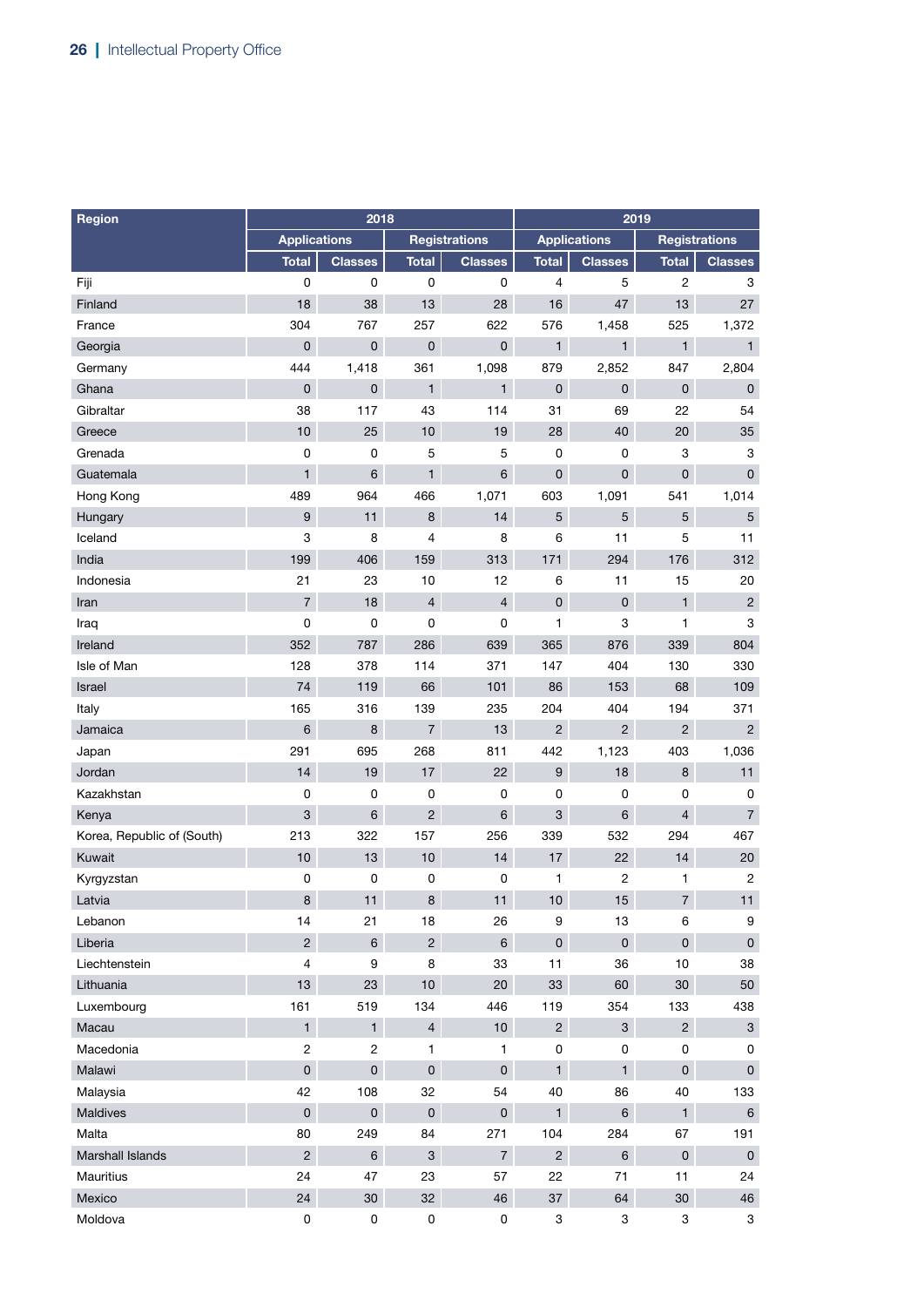| Region                              |                     | 2018                |                |                           | 2019                |                     |                     |                     |
|-------------------------------------|---------------------|---------------------|----------------|---------------------------|---------------------|---------------------|---------------------|---------------------|
|                                     | <b>Applications</b> |                     |                | <b>Registrations</b>      |                     | <b>Applications</b> |                     | Registrations       |
|                                     | <b>Total</b>        | <b>Classes</b>      | <b>Total</b>   | <b>Classes</b>            | <b>Total</b>        | <b>Classes</b>      | <b>Total</b>        | <b>Classes</b>      |
| Monaco                              | $\overline{4}$      | 11                  | $\overline{4}$ | 10                        | 14                  | 49                  | 12                  | 49                  |
| Morocco                             | $\mathbf 0$         | $\pmb{0}$           | 0              | $\pmb{0}$                 | 10                  | 24                  | $\overline{7}$      | 11                  |
| Mozambique                          | 0                   | 0                   | 0              | $\mathbf 0$               | $\mathbf{1}$        | $\mathbf{1}$        | $\mathbf{1}$        | $\mathbf{1}$        |
| Namibia                             | $\mathbf 0$         | 0                   | 1              | 1                         | 0                   | 0                   | 0                   | 0                   |
| Nepal                               | 0                   | 0                   | 0              | $\pmb{0}$                 | $\mathsf{O}\xspace$ | 0                   | 0                   | $\mathbf{0}$        |
| Netherlands                         | 160                 | 358                 | 147            | 348                       | 257                 | 540                 | 230                 | 529                 |
| New Zealand                         | 72                  | 137                 | 50             | 87                        | 107                 | 162                 | 103                 | 189                 |
| Nigeria                             | $\overline{4}$      | 5                   | 4              | 6                         | 4                   | 10                  | 2                   | 2                   |
| Norway                              | 35                  | 105                 | 33             | 97                        | 29                  | 68                  | 35                  | 85                  |
| Oman                                | $\mathbf{1}$        | 1                   | 1              | 1                         | 3                   | 6                   | 2                   | $\overline{c}$      |
| Pakistan                            | 17                  | 34                  | 14             | 28                        | 33                  | 47                  | 25                  | 38                  |
| Panama                              | 13                  | 43                  | 12             | 41                        | 10                  | 52                  | $\overline{7}$      | 49                  |
| Papua New Guinea                    | $\overline{0}$      | 0                   | $\overline{7}$ | 25                        | $\mathsf 0$         | 0                   | $\overline{0}$      | $\pmb{0}$           |
| Peru                                | 0                   | 0                   | 0              | 0                         | 5                   | 6                   | 1                   | $\overline{c}$      |
| Philippines                         | 5                   | 5                   | 3              | $\ensuremath{\mathsf{3}}$ | 13                  | 15                  | 13                  | 15                  |
| Poland                              | 22                  | 43                  | 22             | 40                        | 18                  | 27                  | 19                  | 39                  |
| Portugal                            | 22                  | 44                  | 21             | 26                        | 30                  | 40                  | 18                  | 43                  |
| Puerto Rico                         | 5                   | 5                   | 4              | 4                         | 8                   | 12                  | 8                   | 12                  |
| Qatar                               | $\overline{7}$      | 10                  | 10             | 26                        | $\overline{7}$      | 18                  | 5                   | 15                  |
| Romania                             | 56                  | 58                  | 39             | 40                        | 67                  | 75                  | 67                  | 73                  |
| Russia                              | 15                  | 23                  | 16             | 34                        | 18                  | 27                  | 17                  | 20                  |
| Saint Kitts & Nevis                 | 3                   | 11                  | 4              | 13                        | 0                   | 0                   | 0                   | 0                   |
| Saint Lucia                         | $\overline{7}$      | 11                  | $9\,$          | 13                        | 11                  | 29                  | 4                   | $\overline{4}$      |
| Saint Vincent and the<br>Grenadines | 1                   | 1                   | 0              | 0                         | 1                   | 1                   | 1                   | $\mathbf{1}$        |
| Samoa                               | $\overline{2}$      | 6                   | 1              | $\ensuremath{\mathsf{3}}$ | 5                   | 16                  | $\overline{4}$      | 14                  |
| Saudi Arabia                        | 47                  | 115                 | 45             | 102                       | 43                  | 93                  | 43                  | 92                  |
| Serbia                              | $\overline{2}$      | 6                   | $\overline{c}$ | $\sqrt{5}$                | $\mathbf 0$         | 0                   | 0                   | $\mathsf 0$         |
| Seychelles                          | 17                  | 41                  | 13             | 30                        | 16                  | 29                  | 12                  | 18                  |
| Singapore                           | 210                 | 428                 | 200            | 396                       | 163                 | 355                 | 143                 | 301                 |
| Slovakia                            | 3                   | 3                   | $\mathbf{2}$   | $\overline{\mathbf{c}}$   | 6                   | 9                   | 4                   | 6                   |
| Slovenia                            | $\overline{c}$      | $\overline{4}$      | $\mathbf{1}$   | $\mathbf{1}$              | $\overline{7}$      | $\overline{7}$      | $\overline{7}$      | $\boldsymbol{9}$    |
| Solomon Islands                     | 6                   | 12                  | 3              | 3                         | $\mathbf{1}$        | $\overline{c}$      | 0                   | $\pmb{0}$           |
| South Africa                        | 93                  | 198                 | 79             | 145                       | 129                 | 223                 | 135                 | 251                 |
| Spain                               | 151                 | 287                 | 134            | 234                       | 210                 | 322                 | 194                 | 313                 |
| Sri Lanka                           | $\overline{7}$      | 15                  | $\bf8$         | 21                        | $\,6\,$             | $\overline{7}$      | 8                   | 8                   |
| Sweden                              | 101                 | 338                 | 105            | 243                       | 129                 | 291                 | 116                 | 352                 |
| Switzerland                         | 249                 | 505                 | 243            | 578                       | 451                 | 1,195               | 365                 | 981                 |
| Syria                               | $\overline{c}$      | 5                   | $\overline{4}$ | $\overline{7}$            | $\overline{c}$      | 8                   | 1                   | 4                   |
| Taiwan                              | 166                 | 256                 | 141            | 208                       | 167                 | 287                 | 151                 | 230                 |
| Tanzania                            | 3                   | 9                   | 3              | 9                         | 0                   | 0                   | 0                   | 0                   |
| Thailand                            | 41                  | 73                  | 30             | 53                        | 61                  | 99                  | 64                  | 103                 |
| Trinidad and Tobago                 | $\mathbf 5$         | 6                   | 3              | 3                         | 3                   | 3                   | $\mathbf 5$         | 6                   |
| Tunisia                             | $\mathsf 0$         | $\mathsf{O}\xspace$ | $\mathbf{1}$   | $\mathbf{1}$              | $\mathbf{1}$        | $\overline{c}$      | $\mathbf{1}$        | $\overline{c}$      |
| Turkey                              | 49                  | 92                  | 43             | 69                        | 44                  | 87                  | 42                  | 97                  |
| Turks and Caicos Islands            | $\mathsf{O}\xspace$ | $\mathsf{O}\xspace$ | $\mathsf{O}$   | $\pmb{0}$                 | $\mathbf{1}$        | $\overline{c}$      | $\mathsf{O}\xspace$ | $\mathsf{O}\xspace$ |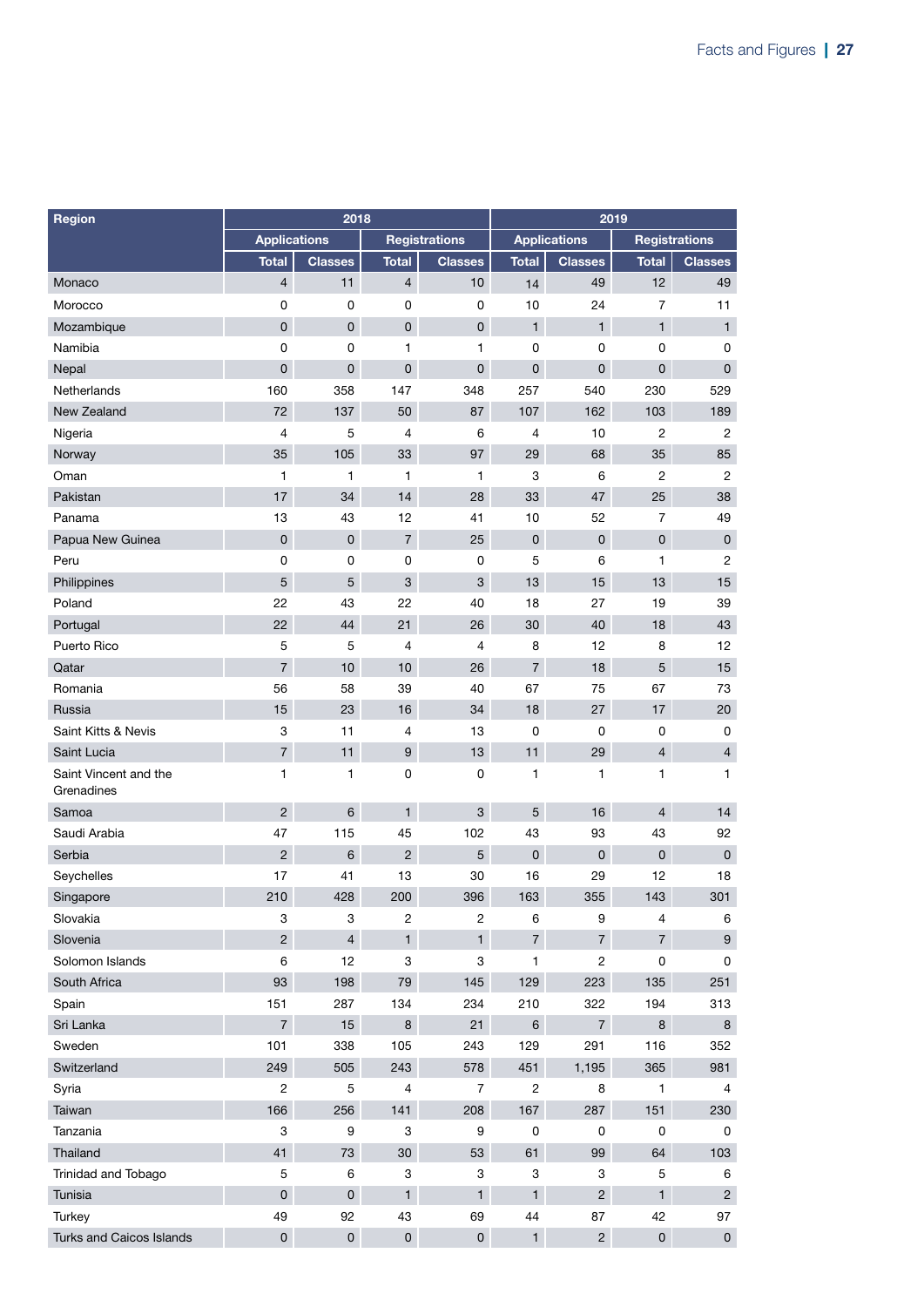| <b>Region</b>                   |                     | 2018           |                |                      |              | 2019                |                |                      |  |
|---------------------------------|---------------------|----------------|----------------|----------------------|--------------|---------------------|----------------|----------------------|--|
|                                 | <b>Applications</b> |                |                | <b>Registrations</b> |              | <b>Applications</b> |                | <b>Registrations</b> |  |
|                                 | <b>Total</b>        | <b>Classes</b> | <b>Total</b>   | <b>Classes</b>       | <b>Total</b> | <b>Classes</b>      | <b>Total</b>   | <b>Classes</b>       |  |
| Uganda                          | 2                   | 2              |                |                      | 0            | 0                   |                |                      |  |
| Ukraine                         | 18                  | 39             | 19             | 45                   | 37           | 59                  | 32             | 48                   |  |
| <b>United Arab Emirates</b>     | 173                 | 284            | 185            | 311                  | 127          | 299                 | 113            | 238                  |  |
| <b>United States of America</b> | 4,397               | 9,136          | 3,712          | 7,520                | 5510         | 11,362              | 5,376          | 11,374               |  |
| Uruguay                         | 3                   | 15             |                |                      |              | 2                   | $\overline{2}$ | 14                   |  |
| <b>US Virgin Islands</b>        | $\blacksquare$      | 1.             | $\mathbf{0}$   | $\mathbf{0}$         | $\mathbf 0$  | $\mathbf{0}$        | $\mathbf{1}$   |                      |  |
| Vanuatu                         |                     |                |                |                      |              |                     | 0              | 0                    |  |
| Venezuela                       | $\mathbf{0}$        | $\mathbf{0}$   | $\mathbf{0}$   | $\mathbf{0}$         | 0            | $\mathbf{0}$        | $\mathbf{0}$   | $\mathbf 0$          |  |
| Vietnam                         | 5                   | 5              | 5              | 5                    | 10           | 13                  | 6              | 9                    |  |
| Yemen                           | 5                   | 15             | $\overline{4}$ | 12                   | $\mathbf{1}$ | 1                   | 2              | $\overline{4}$       |  |
| Zimbabwe                        |                     |                |                |                      | 0            | 0                   | 0              | $\Omega$             |  |
| <b>Total</b>                    | 17,188              | 32,960         | 14,468         | 27,747               | 21,764       | 41,320              | 20,471         | 39,313               |  |

#### Notes

1 Total number of trade mark applications filed and registered and the total number of classes filed and registered.

2 Countries are only listed in the table if they have a count greater than 0 in any category for one or both years. Countries not present in this table can be assumed to have had no applications or registrations in either year. Country based on address given for the first named applicant.

3 Address data on trade mark applications represents the current address the rights owner wishes to use for correspondence. This may not be the address that the application was originally filed under.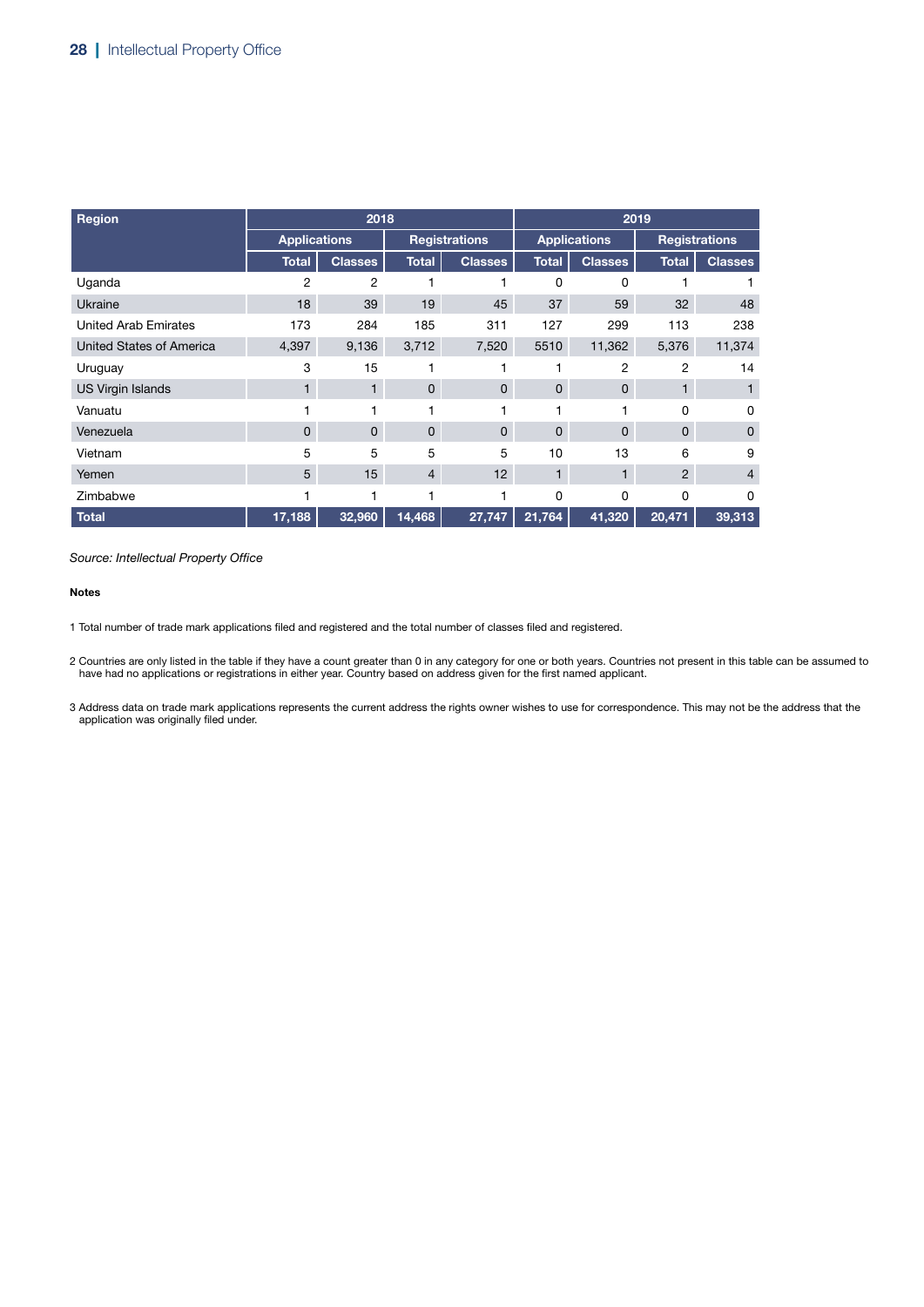|                            |                | 2018                |                           |                      |                | 2019                |                          |                      |  |
|----------------------------|----------------|---------------------|---------------------------|----------------------|----------------|---------------------|--------------------------|----------------------|--|
| Region                     |                | <b>Applications</b> |                           | <b>Registrations</b> |                | <b>Applications</b> |                          | <b>Registrations</b> |  |
|                            | <b>Total</b>   | (Classes)           | <b>Total</b>              | (Classes)            | <b>Total</b>   | (Classes)           | <b>Total</b>             | (Classes)            |  |
| Albania                    | 0              | 0                   | $\mathbf{1}$              | $\overline{c}$       | 8              | 12                  | $\overline{7}$           | 10                   |  |
| Algeria                    | $\overline{2}$ | $\overline{2}$      | $\overline{2}$            | 2                    | $\mathbf 0$    | $\mathbf{0}$        | $\mathbf 0$              | $\mathsf 0$          |  |
| Armenia                    | 6              | 9                   | 6                         | 6                    | 4              | 4                   | $\overline{7}$           | 10                   |  |
| Australia                  | 923            | 2,095               | 803                       | 1,641                | 941            | 2,114               | 967                      | 2,286                |  |
| Austria                    | 106            | 326                 | 78                        | 186                  | 164            | 587                 | 166                      | 557                  |  |
| Azerbaijan                 | $\overline{4}$ | 6                   | $\overline{c}$            | 3                    | $\overline{2}$ | $\overline{c}$      | $\overline{c}$           | $\overline{c}$       |  |
| <b>Belarus</b>             | 6              | 10                  | 9                         | 14                   | 33             | 66                  | 22                       | 41                   |  |
| <b>Benelux</b>             | 285            | 779                 | 260                       | 681                  | 380            | 1,017               | 355                      | 884                  |  |
| Bosnia and Herzegovina     | 0              | 0                   | $\mathbf 0$               | $\mathsf 0$          | $\overline{4}$ | 12                  | 1                        | 3                    |  |
| <b>Bulgaria</b>            | 49             | 125                 | 36                        | 84                   | 78             | 213                 | 74                       | 209                  |  |
| Canada                     | 0              | 0                   | 0                         | 0                    | 24             | 34                  | 4                        | 6                    |  |
| China                      | 1,385          | 2,181               | 1,140                     | 1,774                | 2,121          | 3,545               | 2,176                    | 3,568                |  |
| Colombia                   | 6              | 15                  | 5                         | 11                   | 5              | 5                   | 6                        | 9                    |  |
| Croatia                    | 4              | 8                   | $\ensuremath{\mathsf{3}}$ | 5                    | $\bf8$         | 14                  | $9\,$                    | 18                   |  |
| Cuba                       | 0              | 0                   | 1                         | 1                    | 0              | 0                   | 0                        | 0                    |  |
| Cyprus                     | $\overline{7}$ | 12                  | 9                         | 15                   | 6              | 17                  | $\overline{4}$           | 15                   |  |
| Czech Republic             | 33             | 70                  | 30                        | 86                   | 64             | 123                 | 54                       | 96                   |  |
| Denmark                    | 49             | 153                 | 33                        | 116                  | 81             | 205                 | 81                       | 198                  |  |
| Egypt                      | 5              | 5                   | 6                         | 6                    | 13             | 30                  | 8                        | 17                   |  |
| Estonia                    | 4              | 10                  | 5                         | 10                   | $\overline{c}$ | 5                   | $\overline{2}$           | 5                    |  |
| EU-IPO                     | 978            | 2,735               | 750                       | 1,975                | 1,774          | 5,436               | 1,624                    | 4,877                |  |
| Finland                    | 18             | 62                  | 20                        | 69                   | 19             | 60                  | 19                       | 54                   |  |
| France                     | 750            | 2,090               | 595                       | 1,591                | 1,389          | 3,676               | 1,282                    | 3,295                |  |
| Georgia                    | 3              | 5                   | $\mathbf{1}$              | 1                    | 5              | 9                   | 6                        | 10                   |  |
| Germany                    | 1,078          | 3,657               | 956                       | 2,836                | 1,788          | 6,232               | 1,671                    | 5,751                |  |
| Greece                     | 6              | 11                  | 8                         | 17                   | 8              | 20                  | 6                        | 14                   |  |
| Hungary                    | 8              | 15                  | 13                        | 20                   | 27             | 54                  | 26                       | 53                   |  |
| Iceland                    | 12             | 68                  | $6\,$                     | 32                   | 14             | 31                  | 20                       | 41                   |  |
| India                      | 55             | 71                  | 47                        | 56                   | 81             | 108                 | 79                       | 103                  |  |
| Indonesia                  | $\mathbf{1}$   | $\mathbf{1}$        | $\pmb{0}$                 | $\mathsf{O}\xspace$  | $\overline{4}$ | 15                  | $\overline{\mathcal{L}}$ | $\, 6$               |  |
| Iran                       | 0              | 0                   | 3                         | $\overline{7}$       | $\overline{7}$ | 17                  | 4                        | 10                   |  |
| Ireland                    | 17             | 22                  | 16                        | 21                   | 41             | 74                  | 36                       | 43                   |  |
| Israel                     | 46             | 109                 | 36                        | 77                   | 77             | 128                 | 74                       | 118                  |  |
| Italy                      | 221            | 481                 | 199                       | 423                  | 392            | 899                 | 297                      | 610                  |  |
| Japan                      | 362            | 987                 | 323                       | 849                  | 715            | 1,672               | 571                      | 1,257                |  |
| Kazakhstan                 | 5              | 17                  | $\overline{2}$            | $\overline{4}$       | 11             | 35                  | 11                       | 39                   |  |
| Kenya                      | 4              | 4                   | 1                         | 1                    | $\mathbf 0$    | $\pmb{0}$           | 4                        | 4                    |  |
| Korea, Republic of (South) | 188            | 414                 | 166                       | 344                  | 242            | 395                 | 232                      | 396                  |  |
| Kyrgyzstan                 | 0              | 0                   | 0                         | 0                    | 1              | 12                  | 0                        | 0                    |  |
| Latvia                     | 14             | 36                  | 13                        | 28                   | 13             | 20                  | 16                       | 31                   |  |
| Liechtenstein              | 12             | 29                  | 13                        | 28                   | 40             | 90                  | 37                       | 91                   |  |
| Lithuania                  | 21             | 25                  | 12 <sup>°</sup>           | 16                   | 12             | 17                  | 20                       | 23                   |  |
| Macedonia                  | 3              | 4                   | 4                         | $\overline{7}$       | 3              | 3                   | 3                        | 3                    |  |

### Table 3.2: International trade mark applications and registrations (including classes) by national office of origin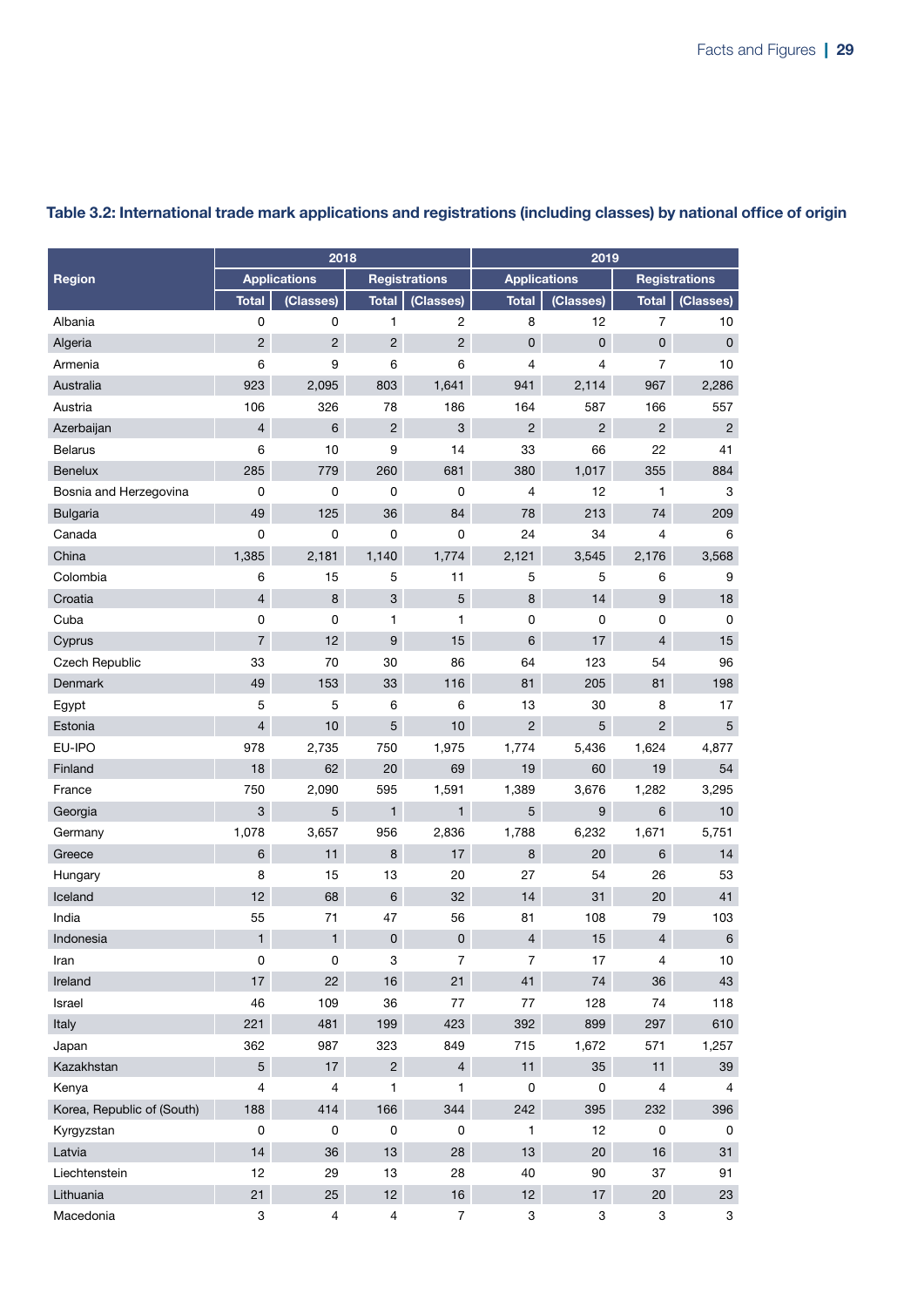|                                 |                | 2018                |                |                      | 2019                |              |                |                      |
|---------------------------------|----------------|---------------------|----------------|----------------------|---------------------|--------------|----------------|----------------------|
| Region                          |                | <b>Applications</b> |                | <b>Registrations</b> | <b>Applications</b> |              |                | <b>Registrations</b> |
|                                 | <b>Total</b>   | (Classes)           | <b>Total</b>   | (Classes)            | <b>Total</b>        | (Classes)    | <b>Total</b>   | (Classes)            |
| Madagascar                      | $\mathbf{1}$   | $\mathbf{1}$        | $\mathbf{1}$   | $\mathbf{1}$         | $\mathsf 0$         | $\mathbf 0$  | $\mathsf 0$    | 0                    |
| Mexico                          | 13             | 13                  | 15             | 18                   | 6                   | 6            | 9              | 9                    |
| Moldova                         | 5              | $6\phantom{1}6$     | $\overline{7}$ | $\overline{7}$       | $\overline{7}$      | 13           | 6              | 10                   |
| Monaco                          | 5              | 60                  | 8              | 20                   | 10                  | 19           | 12             | 68                   |
| Montenegro                      | $\mathbf{1}$   | 5                   | $\mathbf{1}$   | 5                    | $\mathbf{1}$        | 3            | $\mathbf{1}$   | 3                    |
| Morocco                         | 13             | 34                  | 13             | 26                   | 16                  | 42           | 15             | 49                   |
| Mozambique                      | 0              | 0                   | $\mathbf{1}$   | $\blacksquare$       | $\overline{0}$      | 0            | $\overline{0}$ | $\overline{0}$       |
| New Zealand                     | 103            | 263                 | 97             | 217                  | 176                 | 343          | 153            | 328                  |
| Norway                          | 46             | 159                 | 54             | 154                  | 97                  | 372          | 84             | 337                  |
| Oman                            | 1              | 1                   | 1              | 1                    | 0                   | 0            | $\mathbf 0$    | 0                    |
| Philippines                     | 12             | 19                  | $\overline{7}$ | 10                   | 13                  | 15           | 16             | 22                   |
| Poland                          | 36             | 83                  | 39             | 86                   | 48                  | 130          | 42             | 126                  |
| Portugal                        | 30             | 44                  | 28             | 34                   | 27                  | 55           | 34             | 66                   |
| Romania                         | 11             | 28                  | 9              | 23                   | 12                  | 22           | 9              | 15                   |
| Russia                          | 261            | 1,103               | 226            | 709                  | 273                 | 755          | 292            | 1,014                |
| Rwanda                          | 0              | 0                   | 16             | 43                   | 0                   | 0            | 0              | 0                    |
| San Marino                      | $\mathbf{1}$   | $\mathbf{1}$        | 0              | $\overline{0}$       | 3                   | 10           | 3              | 8                    |
| Serbia                          | 24             | 94                  | 0              | 0                    | 19                  | 52           | 28             | 97                   |
| Singapore                       | 116            | 297                 | 114            | 264                  | 201                 | 431          | 179            | 392                  |
| Slovakia                        | 9              | 17                  | 9              | 18                   | 11                  | 18           | 9              | 17                   |
| Slovenia                        | 19             | 67                  | 13             | 23                   | 26                  | 68           | 29             | 91                   |
| Spain                           | 49             | 95                  | 44             | 78                   | 64                  | 96           | 62             | 101                  |
| Sweden                          | 39             | 123                 | 29             | 90                   | 39                  | 96           | 50             | 145                  |
| Switzerland                     | 578            | 1,665               | 530            | 1,463                | 1,060               | 2,775        | 1,002          | 2,464                |
| Syria                           | $\overline{2}$ | $\overline{2}$      | $\mathbf{1}$   | $\mathbf{1}$         | $\mathbf 0$         | 0            | $\mathbf{1}$   | $\mathbf{1}$         |
| Thailand                        | $\mathbf 0$    | 23                  | 7              | $\overline{7}$       | 19                  | 20           | 20             | 30                   |
| Tunisia                         | $\overline{2}$ | $\overline{7}$      | 3              | 5                    | 9                   | 14           | 10             | 15                   |
| <b>Turkey</b>                   | 257            | 574                 | 258            | 509                  | 282                 | 717          | 276            | 692                  |
| Turkmenistan                    | 0              | 0                   | $\overline{0}$ | 0                    | $\mathbf{1}$        | $\mathbf{1}$ | $\mathbf{1}$   | $\mathbf{1}$         |
| Ukraine                         | 62             | 139                 | 53             | 108                  | 73                  | 135          | 74             | 155                  |
| <b>United States of America</b> | 2,734          | 4,796               | 2,232          | 3,753                | 3,950               | 6,943        | 3,575          | 6,242                |
| Uzbekistan                      | 0              | 0                   | 0              | 0                    | 0                   | 0            | 0              | $\mathbf 0$          |
| Vietnam                         | 19             | 32                  | 24             | 32                   | 32                  | 50           | 25             | 44                   |
| <b>Total</b>                    | 11,125         | 26,400              | 9,453          | 20,751               | 17,076              | 40,209       | 16,004         | 37,305               |

#### Notes

1 Total number of International Registrations filed and protected and the total number of classes filed and protected.

2 Countries are only listed in the table if they have a count greater than 0 in any category for one or both years. Countries not present in this table can be assumed to have had no applications or registrations in either year.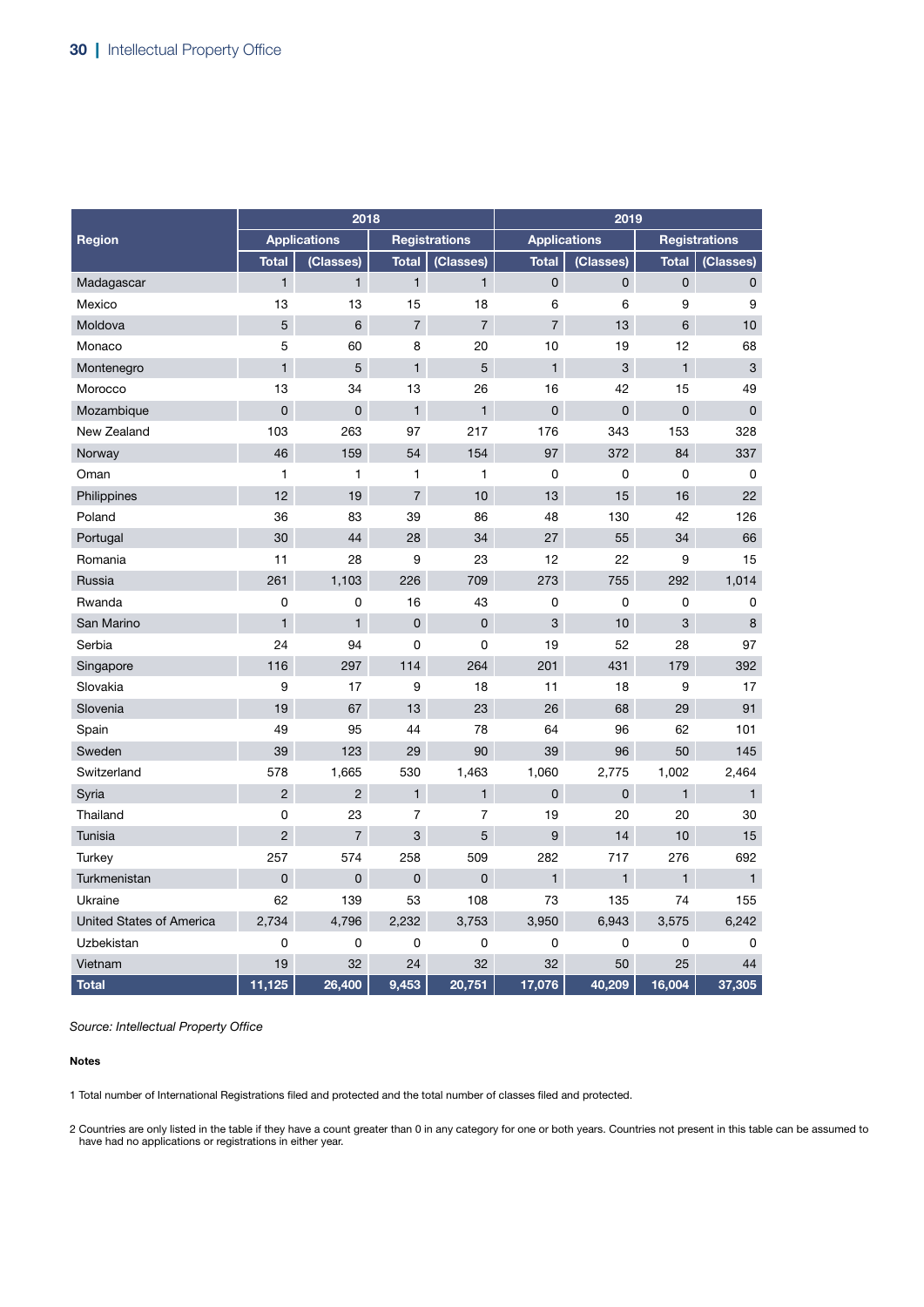|          |                                            | <b>National UK</b>                       |                                    | International Registrations Designating the UK |                                          |                                          |  |
|----------|--------------------------------------------|------------------------------------------|------------------------------------|------------------------------------------------|------------------------------------------|------------------------------------------|--|
|          | <b>Total Classes</b><br><b>Applied For</b> | <b>Total Classes</b><br><b>Published</b> | <b>Total Classes</b><br>Registered | <b>Total Classes</b><br><b>Applied For</b>     | <b>Total Classes</b><br><b>Published</b> | <b>Total Classes</b><br><b>Protected</b> |  |
| Class 1  | 1,484                                      | 1,251                                    | 1,170                              | 786                                            | 779                                      | 739                                      |  |
| Class 2  | 563                                        | 509                                      | 499                                | 227                                            | 243                                      | 219                                      |  |
| Class 3  | 6,211                                      | 5,766                                    | 5,173                              | 1,735                                          | 1,667                                    | 1,597                                    |  |
| Class 4  | 1,122                                      | 1,041                                    | 955                                | 285                                            | 279                                      | 260                                      |  |
| Class 5  | 5,108                                      | 4,727                                    | 4,432                              | 1,700                                          | 1,655                                    | 1,600                                    |  |
| Class 6  | 1,690                                      | 1,604                                    | 1,569                              | 641                                            | 658                                      | 645                                      |  |
| Class 7  | 1,897                                      | 1,823                                    | 1,772                              | 1,231                                          | 1,223                                    | 1,146                                    |  |
| Class 8  | 1,462                                      | 1,392                                    | 1,342                              | 409                                            | 412                                      | 395                                      |  |
| Class 9  | 17,229                                     | 16,208                                   | 15,439                             | 4,773                                          | 4,620                                    | 4,358                                    |  |
| Class 10 | 2,304                                      | 2,126                                    | 2,018                              | 956                                            | 913                                      | 890                                      |  |
| Class 11 | 3,097                                      | 2,923                                    | 2,885                              | 858                                            | 859                                      | 816                                      |  |
| Class 12 | 2,050                                      | 1,936                                    | 1,877                              | 786                                            | 755                                      | 716                                      |  |
| Class 13 | 92                                         | 87                                       | 99                                 | 48                                             | 48                                       | 60                                       |  |
| Class 14 | 2,567                                      | 2,410                                    | 2,356                              | 539                                            | 517                                      | 504                                      |  |
| Class 15 | 248                                        | 232                                      | 233                                | 66                                             | 74                                       | 64                                       |  |
| Class 16 | 7,366                                      | 6,931                                    | 6,787                              | 1,038                                          | 1,010                                    | 953                                      |  |
| Class 17 | 772                                        | 746                                      | 730                                | 452                                            | 458                                      | 424                                      |  |
| Class 18 | 3,985                                      | 3,815                                    | 3,588                              | 805                                            | 803                                      | 770                                      |  |
| Class 19 | 1,360                                      | 1,249                                    | 1,260                              | 474                                            | 476                                      | 446                                      |  |
| Class 20 | 3,239                                      | 3,074                                    | 2,978                              | 725                                            | 713                                      | 687                                      |  |
| Class 21 | 4,690                                      | 4,443                                    | 4,283                              | 716                                            | 715                                      | 684                                      |  |
| Class 22 | 461                                        | 429                                      | 419                                | 142                                            | 150                                      | 148                                      |  |
| Class 23 | 88                                         | 91                                       | 111                                | 54                                             | 54                                       | 55                                       |  |
| Class 24 | 2,161                                      | 2,028                                    | 1,903                              | 458                                            | 465                                      | 437                                      |  |
| Class 25 | 12,103                                     | 11,244                                   | 10,491                             | 1,553                                          | 1,545                                    | 1,493                                    |  |
| Class 26 | 985                                        | 915                                      | 872                                | 137                                            | 141                                      | 137                                      |  |
| Class 27 | 701                                        | 646                                      | 653                                | 202                                            | 193                                      | 167                                      |  |
| Class 28 | 4,650                                      | 4,387                                    | 4,223                              | 850                                            | 855                                      | 803                                      |  |
| Class 29 | 3,118                                      | 2,879                                    | 2,695                              | 570                                            | 583                                      | 572                                      |  |
| Class 30 | 4,675                                      | 4,311                                    | 4,143                              | 832                                            | 821                                      | 814                                      |  |
| Class 31 | 1,542                                      | 1,403                                    | 1,342                              | 296                                            | 307                                      | 297                                      |  |
| Class 32 | 3,219                                      | 2,951                                    | 2,715                              | 501                                            | 506                                      | 487                                      |  |
| Class 33 | 3,140                                      | 2,815                                    | 2,624                              | 632                                            | 630                                      | 631                                      |  |
| Class 34 | 1,305                                      | 1,256                                    | 1,210                              | 155                                            | 148                                      | 137                                      |  |
| Class 35 | 17,072                                     | 16,008                                   | 15,422                             | 3,276                                          | 3,193                                    | 2,995                                    |  |
| Class 36 | 6,339                                      | 5,907                                    | 5,739                              | 1,102                                          | 1,078                                    | 1,029                                    |  |
| Class 37 | 3,863                                      | 3,578                                    | 3,489                              | 919                                            | 869                                      | 806                                      |  |
| Class 38 | 3,641                                      | 3,411                                    | 3,284                              | 971                                            | 965                                      | 902                                      |  |
| Class 39 | 3,072                                      | 2,858                                    | 2,806                              | 728                                            | 711                                      | 656                                      |  |
| Class 40 | 1,554                                      | 1,499                                    | 1,484                              | 443                                            | 402                                      | 379                                      |  |
| Class 41 | 16,452                                     | 15,034                                   | 14,549                             | 2,089                                          | 2,019                                    | 1,910                                    |  |
| Class 42 | 10,443                                     | 9,813                                    | 9,363                              | 3,188                                          | 3,031                                    | 2,810                                    |  |

### Table 3.3: Classification of trade marks for goods and services applied for, published and registered (2019 only)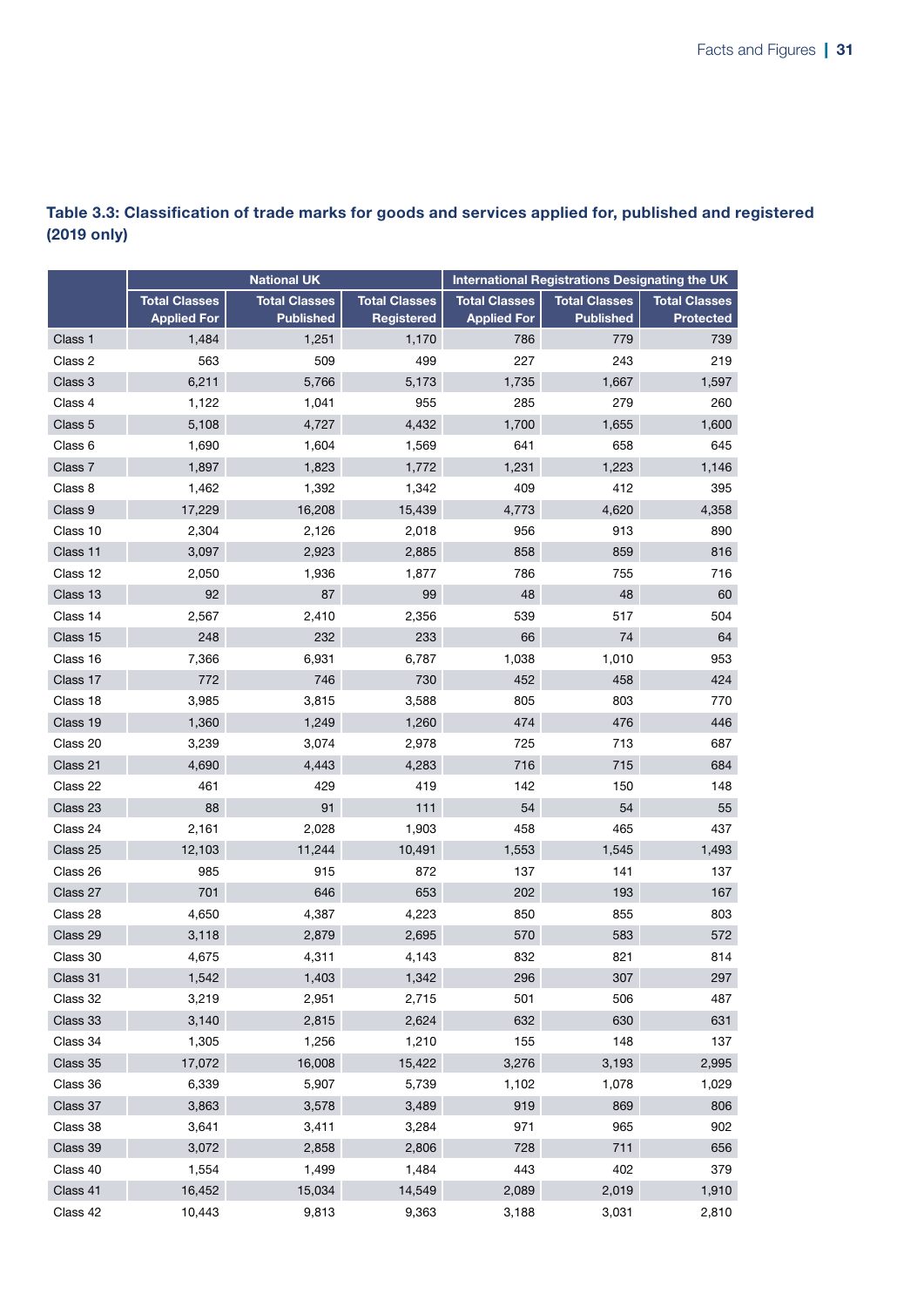|          |                                              | <b>National UK</b>                       |                                    | <b>International Registrations Designating the UK</b> |                                          |                                          |  |
|----------|----------------------------------------------|------------------------------------------|------------------------------------|-------------------------------------------------------|------------------------------------------|------------------------------------------|--|
|          | <b>Total Classes  </b><br><b>Applied For</b> | <b>Total Classes</b><br><b>Published</b> | <b>Total Classes</b><br>Registered | <b>Total Classes</b><br><b>Applied For</b>            | <b>Total Classes</b><br><b>Published</b> | <b>Total Classes</b><br><b>Protected</b> |  |
| Class 43 | 5,565                                        | 5,232                                    | 4.980                              | 608                                                   | 616                                      | 588                                      |  |
| Class 44 | 5.362                                        | 4.802                                    | 4.576                              | 758                                                   | 700                                      | 643                                      |  |
| Class 45 | 3,428                                        | 3.215                                    | 3.095                              | 495                                                   | 496                                      | 436                                      |  |

#### Notes

1 For a full description of the trade mark classes and the data for 2017, please refer to the data download which accompanies this report.

2 Total number of trade marks by class applied for, published and registered by National UK and International Registrations Designating the UK. Since the implementation of the new Trade marks Act on 31 October 1994 applicants have been able to file an application (multi-class application) covering more than one class of goods and services.

3 Trade marks are classified according to the Nice classification. This is an international classification system of goods (classes 1 - 34) and services (classes 35 - 45)

### Table 3.4: Top 10 applicants (Trade mark applications)

|                | 2018                                                  |                |                     |                | 2019                                    |                |                     |  |
|----------------|-------------------------------------------------------|----------------|---------------------|----------------|-----------------------------------------|----------------|---------------------|--|
| Rank           | <b>Applicant</b>                                      | <b>Country</b> | <b>Applications</b> | Rank           | <b>Applicant</b>                        | <b>Country</b> | <b>Applications</b> |  |
| 1              | <b>British American Tobacco</b><br>(Brands) Limited   | <b>UK</b>      | 224                 |                | Huawei Technologies<br>Co., Ltd.        | China          | 222                 |  |
| 2              | Independent Vetcare<br>Limited                        | <b>UK</b>      | 138                 | $\overline{2}$ | L'Oreal                                 | France         | 192                 |  |
| 3              | APPLE INC.                                            | <b>USA</b>     | 95                  | 3              | <b>NOVARTIS AG</b>                      | Switzerland    | 183                 |  |
| 4              | <b>Gambling Commission</b>                            | <b>UK</b>      | 84                  | 4              | Independent Vetcare<br>Limited          | <b>UK</b>      | 121                 |  |
| 5              | adp Gauselmann GmbH                                   | Germany        | 64                  | 5              | Apple Inc.                              | <b>USA</b>     | 100                 |  |
| 6              | Unilever Plc                                          | <b>UK</b>      | 58                  | 6              | <b>Samsung Electronics</b><br>Co., Ltd. | South<br>Korea | 97                  |  |
| $\overline{7}$ | L'OREAL                                               | France         | 56                  | $\overline{7}$ | <b>Unilever Plc</b>                     | <b>UK</b>      | 89                  |  |
| 8              | Johnson & Johnson                                     | <b>USA</b>     | 55                  | 8              | Google LLC                              | <b>USA</b>     | 84                  |  |
| 9              | Amazon Technologies, Inc.                             | <b>USA</b>     | 53                  | 9              | Microsoft Corporation                   | <b>USA</b>     | 83                  |  |
| 10             | <b>GUANGDONG</b><br>OPPO MOBILE<br>TELECOMMUNICATIONS | China          | 53                  | 10             | Glaxo Group Limited                     | UK             | 80                  |  |

CORP., LTD.

*Source: Intellectual Property Office*

#### Notes

1 These figures include domestic applications and international registrations designating the UK.

2 Applicant name data is cleaned and matched to similar entries to consolidate inconsistent names provided to the office. The cleaning process relies on probabilistic matching and therefore may not find and group all applications from a single applicant. Only applications with company names supplied are considered. Individuals have been removed.

#### Correction notice:

This table was amended on 29th May 2020 due to an error where international registrations designating the UK for 2019 were missing from the counts.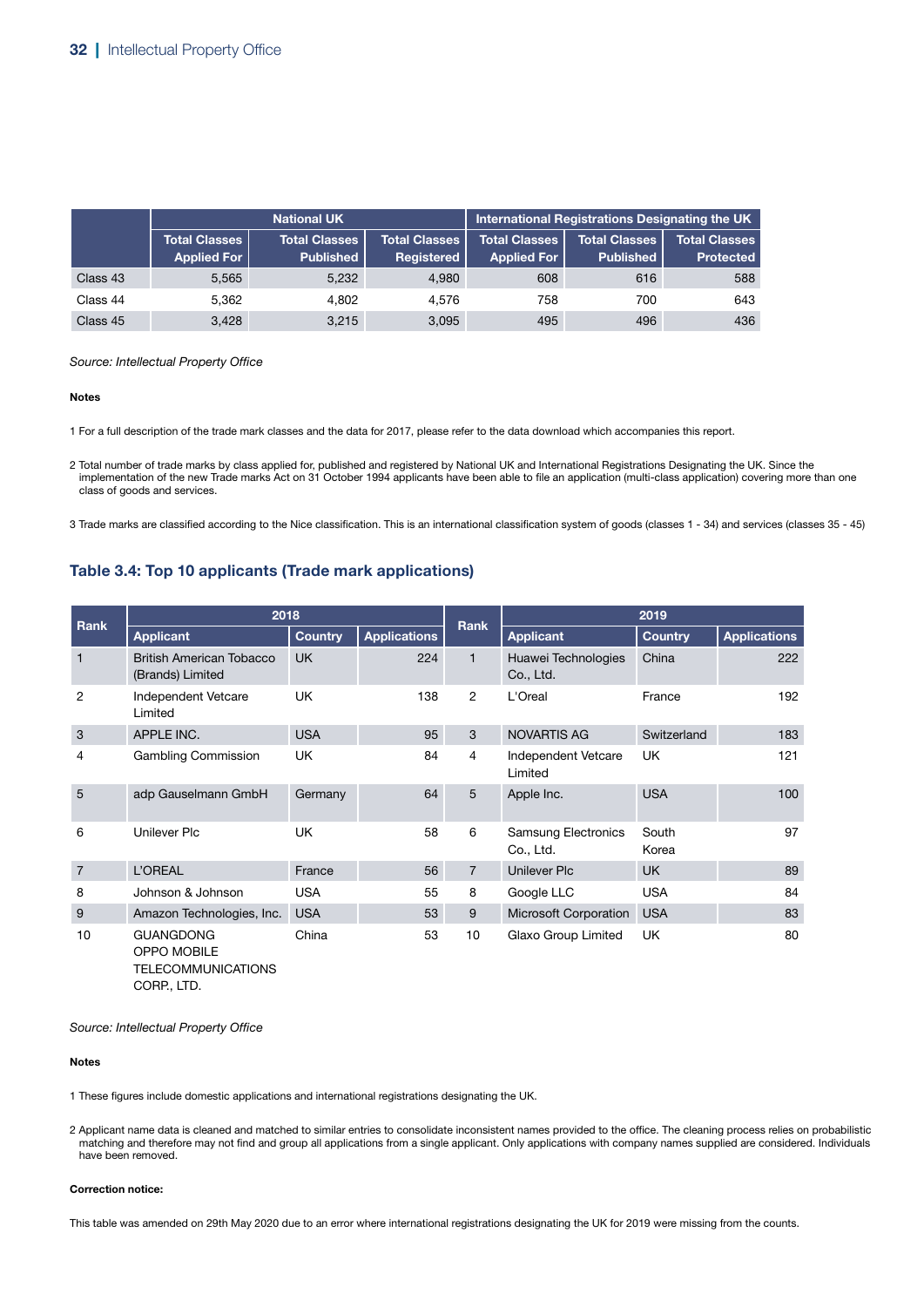| <b>Rank in</b><br>2019 | <b>Applicant</b>                             | <b>Country</b> | <b>Applications</b> |
|------------------------|----------------------------------------------|----------------|---------------------|
| 1                      | L'Oreal                                      | France         | 190                 |
| $\overline{2}$         | Independent Vetcare Limited                  | <b>UK</b>      | 158                 |
| 3                      | NOVARTIS AG                                  | Switzerland    | 153                 |
| 4                      | Huawei Technologies Co., Ltd.                | China          | 133                 |
| 5                      | British American Tobacco (Brands) Limited    | UK             | 104                 |
| 6                      | <b>Unilever Plc</b>                          | <b>UK</b>      | 93                  |
| 7                      | SAMSUNG ELECTRONICS CO., LTD.                | South Korea    | 88                  |
| 8                      | Apple Inc.                                   | <b>USA</b>     | 79                  |
| 9                      | Google LLC                                   | <b>USA</b>     | 66                  |
| 10                     | Microsoft Corporation                        | <b>USA</b>     | 66                  |
| 11                     | Euro Games Technology Ltd.                   | ВG             | 61                  |
| 12                     | Glaxo Group Limited                          | <b>UK</b>      | 59                  |
| 13                     | Dell Inc.                                    | <b>USA</b>     | 58                  |
| 14                     | Qiagen GmbH                                  | Germany        | 56                  |
| 15                     | Atom Supplies Limited                        | UK             | 50                  |
| 16                     | <b>Gambling Commission</b>                   | <b>UK</b>      | 50                  |
| 17                     | Amazon Technologies, Inc.                    | <b>USA</b>     | 48                  |
| 18                     | <b>Sky Limited</b>                           | <b>UK</b>      | 48                  |
| 19                     | ZHUHAI RUIGE INTERNATIONAL TRADING CO., LTD. | China          | 46                  |
| 20                     | Enterprise Holdings, Inc.                    | <b>USA</b>     | 45                  |
| 21                     | Johnson & Johnson                            | <b>USA</b>     | 44                  |
| 22                     | Philip Morris Products S.A.                  | Switzerland    | 44                  |
| 23                     | Beiersdorf AG                                | Germany        | 43                  |
| 24                     | Robert Bosch GmbH                            | Germany        | 43                  |
| 25                     | Abercrombie & Fitch Europe Sagl              | Switzerland    | 41                  |
| 26                     | Netflix Studios, LLC                         | <b>USA</b>     | 40                  |
| 27                     | Target Brands, Inc.                          | <b>USA</b>     | 40                  |
| 28                     | The Boots Company PLC                        | <b>UK</b>      | 36                  |
| 29                     | Alcon Inc.                                   | Switzerland    | 35                  |
| 30                     | Aphria Inc.                                  | Canada         | 35                  |
| 31                     | The Procter & Gamble Company                 | <b>USA</b>     | 35                  |
| 32                     | Merck Sharp & Dohme Corp.                    | <b>USA</b>     | 34                  |
| 33                     | BrewDog plc                                  | <b>UK</b>      | 33                  |
| 34                     | <b>Islestarr Holdings Limited</b>            | UK             | 33                  |
| 35                     | <b>Vitabiotics Ltd</b>                       | <b>UK</b>      | 33                  |
| 36                     | <b>BIOFARMA</b>                              | France         | 32                  |
| 37                     | Merck KGaA                                   | Germany        | 31                  |
| 38                     | Monster Energy Company                       | <b>USA</b>     | 30                  |
| 39                     | NIRSAN CONNECT PRIVATE LIMITED               | India          | 30                  |
| 40                     | Voith Patent GmbH                            | Germany        | 30                  |
| 41                     | Xi'an Qizhi Fire Detection Co., Ltd.         | China          | 30                  |
| 42                     | adp Gauselmann GmbH                          | Germany        | 29                  |
| 43                     | Nebra Ltd                                    | UK             | 29                  |
| 44                     | Parsons Xtreme Golf, LLC                     | <b>USA</b>     | 29                  |

### Table 3.5: Top 50 applicants (Trade mark registration)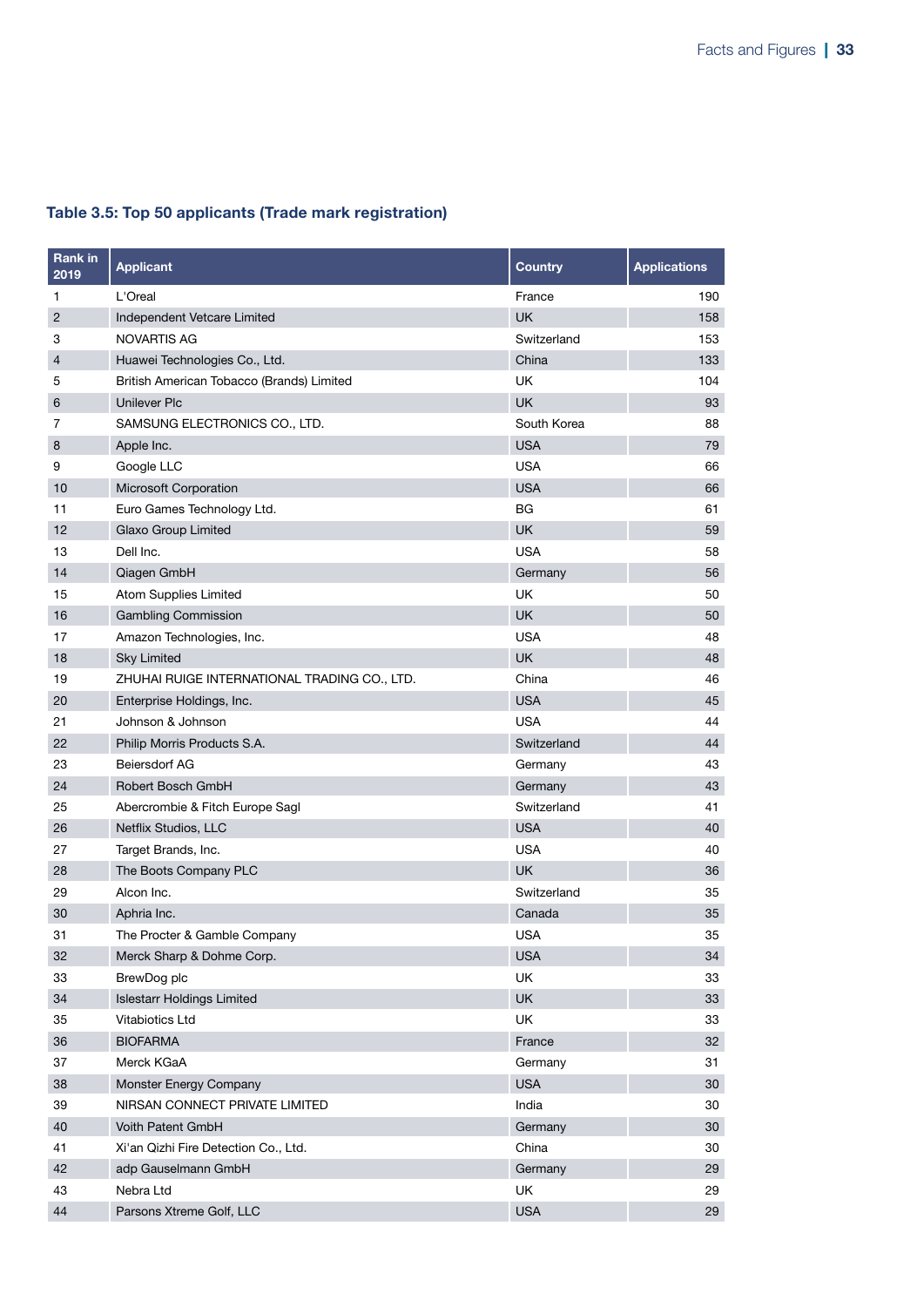| Rank in<br>2019 | Applicant                                                     | <b>Country</b> | <b>Applications</b> |
|-----------------|---------------------------------------------------------------|----------------|---------------------|
| 45              | Shaanxi Keruida Environmental Protection Technology Co., Ltd. | China          | 29                  |
| 46              | <b>Barclays PLC</b>                                           | UK             | 28                  |
| 47              | <b>Fusion Holdings Limited</b>                                | Isle of Man    | 28                  |
| 48              | Henkel AG & Co. KGaA                                          | Germany        | 28                  |
| 49              | International Business Machines Corporation                   | USA            | 28                  |
| 50              | Kemal Ciftci                                                  | UK             | 28                  |

#### Notes

1 These figures include domestic applications and international registrations designating the UK.

2 Applicant name data is cleaned and matched to similar entries to consolidate inconsistent names provided to the office. The cleaning process relies on probabilistic matching and therefore may not find and group all applications from a single applicant. Only applications with company names supplied are considered. Individuals have been removed.

#### Correction notice:

This table was amended on 29th May 2020 due to an error where international registrations designating the UK for 2019 were missing from the counts.

### Table 3.6: Maintenance of the trade mark register

| <b>Renewals and Registrations</b>           | 2018   | 2019   |
|---------------------------------------------|--------|--------|
| No. of registrations renewable              | 51,988 | 44.366 |
| No. of registrations renewed by application | 25,004 | 20,741 |
| No. of classes renewed                      | 46.292 | 42.762 |
| No. of lapsed registrations restored and    |        |        |
| renewed (not including above)               | 140    | 92     |

*Source: Intellectual Property Office*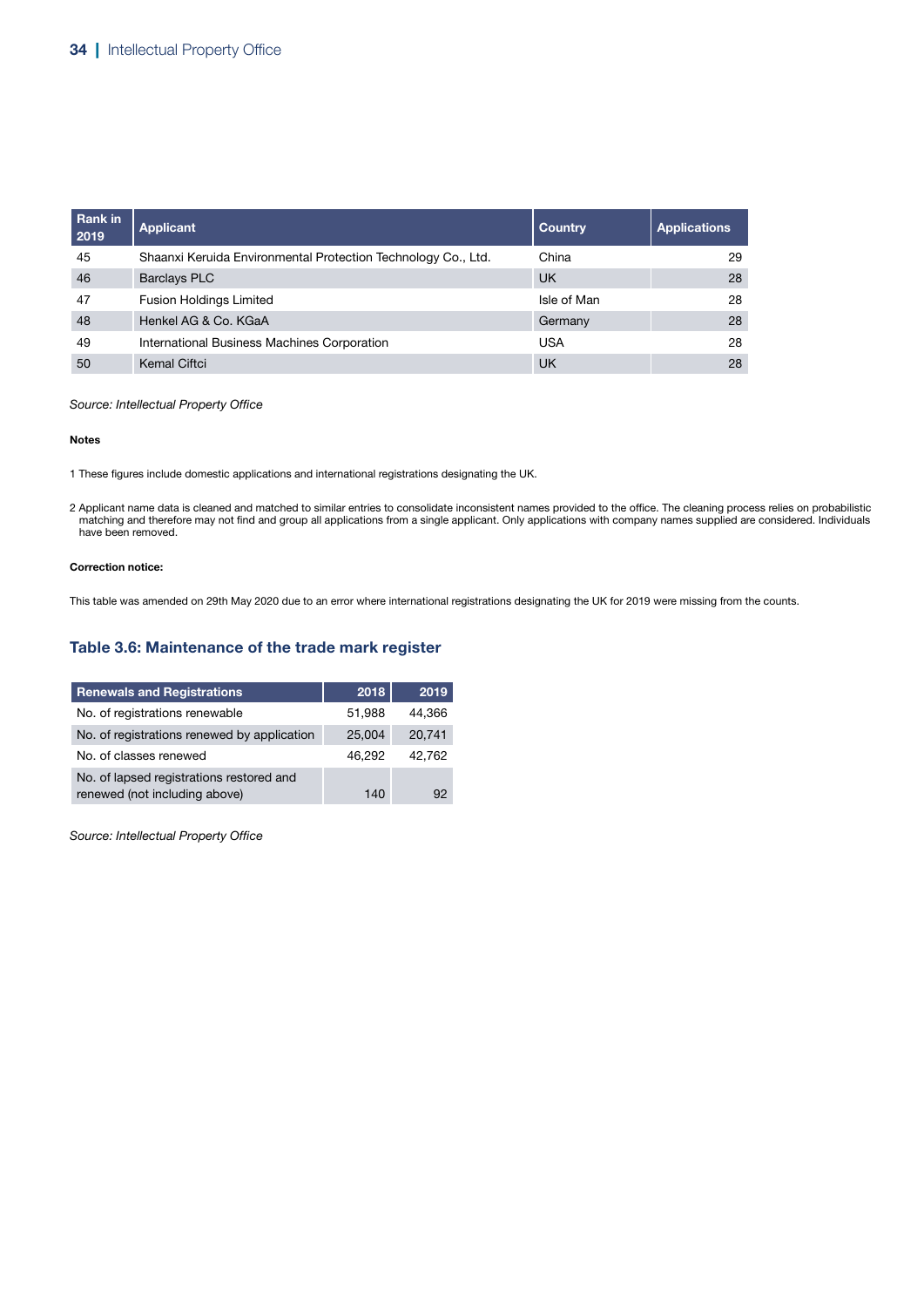### Table 4.1: Design applications by country

| <b>Country</b>                | 2018           | 2019           |
|-------------------------------|----------------|----------------|
| <b>United Kingdom</b>         | 22,855         | 21,510         |
| Argentina                     | 0              | 1              |
| Australia                     | 211            | 157            |
| Austria                       | 2              | 21             |
| Belgium                       | 10             | 4              |
| Bermuda                       | 0              | $\mathbf{1}$   |
| Brazil                        | 4              | 1              |
| <b>British Virgin Islands</b> | 1              | $\overline{c}$ |
| <b>Bulgaria</b>               | 0              | 8              |
| Canada                        | 14             | 40             |
| Cayman Islands                | 1              | 0              |
| <b>Channel Islands</b>        | 25             | 14             |
| Chile                         | 0              | 1              |
| China                         | 1,137          | 1,360          |
| Cyprus                        | 2              | 10             |
| <b>Czech Republic</b>         | 0              | 9              |
| Denmark                       | 5              | 6              |
| Estonia                       | 0              | 10             |
| Finland                       | 1              | 4              |
| France                        | 77             | 41             |
| Germany                       | 76             | 91             |
| Gibraltar                     | 0              | 2              |
| Guinea-Bissau                 | 1              | 0              |
| Hong Kong                     | 15             | 28             |
| Hungary                       | 1              | 0              |
| India                         | 10             | 16             |
| Indonesia                     | 0              | 1              |
| Ireland                       | 43             | 24             |
| Isle of Man                   | 8              | 29             |
| Israel                        | 38             | 77             |
| Italy                         | 18             | 155            |
| Japan                         | 34             | 79             |
| Korea, Republic of (South)    | 13             | 12             |
| Liechtenstein                 | 5              | 3              |
| Luxembourg                    | 0              | 2              |
| Macau                         | $\overline{2}$ | 210            |
| Malaysia                      | 5              | 2              |
| Malta                         | $\overline{2}$ | 0              |
| Mozambique                    | 0              | 1              |
| Netherlands                   | 33             | 11             |
| New Zealand                   | 30             | 40             |
| Nigeria                       | 2              | 7              |
| Norway                        | 5              | 1              |
| Pakistan                      | $\mathbf{1}$   | 11             |
| Panama                        | 1              | 0              |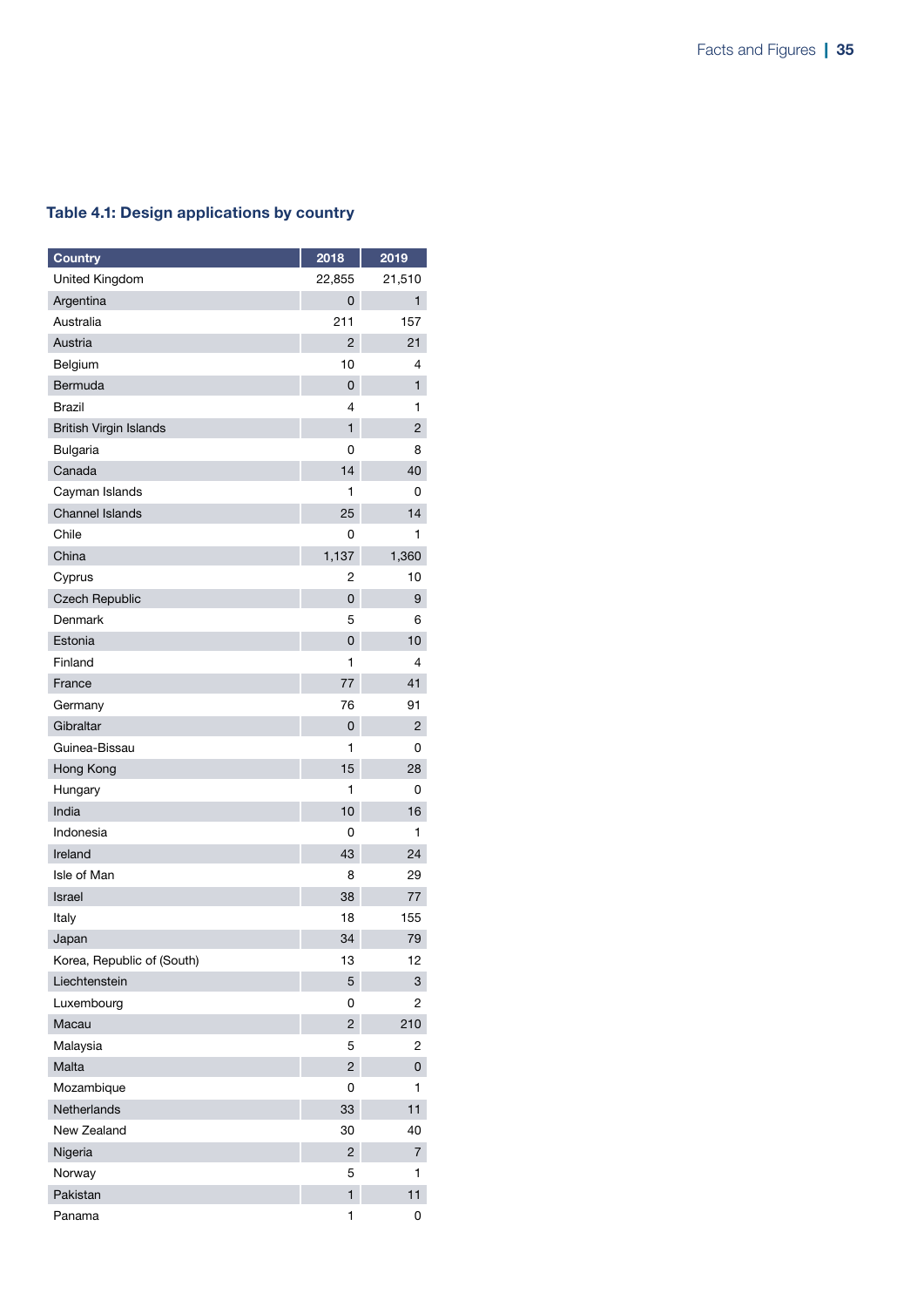| <b>Country</b>                  | 2018                | 2019           |
|---------------------------------|---------------------|----------------|
| Peru                            | 0                   | 5              |
| Portugal                        | 1                   | 1              |
| Romania                         | $\overline{2}$      | 5              |
| Russia                          | O                   | 1              |
| Saint Kitts and Nevis           | $\mathbf{1}$        | 0              |
| Saudi Arabia                    | 3                   | 2              |
| Singapore                       | 22                  | 23             |
| South Africa                    | 1                   | 2              |
| Spain                           | 5                   | 5              |
| Sweden                          | 1                   | 15             |
| Switzerland                     | 126                 | 72             |
| Taiwan                          | 18                  | 26             |
| Thailand                        | 15                  | $\overline{4}$ |
| Turkey                          | 6                   | 3              |
| Ukraine                         | 3                   | 0              |
| <b>United Arab Emirates</b>     | 7                   | 28             |
| <b>United States of America</b> | 1,265               | 1,351          |
| <b>Total</b>                    | $\overline{26,}164$ | 25,545         |

#### Notes

1 Country based on address given for the first named applicant. Countries are only listed in the table if they have a count greater than 0 in any category for one or both years. Countries not present in this table can be assumed to have had no applications or registrations in either year.

2 Address data on design applications represents the current address the rights owner wishes to use for correspondence. This may not be the address that the application was originally filed under.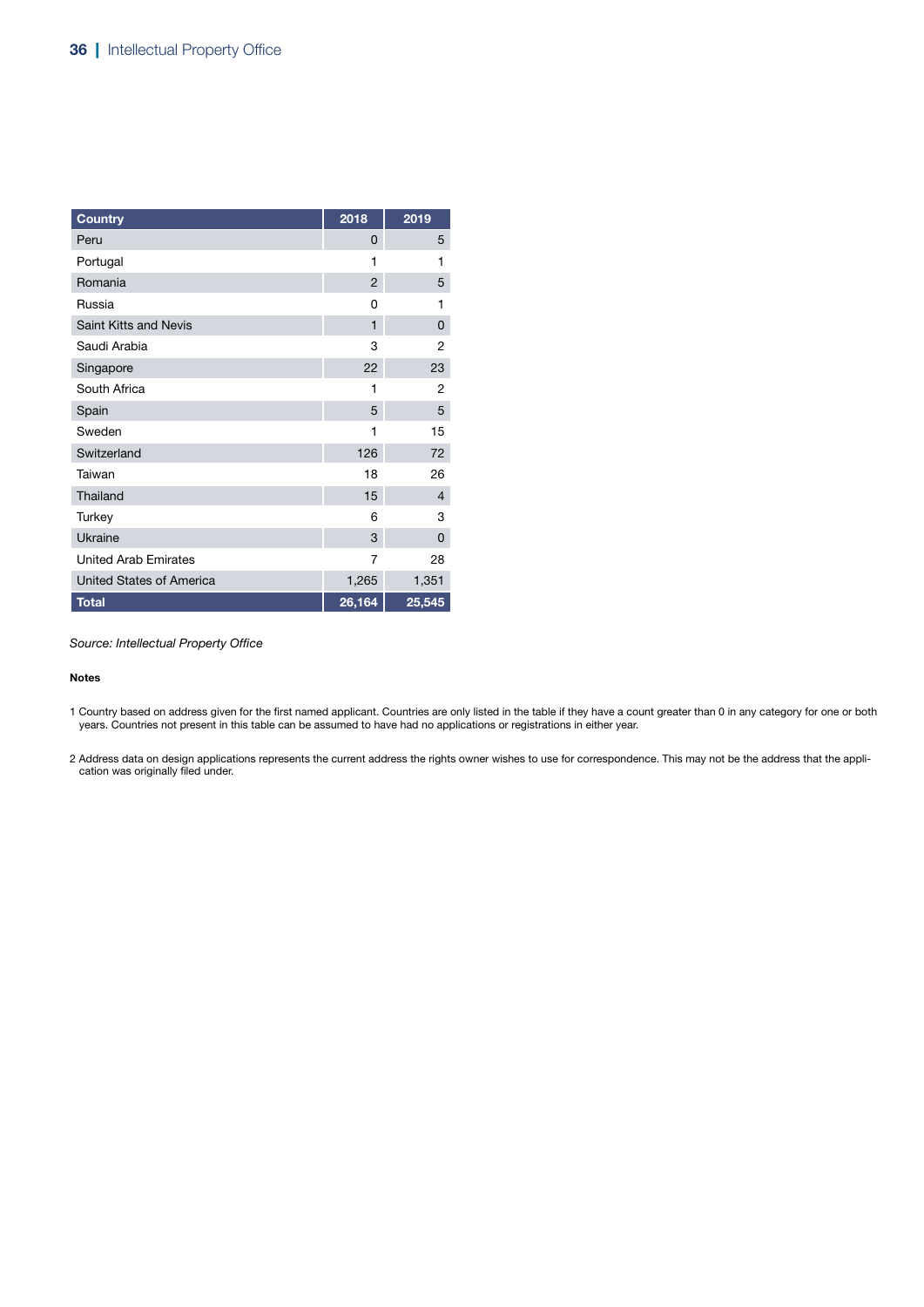### Table 4.2: Design applications and registrations by region

|                            | 2018                      |                           | 2019                      |                           |
|----------------------------|---------------------------|---------------------------|---------------------------|---------------------------|
| Region                     | <b>Applications Filed</b> | <b>Designs Registered</b> | <b>Applications Filed</b> | <b>Designs Registered</b> |
| East Midlands              | 761                       | 573                       | 922                       | 894                       |
| East of England            | 4,346                     | 4,237                     | 3,033                     | 3,031                     |
| London                     | 4,999                     | 4,404                     | 5,107                     | 5,033                     |
| North East                 | 425                       | 433                       | 369                       | 331                       |
| North West                 | 3,485                     | 3,335                     | 3,514                     | 3,308                     |
| Northern Ireland           | 329                       | 329                       | 266                       | 259                       |
| Scotland                   | 757                       | 609                       | 1,168                     | 1,037                     |
| South East                 | 2,043                     | 1,991                     | 2,122                     | 2,055                     |
| South West                 | 1,524                     | 1,318                     | 1,445                     | 1,377                     |
| Wales                      | 1,055                     | 939                       | 585                       | 561                       |
| <b>West Midlands</b>       | 1,760                     | 1,598                     | 1,281                     | 1,291                     |
| Yorkshire and The Humber   | 1,339                     | 1,192                     | 1,660                     | 1,557                     |
| <b>Unmatched Postcodes</b> | 32                        | 26                        | 38                        | 39                        |
| <b>Total</b>               | 22,855                    | 20,984                    | 21,510                    | 20,773                    |

*Source: Intellectual Property Office*

#### Notes

1 Region based on address given for the first named applicant.

2 Address data on design applications represents the current address the rights owner wishes to use for correspondence. This may not be the address that the application was originally filed under.

3 Unmatched postcodes are a result of incomplete address details at point of capture.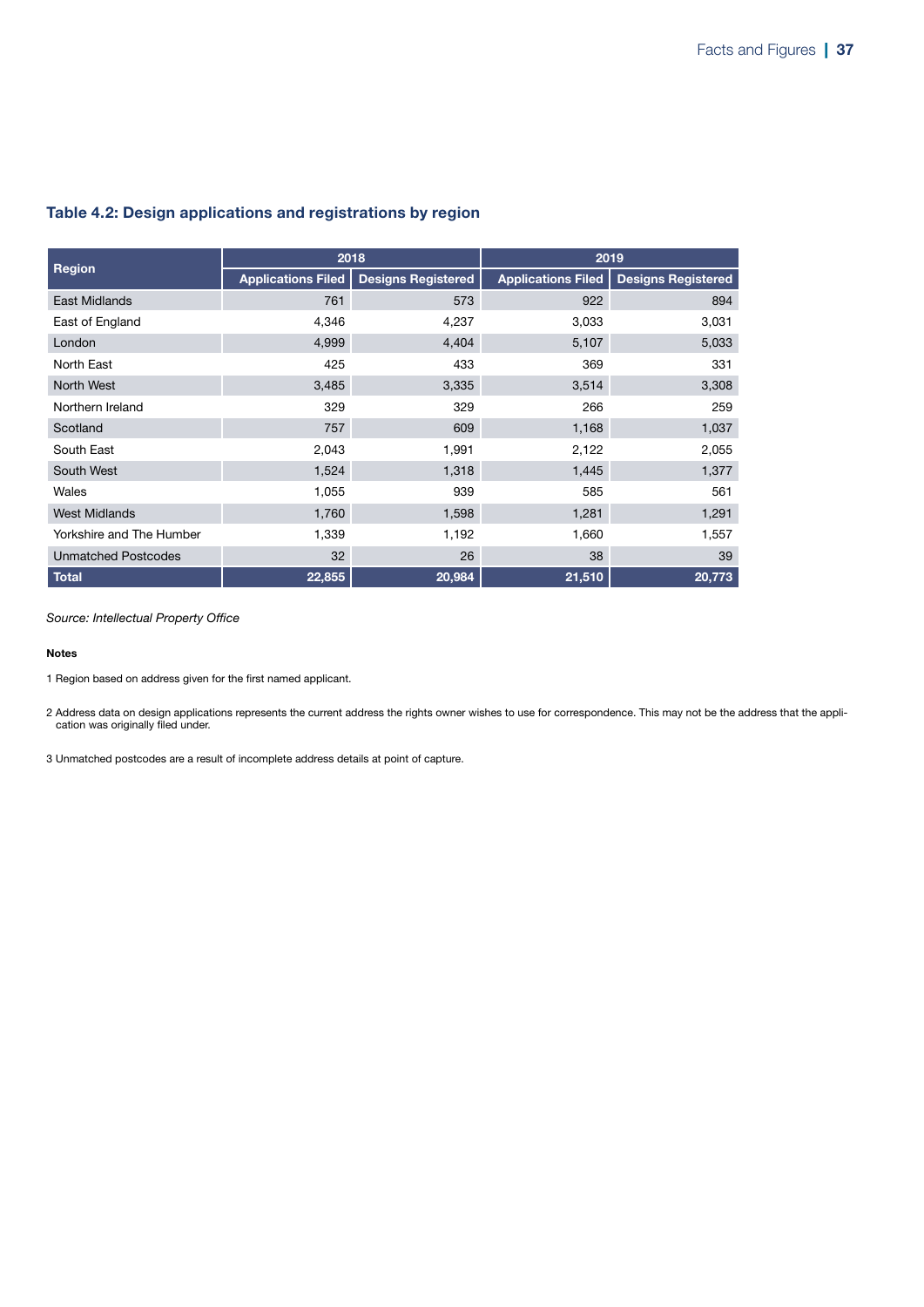| Locarno<br><b>Class</b><br><b>Number</b> | <b>Class</b>                                | <b>Applications</b><br>filed |
|------------------------------------------|---------------------------------------------|------------------------------|
| 1                                        | Foodstuffs                                  | 280                          |
| $\overline{2}$                           | Clothing haberdashery                       | 1,777                        |
| 3                                        | Travel goods/cases                          | 758                          |
| 4                                        | <b>Brushware</b>                            | 114                          |
| 5                                        | <b>Textiles</b>                             | 287                          |
| 6                                        | Furnishing                                  | 2,224                        |
| 7                                        | Household goods                             | 1,281                        |
| 8                                        | <b>Tools and Hardware</b>                   | 1,155                        |
| 9                                        | Packages etc                                | 872                          |
| 10                                       | Clocks watches etc                          | 310                          |
| 11                                       | Articles of adornment                       | 1,554                        |
| 12                                       | Transport/hoisting                          | 1,169                        |
| 13                                       | Electricity                                 | 467                          |
| 14                                       | Recording/communication                     | 850                          |
| 15                                       | Machines not elsewhere specified            | 316                          |
| 16                                       | Photographic/optical                        | 179                          |
| 17                                       | <b>Musical Instruments</b>                  | 23                           |
| 18                                       | Printing and office machinery               | 32                           |
| 19                                       | Stationery/artists equipment                | 1,381                        |
| 20                                       | Sales/advertising/signs                     | 200                          |
| 21                                       | Games,/toys/sports goods                    | 1,255                        |
| 22                                       | Arms/hunting/fishing                        | 87                           |
| 23                                       | Fluid dist/sanitary/air conditioning        | 585                          |
| 24                                       | Medical/laboratory equipment                | 719                          |
| 25                                       | Building/construction                       | 842                          |
| 26                                       | Lighting/apparatus                          | 827                          |
| 27                                       | Tobacco and smokers articles                | 118                          |
| 28                                       | Pharmaceutical/cosmetic                     | 758                          |
| 29                                       | Fire/accident prevention                    | 64                           |
| 30                                       | Care and handling of animals                | 474                          |
| 31                                       | Machines for food/drink preparation         | 11                           |
| 32                                       | Graphic symbols and logos, surface patterns | 4,566                        |
| 99                                       | Miscellaneous                               | 10                           |

### Table 4.3: Design applications by classification of goods, 2019

*Source: Intellectual Property Office*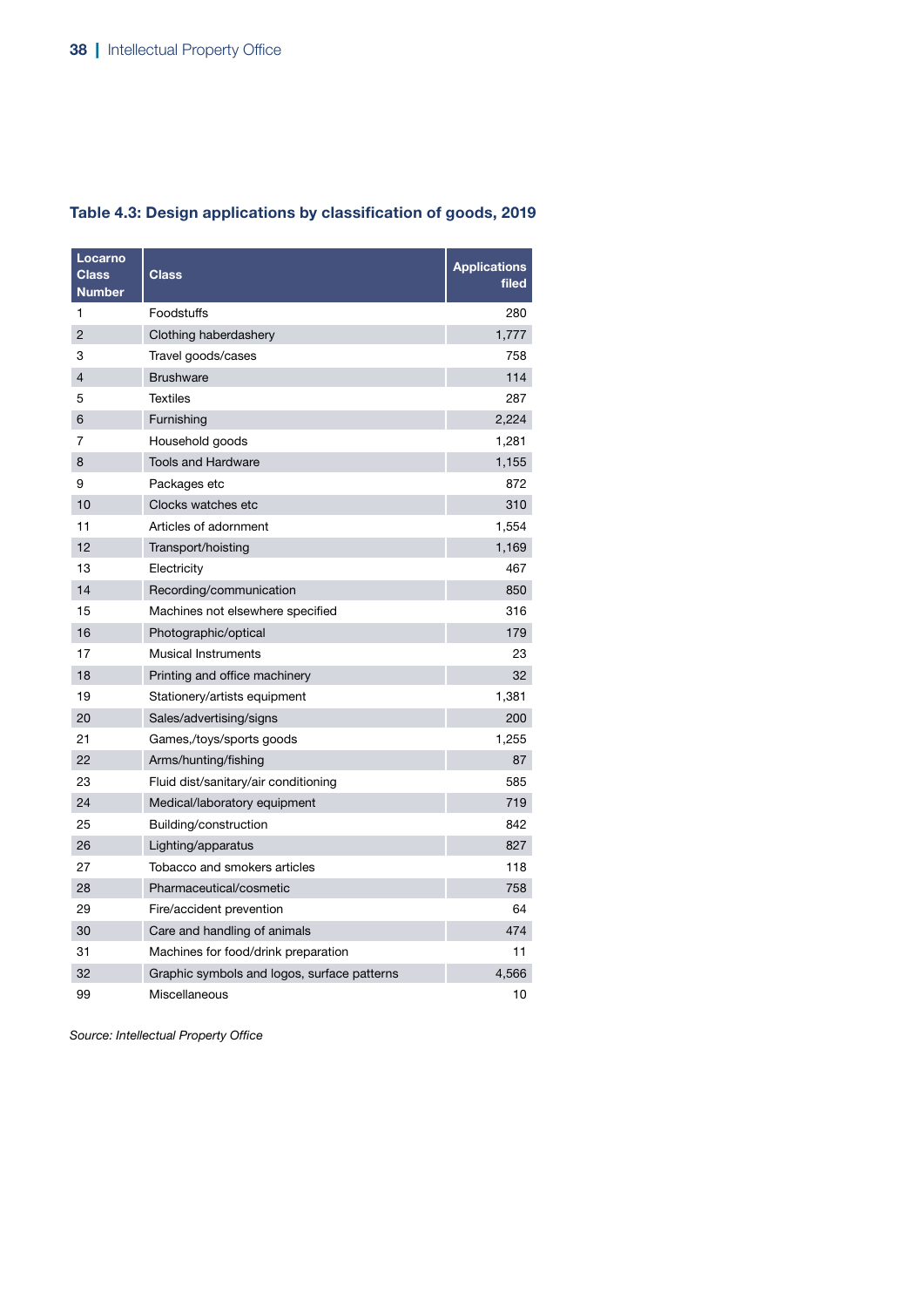### Table 4.4: Top 10 applicants (Designs applications)

|                | 2019                         |                                     |  |  |
|----------------|------------------------------|-------------------------------------|--|--|
| <b>Rank</b>    | <b>Applicant</b>             | <b>Designs</b><br><b>Registered</b> |  |  |
| 1              | RED OCEAN INTERNATIONAL LTD  | 1,700                               |  |  |
| 2              | JAP PARTS EUROPE LIMITED     | 720                                 |  |  |
| 3              | A CREATIVE COG LTD           | 400                                 |  |  |
| 4              | Private applicant            | 322                                 |  |  |
| 5              | EDWARDS CHESHIRE COMPANY LTD | 269                                 |  |  |
| 6              | A LITTLE PRESENT LIMITED     | 250                                 |  |  |
| $\overline{7}$ | Private applicant            | 190                                 |  |  |
| 8              | THE GUIDE ASSOCIATION        | 187                                 |  |  |
| 9              | Private applicant            | 177                                 |  |  |
| 10             | KRONOPLUS LIMITED            | 158                                 |  |  |

*Source: Intellectual Property Office*

### Notes:

1 Applicant name data is cleaned and matched to similar entries to consolidate inconsistent names provided to the office. The cleaning process relies on probabilistic matching and therefore may not find and group all applications from a single applicant. Only applications with company names supplied are considered. Individuals have been removed.

### Table 4.5: Top 50 applicants (Design registrations)

| <b>Rank in</b><br>2019 | <b>Applicant</b>                              | <b>Designs</b><br>registered |
|------------------------|-----------------------------------------------|------------------------------|
| 1                      | Red Ocean International Ltd                   | 1692                         |
| $\overline{2}$         | Jap Parts Europe Limited                      | 690                          |
| 3                      | A Creative Cog Ltd                            | 400                          |
| $\overline{4}$         | Private applicant                             | 322                          |
| 5                      | <b>Edwards Cheshire Company Ltd</b>           | 269                          |
| 6                      | A Little Present Limited                      | 249                          |
| 7                      | The Guide Association                         | 187                          |
| 8                      | <b>Art Workers Limited</b>                    | 150                          |
| 9                      | Kronoplus Limited                             | 149                          |
| 10                     | Volkswagen Aktiengesellschaft                 | 147                          |
| 11                     | Sonderlust Ltd.                               | 140                          |
| 12                     | Juul Labs, Inc.                               | 120                          |
| 13                     | <b>YNR Instruments Ltd</b>                    | 117                          |
| 14                     | Dorothy Spring LTD                            | 115                          |
| 15                     | ao men si yi mei rong mei fa you xian gong si | 109                          |
| 16                     | Ethicon LLC                                   | 108                          |
| 17                     | Amazon Technologies, Inc.                     | 107                          |
| 18                     | Kabushiki Kaisha Toshiba                      | 100                          |
| 19                     | The Artisan Chocolate Boutique Ltd            | 99                           |
| 20                     | Koninklijke Philips N.V.                      | 95                           |
| 21                     | G.L.T.C Limited                               | 91                           |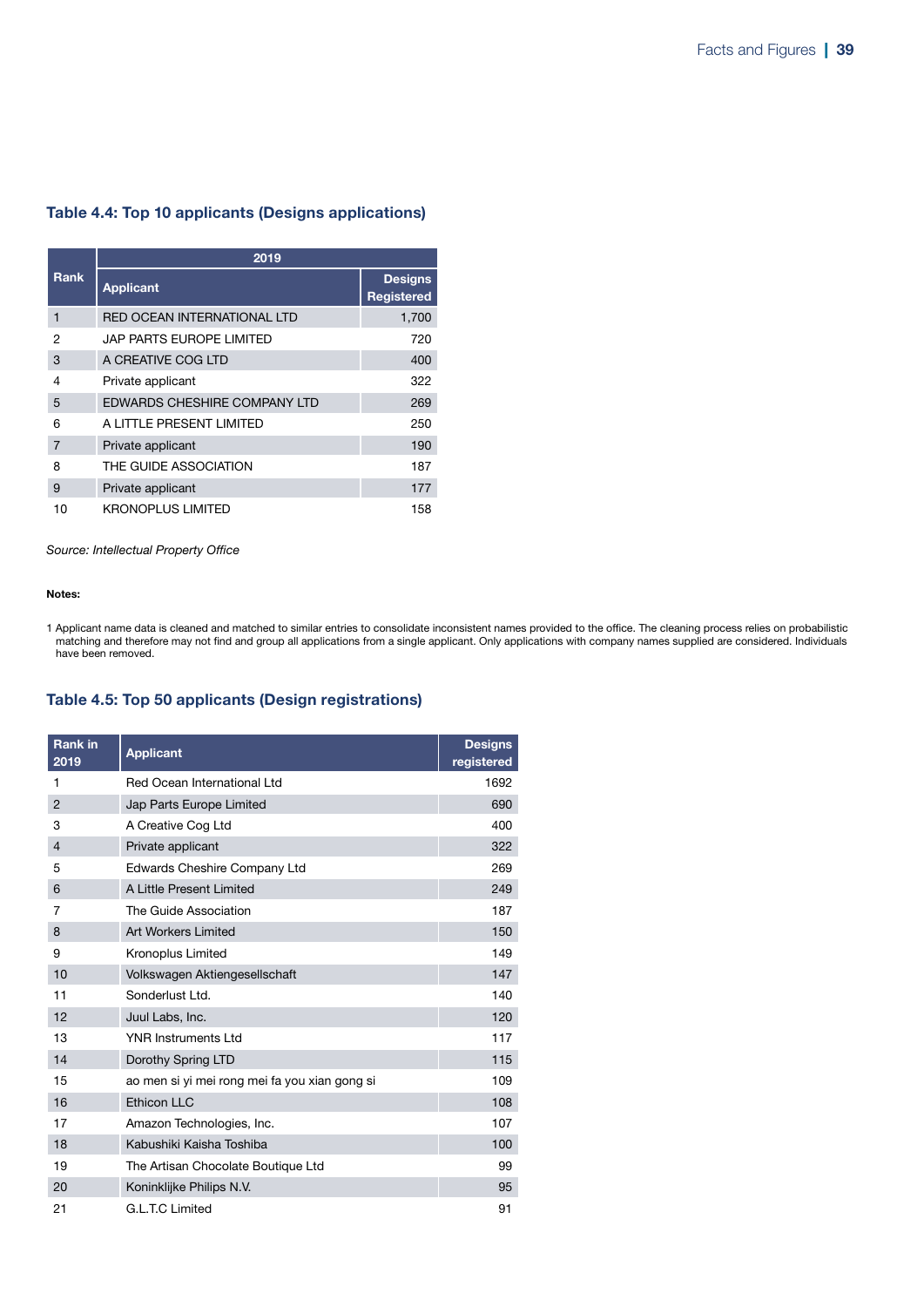| <b>Rank in</b><br>2019 | <b>Applicant</b>                                      | <b>Designs</b><br>registered |
|------------------------|-------------------------------------------------------|------------------------------|
| 22                     | <b>HARRY WINSTON SA</b>                               | 91                           |
| 23                     | Established & Sons Ltd.                               | 87                           |
| 24                     | Sharron.I Limited                                     | 85                           |
| 25                     | PHARMORE LTD                                          | 79                           |
| 26                     | SWATCH AG (SWATCH SA) (SWATCH LTD.)                   | 79                           |
| 27                     | Wilhelm Layher GmbH & Co KG                           | 79                           |
| 28                     | Simple 3D Solutions LTD                               | 74                           |
| 29                     | The Carat Shop Ltd                                    | 74                           |
| 30                     | Guang zhou si yi mei rong mei fa pin you xian gong si | 72                           |
| 31                     | KHALEESI LTD                                          | 70                           |
| 32                     | MSH Robinson Ltd trading as Naturally Lady            | 70                           |
| 33                     | On Tee Ltd T/A Mark Stoddart International Designer   | 70                           |
| 34                     | SAWANS FITNESS GEAR LTD                               | 70                           |
| 35                     | Scarlett & Jo Limited                                 | 70                           |
| 36                     | Richemont International SA                            | 67                           |
| 37                     | Searchlight electric Itd                              | 67                           |
| 38                     | K Two Products (Design) Ltd                           | 65                           |
| 39                     | <b>GRAFF DIAMONDS LIMITED</b>                         | 64                           |
| 40                     | Cartier International AG                              | 61                           |
| 41                     | Bugatti International S.A.                            | 56                           |
| 42                     | <b>Action Mats Limited</b>                            | 55                           |
| 43                     | MITCHELL'S EUROPE LIMITED                             | 55                           |
| 44                     | Perksy, Inc.                                          | 55                           |
| 45                     | T&G Woodware Ltd                                      | 55                           |
| 46                     | <b>SS INSTRUMENTX LIMITED</b>                         | 54                           |
| 47                     | <b>ASR Interiors Ltd</b>                              | 53                           |
| 48                     | <b>Benchdogs Ltd</b>                                  | 53                           |
| 49                     | These Please Ltd                                      | 53                           |
| 50                     | <b>Emblems-Gifts Ltd</b>                              | 51                           |

#### Notes

1 Applicant name data is cleaned and matched to similar entries to consolidate inconsistent names provided to the office. The cleaning process relies on probabilistic matching and therefore may not find and group all applications from a single applicant. Only applications with company names supplied are considered. Individuals have been removed.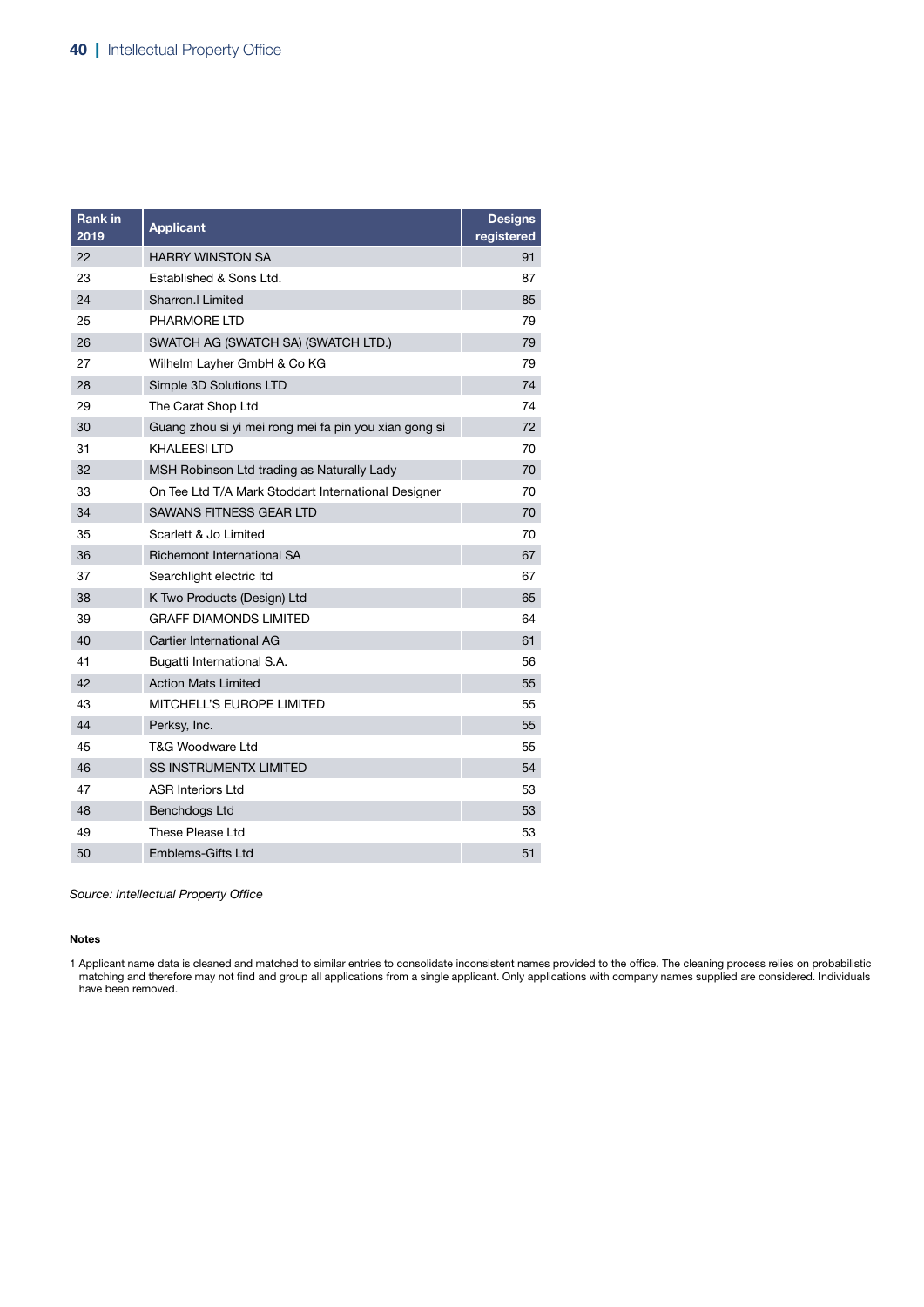### Table 4.6a: Applications with/without priority claim

| <b>Priority Claim</b>     | 2018   | 2019   |
|---------------------------|--------|--------|
| With priority claim       | 1.766  | 1.993  |
| Without priority claim    | 24.398 | 23,552 |
| <b>Total applications</b> | 26,164 | 25,545 |

*Source: Intellectual Property Office*

#### Notes

1 Designs may claim priority from an earlier filed application (within 12 months) to obtain a priority date from the earlier application.

### Table 4.6b: Application origins

| <b>Origin of application</b> | 2018   | 2019   |
|------------------------------|--------|--------|
| UK                           | 22,855 | 21.510 |
| Non-UK                       | 3.309  | 4.035  |
| Total applications           | 26,164 | 25,545 |

*Source: Intellectual Property Office*

### Table 4.7: Design renewals by extension period

|                         | 2018  | 2019  |
|-------------------------|-------|-------|
| Extended for 2nd period | 1.255 | 1,111 |
| Extended for 3rd period | 469   | 390   |
| Extended for 4th period | 740   | 385   |
| Extended for 5th period | 813   | 822   |
| <b>Total extensions</b> | 3.277 | 2.708 |

*Source: Intellectual Property Office*

#### Notes

1 Registered designs renewed under Section 8(2) of the Registered Designs Act 1949.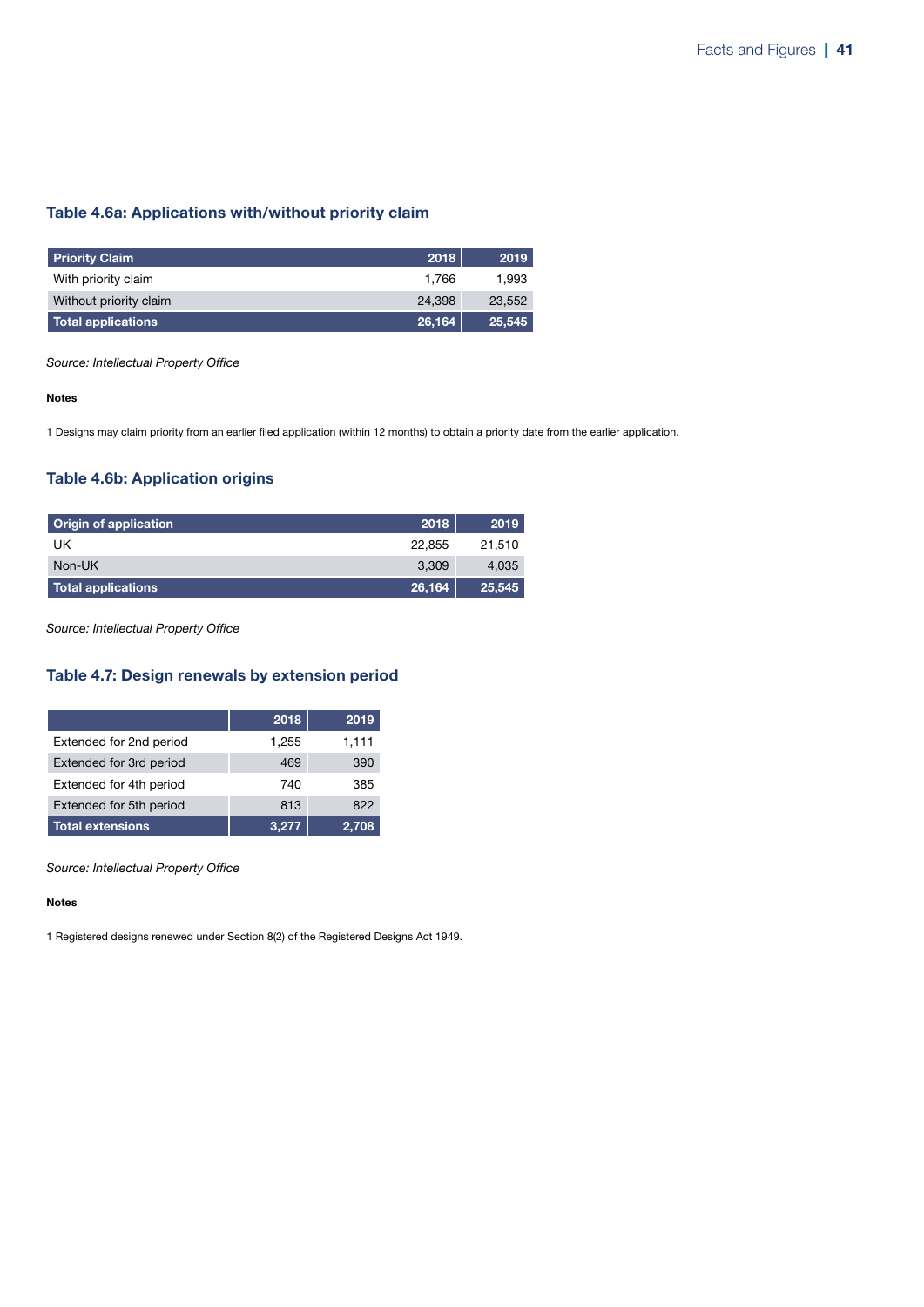### Table 5.1: Ex parte patent hearings outcomes by type

|                            |                                    | 2018                            |                                                    | 2019                               |                                        |                                             |
|----------------------------|------------------------------------|---------------------------------|----------------------------------------------------|------------------------------------|----------------------------------------|---------------------------------------------|
| <b>Hearing</b><br>outcome  | <b>Applications</b><br>for Patents | Restorations/<br>reinstatements | <b>Supplementary</b><br>protection<br>certificates | <b>Applications</b><br>for Patents | Restorations/<br><b>reinstatements</b> | Supplementary<br>protection<br>certificates |
| Requested<br>Hearing       | 70                                 |                                 |                                                    | 70                                 |                                        | 2                                           |
| Substantive<br>decisions   | 60                                 | 2                               | 0                                                  | 72                                 | 0                                      | 0                                           |
| Withdrawn by<br>applicant  | 12                                 | $\overline{2}$                  | $\Omega$                                           | 15                                 | $\Omega$                               | $\Omega$                                    |
| Appeals Heard<br>by Courts | 0                                  | 0                               | 0                                                  | 0                                  | 0                                      | 0                                           |

#### *Source: Intellectual Property Office*

#### Notes

1 Ex parte hearings and reasoned decisions made without a hearing (excluding reviews of opinions).

- 2 Supplementary protection certificates (SPCs) compensate patent holders for the loss of effective protection that results from the time taken to obtain regulatory approval. SPCs do not extend the term of patents, but give similar protection. They protect a specific pharmaceutical or plant protection product authorised.
- 3 Where objections are raised against a patent application or granted patent, a hearing may be requested or the matter decided on the basis of papers filed (Requested Hearing). In both cases a decision is issued by the Office.
- 4 A decision may be a substantive decision (Substantive Decisions). Procedural decisions are also issued and Case Management Conferences (CMC) may also be held by the Office (Procedural decisions/CMC).
- 5 A decision may relate to more than one patent application or granted patent.
- 6 The number of appeals against an Office decision heard by the courts. An appeal from a decision of the comptroller lies with the Patents Court. Further appeal may lie to the Court of Appeal or the Supreme Court. Questions arising from appeals may be referred to the European Court of Justice (CJEU).

### Table 5.2: Inter parte patent hearings outcomes by type (2019 only)

|                                              |              |                                              | 2019                                                                               |              |                                                |
|----------------------------------------------|--------------|----------------------------------------------|------------------------------------------------------------------------------------|--------------|------------------------------------------------|
| <b>Hearing outcome</b>                       | <b>Filed</b> | <b>Substantive</b><br>decisions <sup>7</sup> | <b>Procedural decisions/</b><br><b>Case Management</b><br>Conferences <sup>7</sup> | Withdrawn    | <b>Appeals Heard</b><br>by Courts <sup>7</sup> |
| Ownership <sup>1</sup>                       | 26           | 13                                           |                                                                                    |              | O                                              |
| Revocation (Cancellation) <sup>2</sup>       |              |                                              |                                                                                    |              | 0                                              |
| Oppositions <sup>3</sup>                     |              | 0                                            |                                                                                    |              | $\Omega$                                       |
| Declaration of non-infringement <sup>4</sup> |              |                                              |                                                                                    |              | 0                                              |
| Licences <sup>5</sup>                        | 0            | $\mathbf{0}$                                 |                                                                                    | $\mathbf{0}$ | $\Omega$                                       |
| Review of opinions <sup>6</sup>              |              |                                              |                                                                                    |              | 0                                              |

#### *Source: Intellectual Property Office*

#### **Notes**

1 Ownership: includes applications under Sections 8, 10, 12 and 37 and applications under Sections 13 and 40.

2 Revocation (cancellation): includes applications under Section 72.

3 Oppositions: include oppositions under Sections 27(5), 75(2) and 117(2).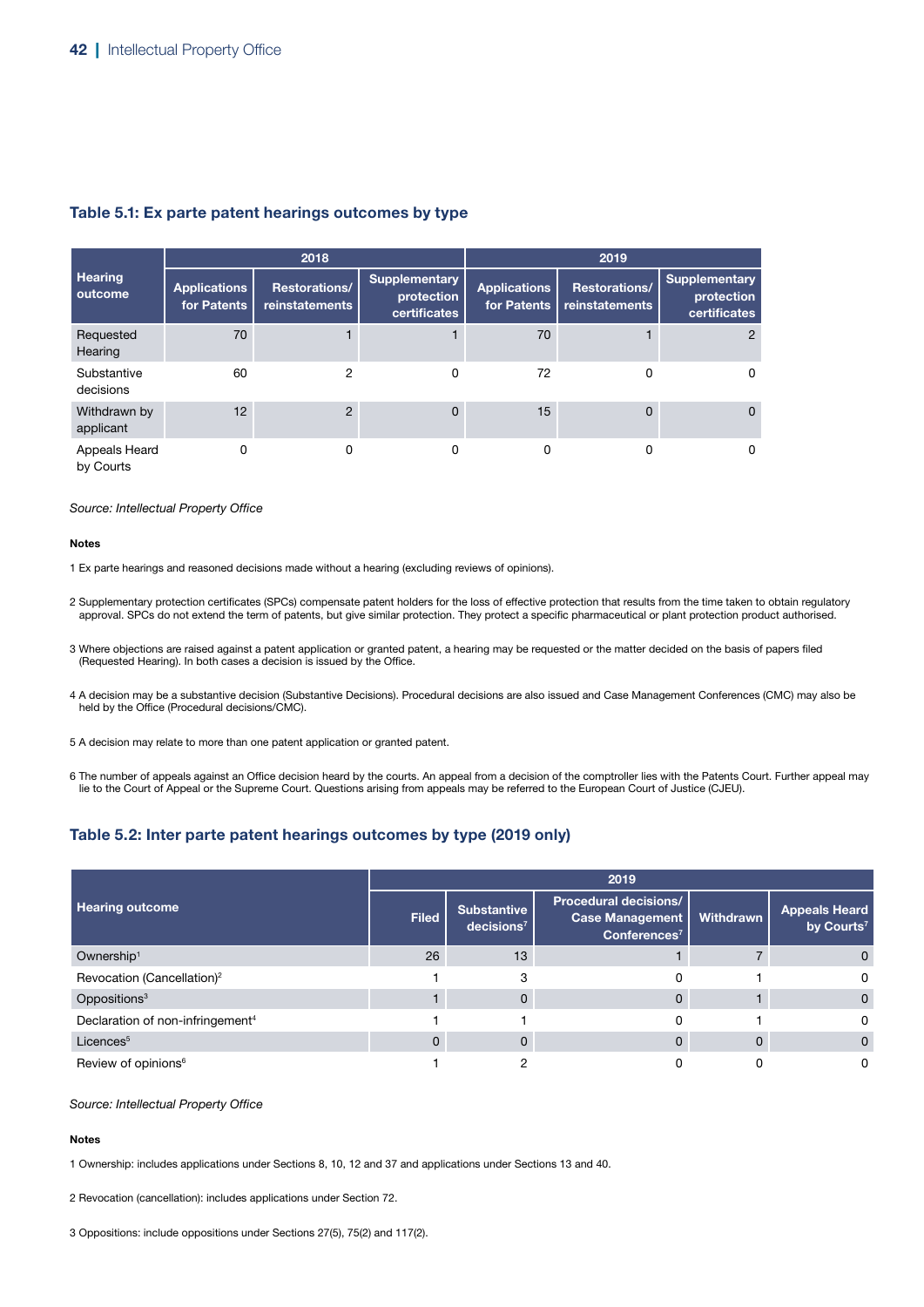4 Declarations of non-infringement: include applications under Section 71.

- 5 Licences: include applications under Sections 46(3) and 48(1) and oppositions under Sections 47(6) and 52(1).
- 6 Reviews of opinions: A patent proprietor or exclusive licensee may object to an opinion and apply for a review.
- 7 A decision may relate to more than one patent application or granted patent. Various disputes relating to a patent application or granted patent can be referred to the comptroller to decide.
- 8 The number of appeals against an Office decision heard by the courts. An appeal from a decision of the comptroller lies with the Patents Court. Further appeals may lie with the Court of Appeal or the Supreme Court.

### Table 5.3: Patent hearings: "requests for an opinion" filed, issued, refused and withdrawn

|               | 2018 | 2019 |
|---------------|------|------|
| Filed         | 25   | 23   |
| <b>Issued</b> | 18   | 19   |
| Refused       | Ω    | 0    |
| Withdrawn     |      | 2    |

*Source: Intellectual Property Office*

#### Notes

1 A request for a non-binding opinion may be filed where a dispute relates to infringement of a patent or the validity of a patent. Infringing a patent means manufacturing, using, selling or importing a patented product or process without the patent owner's permission. An opinion relating to validity can consider only issues of novelty or inventive step.

### Table 5.4: Trade Mark Hearings: Objections, Hearings and Appeals

|                                                   | 2018     | 2019           |
|---------------------------------------------------|----------|----------------|
| <b>Hearings - Ex Parte</b>                        |          |                |
| Number appointed                                  | 521      | 597            |
| Number postponed etc                              | 37       | 55             |
| Number withdrawn before Hearings                  | 22       | 19             |
| Number taken                                      | 462      | 523            |
| Number not yet taken                              | 109      | 56             |
| <b>Refusals</b>                                   |          |                |
| Written grounds issued                            | 14       | 11             |
| Appeals to Appointed Person (Ex Parte cases)      |          |                |
| Pending at beginning of year                      | 3        | 3              |
| Lodged during the year                            | 6        | $\overline{2}$ |
| Withdrawn                                         | 1        | 0              |
| Unsuccessful                                      | 5        | 3              |
| Successful / partially successful                 | 0        | 0              |
| <b>Transferred to High Court</b>                  | 0        | 0              |
| Decision set aside, Referred back to Registry     | O        | 0              |
| Pending at end of year                            | 3        | $\overline{2}$ |
| Appeals made direct to the Court (Ex Parte cases) |          |                |
| Pending at beginning of year                      | $\Omega$ | 0              |
| Lodged during the year                            | 0        | 0              |
| Withdrawn                                         | 0        | 0              |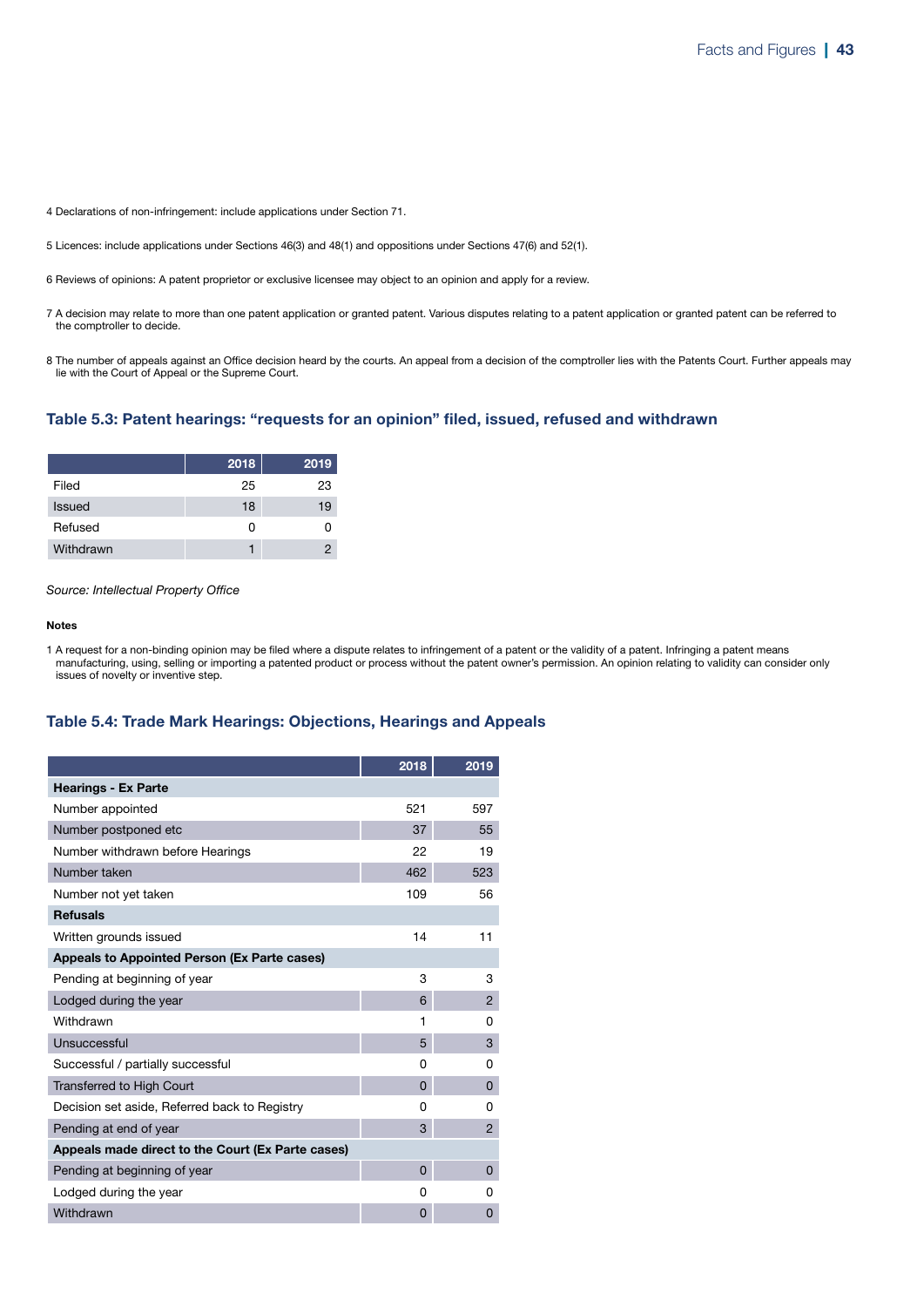|                        | 2018 | 2019 |
|------------------------|------|------|
| Unsuccessful           |      |      |
| Successful             |      |      |
| Referred to ECJ        |      |      |
| Pending at end of year |      |      |

#### Notes

1 Ex-parte proceedings covers applications under Section 37 of the Trade Marks Act 1994. Applicants/attorneys have the right to request a hearing when objections to the registrability of a mark are raised during examination.

2 Decisions of the Office can be appealed to an independent party specialising in Intellectual Property issues (Appeals to the Appointed Person) or to the Court (Appeals made directly to Court).

### Table 5.5: Trade Mark Hearings: Oppositions to Trade Mark Registration

| <b>Oppositions before the Registrar</b>                                     | 2018         | 2019           |
|-----------------------------------------------------------------------------|--------------|----------------|
| Pending at beginning of year                                                | 2,226        | 2,651          |
| Filed during the year                                                       | 3,611        | 3,849          |
| <b>Fast Track Oppositions</b>                                               | 239          | 268            |
| <b>Total Oppositions Filed</b>                                              | 3,850        | 4,117          |
| Withdrawn                                                                   |              |                |
| - applications                                                              | 1,570        | 1,530          |
| - oppositions                                                               | 1,010        | 1,183          |
| Oppositions unsuccessful                                                    | 174          | 171            |
| Oppositions successful/partially successful                                 | 248          | 248            |
| Pending at end of year                                                      | 2,651        | 2,906          |
| <b>Oppositions</b>                                                          |              |                |
| Main hearings                                                               | 99           | 100            |
| Appeals to Appointed Person (Opposition/Post Registration cases)            |              |                |
| Pending at beginning of year                                                | 38           | 46             |
| Lodged during the year                                                      | 70           | 70             |
| Withdrawn                                                                   | 19           | 8              |
| Unsuccessful                                                                | 41           | 32             |
| Successful/partially successful                                             | 8            | 5              |
| Transferred to High Court                                                   | $\pmb{0}$    | $\mathbf 0$    |
| Remitted back to Registry                                                   | 4            | 2              |
| Pending at end of year                                                      | 46           | 69             |
| Appeals made direct to the Court (Opposition cases/Post Registration cases) |              |                |
| Pending at beginning of year                                                | 19           | 21             |
| Lodged during the year                                                      | 10           | 7              |
| Withdrawn                                                                   | $\pmb{0}$    | $\overline{0}$ |
| Unsuccessful                                                                | 3            | 2              |
| Successful/Partially successful                                             | $\mathbf{1}$ | $\overline{0}$ |
| Referred to ECJ                                                             | 0            | 0              |
| Pending at end of year                                                      | 21           | 26             |

*Source: Intellectual Property Office*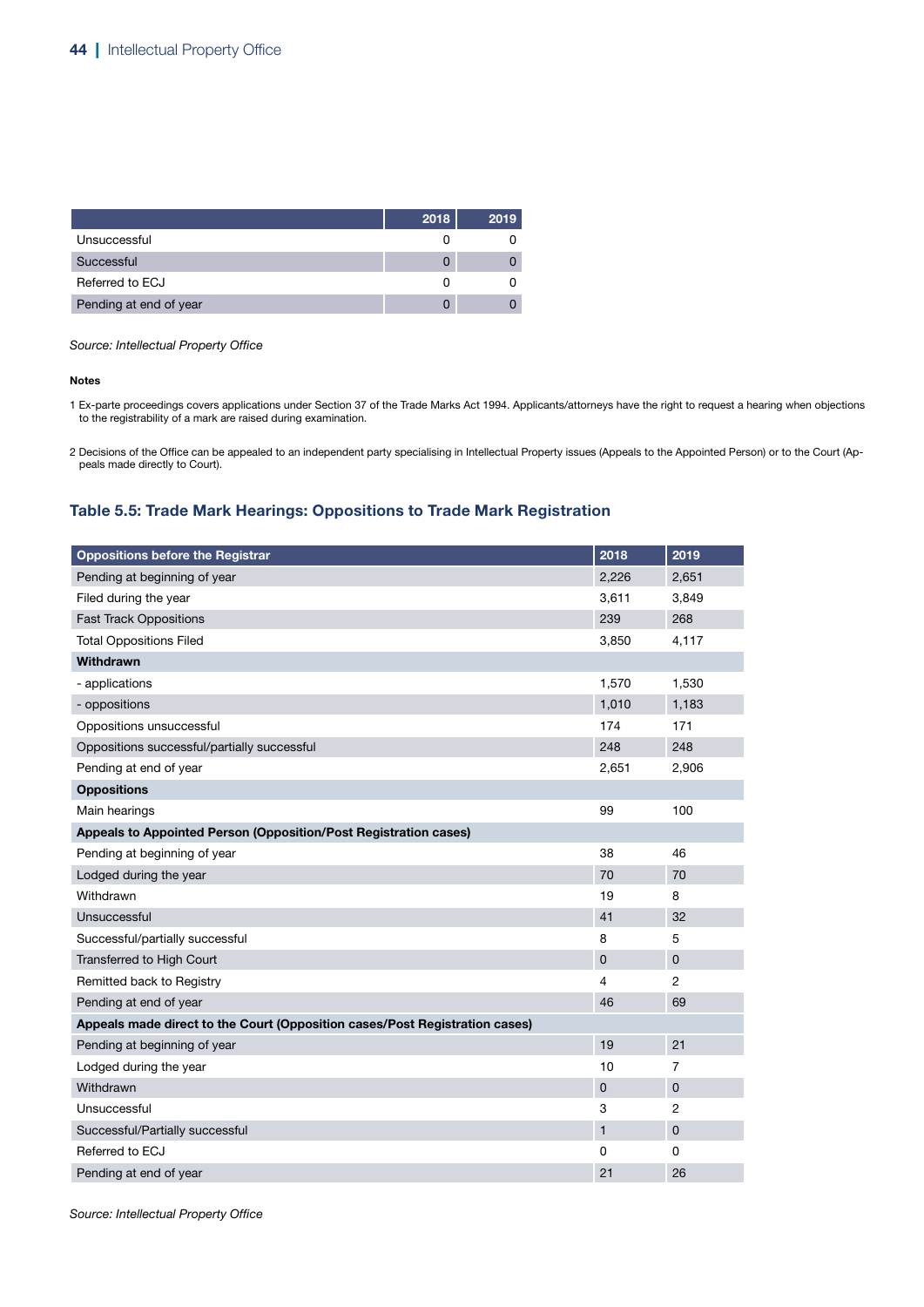#### Notes

1 Oppositions filed against Trade Marks. Once an application for registration has been accepted by the registry it is published in the Trade Marks Journal and open to opposition. Oppositions may be filed in respect of all or some of the goods and/or services for which registration of the trade mark is sought. The opposition period is two months (extendable to three months). At the conclusion of the proceedings an IPO Hearing Officer will make a decision either from the papers on file, or following a hearing (Oppositions before the Registrar).

2 Fast Track Oppositions service began on 1st October 2013.

3 In addition 277 decisions were made from the papers, 119 case management conferences, 17 interlocutory hearings/joint hearings were held during the year.

4 IPO decisions can be appealed to an independent party specialising in Intellectual Property issues (Appeals to the Appointed Person, Oppositions/Post Registration Cases) or to the Court (Appeals made directly to Court, Oppositions cases).

#### Table 5.6: Trade Mark Hearings: Revocation, Invalidity, and Rectification

|                                                    | 2018     | 2019           |
|----------------------------------------------------|----------|----------------|
| <b>Applications to Registrar</b>                   |          |                |
| Pending at beginning of year                       | 425      | 451            |
| Filed in year (revocation/invalidity) <sup>5</sup> | 481      | 557            |
| Filed in year (rectification)                      | 618      | 550            |
| Withdrawn                                          | 159      | 197            |
| Unsuccessful                                       | 29       | 32             |
| Successful/Partially successful                    | 202      | 237            |
| Pending at end of year                             | 451      | 528            |
| <b>Main hearings</b>                               | 23       | 38             |
| <b>Applications direct to Court</b>                |          |                |
| Pending at beginning of year                       | 48       | 53             |
| Lodged in year                                     | 5        | $\overline{7}$ |
| Withdrawn                                          | 0        | 1              |
| Unsuccessful                                       | $\Omega$ | 0              |
| Successful                                         | O        | ŋ              |
| Pending at end of year                             | 53       | 59             |

*Source: Intellectual Property Office*

#### Notes

- 1 Applications for revocation, invalidation and rectification under Section 46,47, 60 and 64 these procedures are combined in the table. Applications can be made to the IPO Registrar (Applications to Registrar), to the court as applications against the IPO Registrar (Appeals direct to Court: Post Registration cases) or direct applications can be made to Court (Applications direct to Court).
- 2 Revocation is the legal procedure which allows anyone to seek the removal of a registered trade mark from the UK register. It is possible to apply in respect of all or only some of the goods and/or services for which the trade mark is registered.
- 3 Invalidation is the legal procedure to cancel a registered trade mark and takes the same form as an opposition to a trade mark application.
- 4 Rectification is the procedure which allows anyone to apply to correct (rectify) an error or an omission that has been made in the details of a trade mark recorded in the UK register.
- 5 Of which 195 are revocations and 286 are invalidations.

6 In addition 44 decisions were made from the papers without a hearing, 29 case management conferences, 2 interlocutory hearings/joint hearings.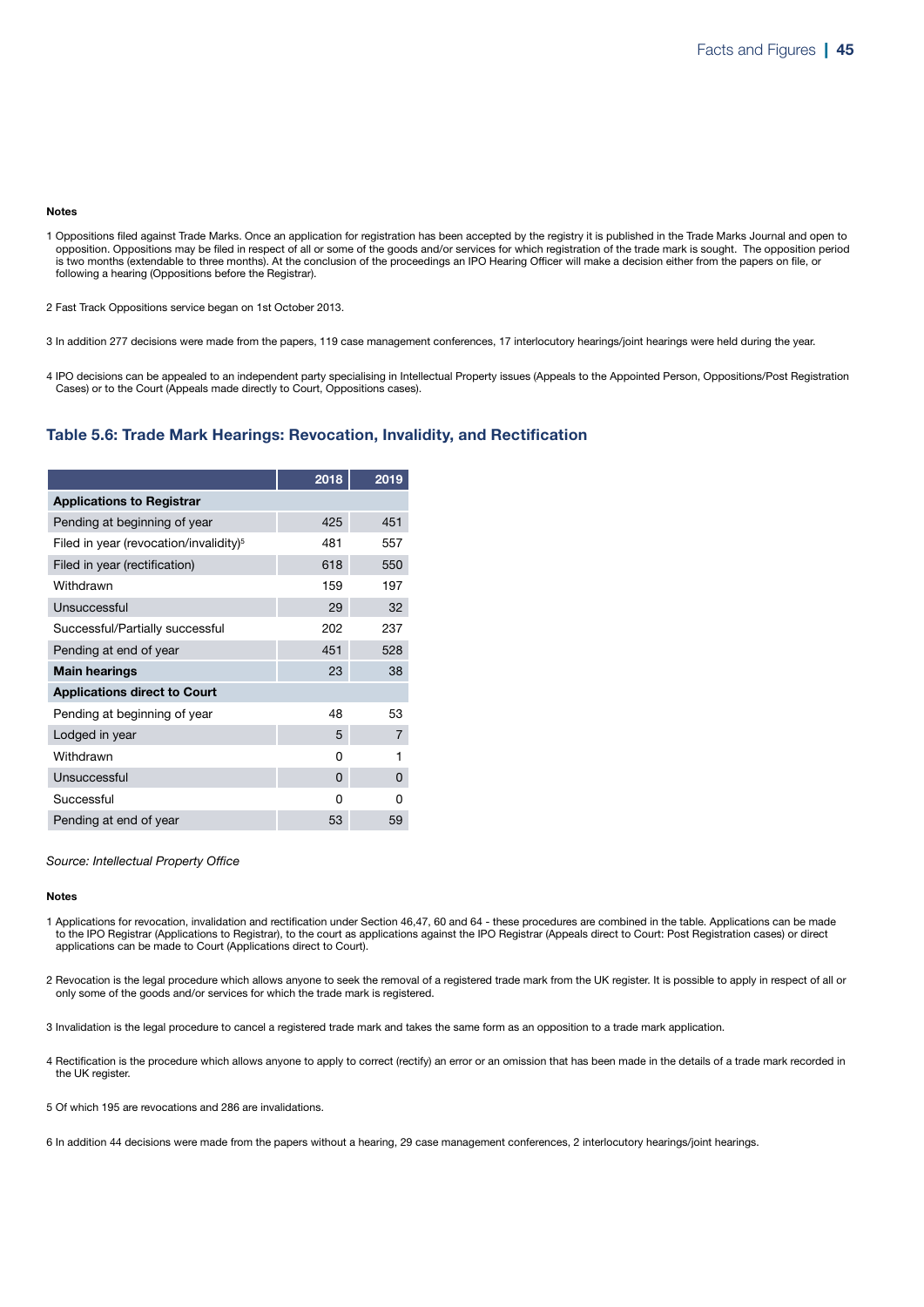### Table 5.7: Design Hearings: Ex Parte Hearings and Appeals

|                                  | 2018 | 2019 |
|----------------------------------|------|------|
| <b>Hearings held and Outcome</b> |      |      |
| Hearings held                    | O    | 3    |
| Refused                          | 0    | O    |
| <b>Allowed to Proceed</b>        |      |      |
| With modification                | 0    | 0    |
| Without modification             | Ω    |      |
| <b>Appeals to Tribunal</b>       |      |      |
| Dismissed                        | n    | n    |
| Allowed                          | 0    | 0    |
| Withdrawn                        |      |      |

*Source: Intellectual Property Office*

#### Notes

1 Ex-parte proceedings covers applications under the Registered Designs Act 1949. When an objection to the registrability of a mark is raised during the examination process the applicant/attorney can request a hearing with an IPO Hearings Officer. Based upon the facts presented at the Hearing, the IPO Hearings Officer will decide whether the objection can be waived or maintained.

### Table 5.8: Design Hearings: Cancellations and Invalidations

|                      | 2018                                               |                                               |                                                    | 2019                                          |
|----------------------|----------------------------------------------------|-----------------------------------------------|----------------------------------------------------|-----------------------------------------------|
|                      | <b>Cancellation</b><br>by Registered<br>Proprietor | <b>Invalidations by</b><br><b>Third Party</b> | <b>Cancellation</b><br>by Registered<br>Proprietor | <b>Invalidations by</b><br><b>Third Party</b> |
| Filed                | 203                                                | 35                                            | 59                                                 | 73                                            |
| Decided              | 0                                                  | 9                                             | 0                                                  | 16                                            |
| Allowed              | 202                                                | 5                                             | 59                                                 | 5                                             |
| Refused              |                                                    | 9                                             | 0                                                  | 11                                            |
| <b>Appeals Heard</b> | 0                                                  |                                               | O                                                  |                                               |

#### *Source: Intellectual Property Office*

#### Notes

1 Number of cancellations under Sections 11 & 11(2) of the Registered Designs Act 1949 (as amended). Cancellation is the legal procedure to remove a registered design from the UK register by the proprietor of the Design (Cancellation by Registered Proprietor).

2 Number of invalidation proceedings under Section 11ZB of the Registered Designs Act 1949 (as amended). Invalidation is the legal procedure to remove a registered design from the UK register by the third party (Invalidations by Third Party).

3 At the conclusion of the proceedings IPO Hearing Officer will make a decision either from the papers on file or following a hearing.

4 Some decisions involve multiple (joined) invalidity applications and so the total allowed and refused will be more than the total number of decisions issued.

5 The IPO Hearing Officer's decision can be appealed to the Court (Appeals Heard).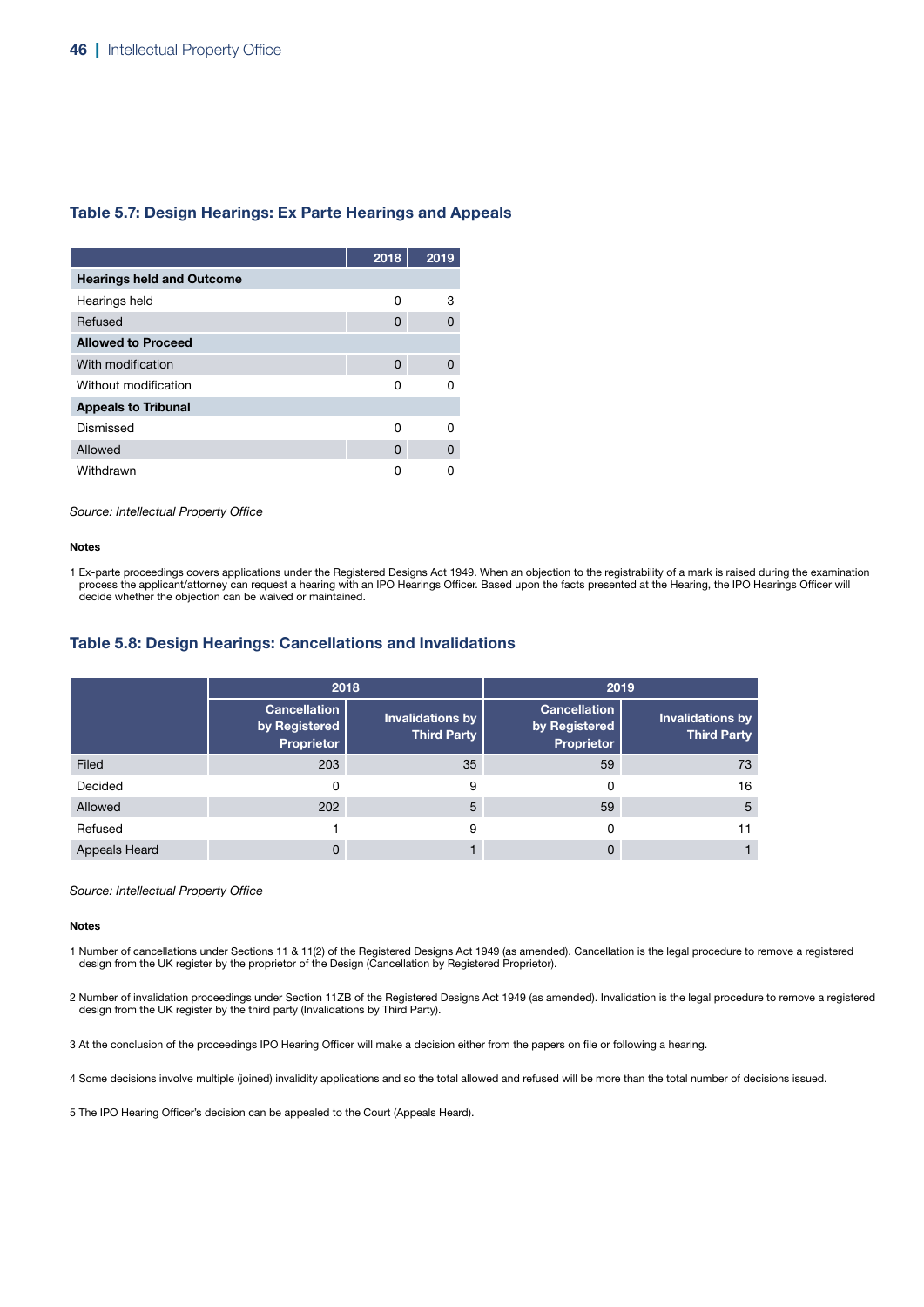|                                     |                             | 2018                                                           |               |                             | 2019                                                           |               |  |
|-------------------------------------|-----------------------------|----------------------------------------------------------------|---------------|-----------------------------|----------------------------------------------------------------|---------------|--|
| <b>Hearing outcome</b>              | Design Right<br>Section 246 | <b>Design Right</b><br>Licences of right<br><b>Section 247</b> | <b>Totals</b> | Design Right<br>Section 246 | <b>Design Right</b><br><b>Licences of right</b><br>Section 247 | <b>Totals</b> |  |
| Filed                               |                             |                                                                |               |                             |                                                                | $\Omega$      |  |
| Withdrawn                           |                             |                                                                | 0             |                             |                                                                | $\Omega$      |  |
| Decided                             |                             | 0                                                              | 0             |                             |                                                                | $\Omega$      |  |
| Appeals Heard by Court <sup>4</sup> |                             |                                                                |               |                             |                                                                | 0             |  |

### Table 5.9: Design Hearings: Proceedings under the Copyright, Designs and Patents Act 1988

#### *Source: Intellectual Property Office*

#### Notes

1 Number of disputes Filed, Withdrawn (by an applicant) and Decided (by the Office) under sections 246 and 247 of the Copyright, Designs and Patents Act 1988. Certain disputes relating to design right can be referred to the comptroller to decide.

2 Disputes under section 246 relate to the subsistence of a design right, the term of a design right or the identity of the person who has the first claim to the design right.

3 Disputes under section 247 relate to applications to settle terms of licenses of right.

4 The table also includes data relating to the number of appeals against an Office decision heard by the courts (Appeals Heard by Courts). An appeal from a decision of the comptroller lies with the Patents Court. Further appeals may lie with the Court of Appeal or the Supreme Court.